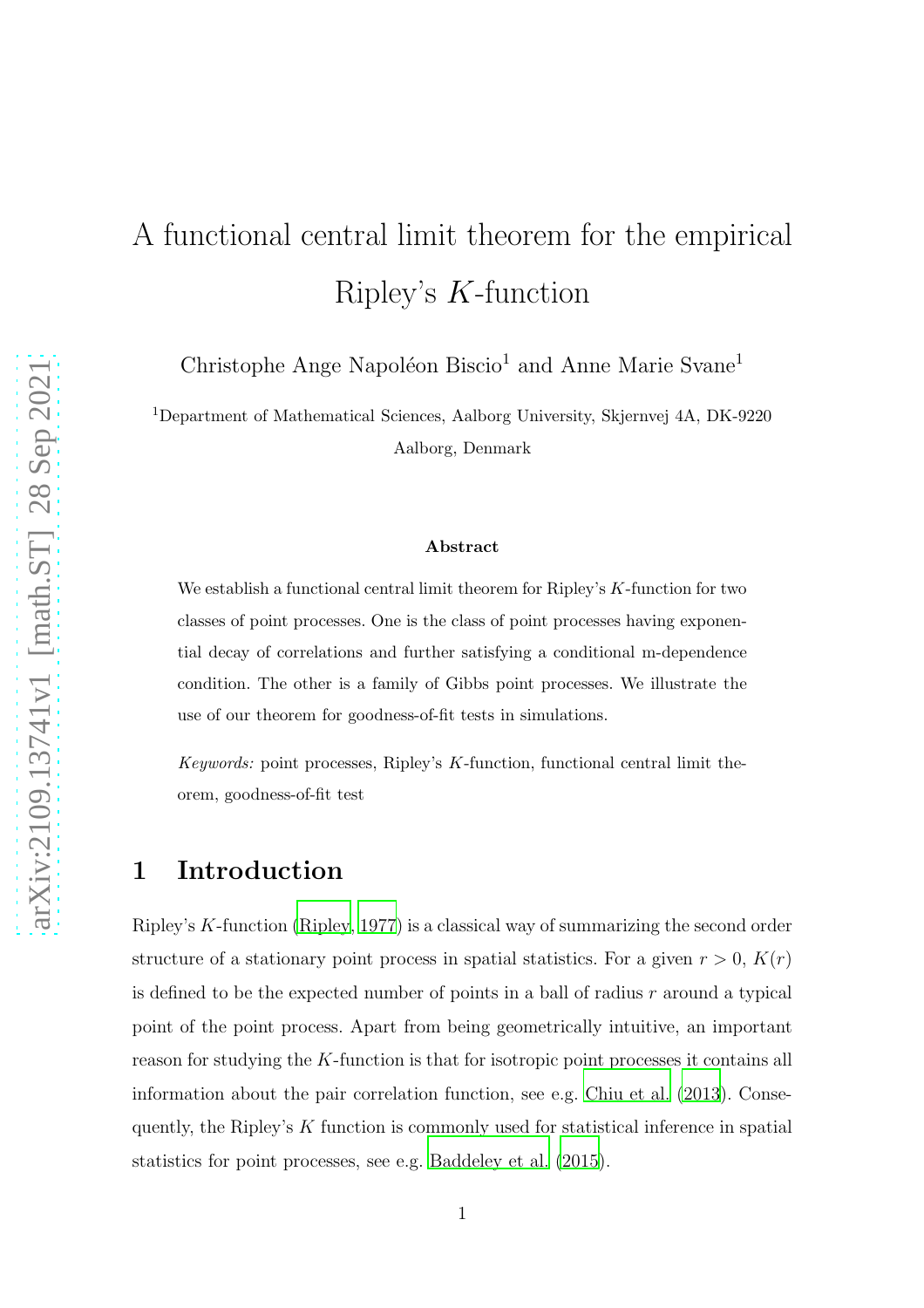A common problem in this field is to assess how well an observed point pattern x fits an assumed model  $P_0$  based on a chosen summary statistics, e.g. the Ripley's K function and the pair correlation function. A standard way to perform goodnessof-fit tests is to use confidence bands derived from central limit theorems of the chosen summary statistic under  $P_0$ . However, in the case of the Ripley's K function, such theorems have only been established when  $P_0$  is a Poisson point process with known or unknown intensity, see [Heinrich \(1991\)](#page-39-1). When no confidence bands are available, pointwise envelope tests, see e.g. [Baddeley et al. \(2015](#page-38-1)), and their extension to global envelope tests have been a popular alternative (Myllymäki et al., [2017\)](#page-39-2). However, pointwise envelope tests are restricted to comparison of the summary statistics evaluated at a given argument while global envelope tests require several thousands of simulations of point patterns following  $P_0$  with on average the same number of points as in the observed pattern  $x$ . This allows for goodness-of-fit test of more models than the Poisson point process but may be infeasible when the number of observed points is large.

Thus, establishing central limit theorems for the K-function of  $\mathcal{P}_0$  when it is not necessarily a Poisson point process would allow for goodness-of-fit tests which are not based on envelope methods as in [Heinrich \(1991\)](#page-39-1). In Theorem [4.2](#page-11-0) of the present paper, we provide a first necessary step in that direction by establishing central limit theorems for Ripley's K-function when  $P_0$  does not depend of unknown parameters. However, a problem arises when  $P_0$  belongs to a parametric family of models that contains several unknown parameters, e.g. the intensity as described in [Baddeley et al. \(2015](#page-38-1)). As observed in [Heinrich \(1991](#page-39-1)) for Poisson processes, replacing the intensity by an estimate changes the limiting distribution. For more general point process models, generalising Theorem [4.2](#page-11-0) in the presence of unknown parameters appears to be challenging and require a further development on our main result in Theorem [4.2.](#page-11-0) We thus leave this open for future works. To the best of the authors' knowledge, the only previous contribution to a functional central limit theorem for the K-function is Heinrich  $(1991, 2015)$  $(1991, 2015)$  $(1991, 2015)$  where the framework is limited to stationary Poisson processes. Other recent results on functional central limit theorems for geometric summary statistics are given in [Krebs and Hirsch \(2021\)](#page-39-4);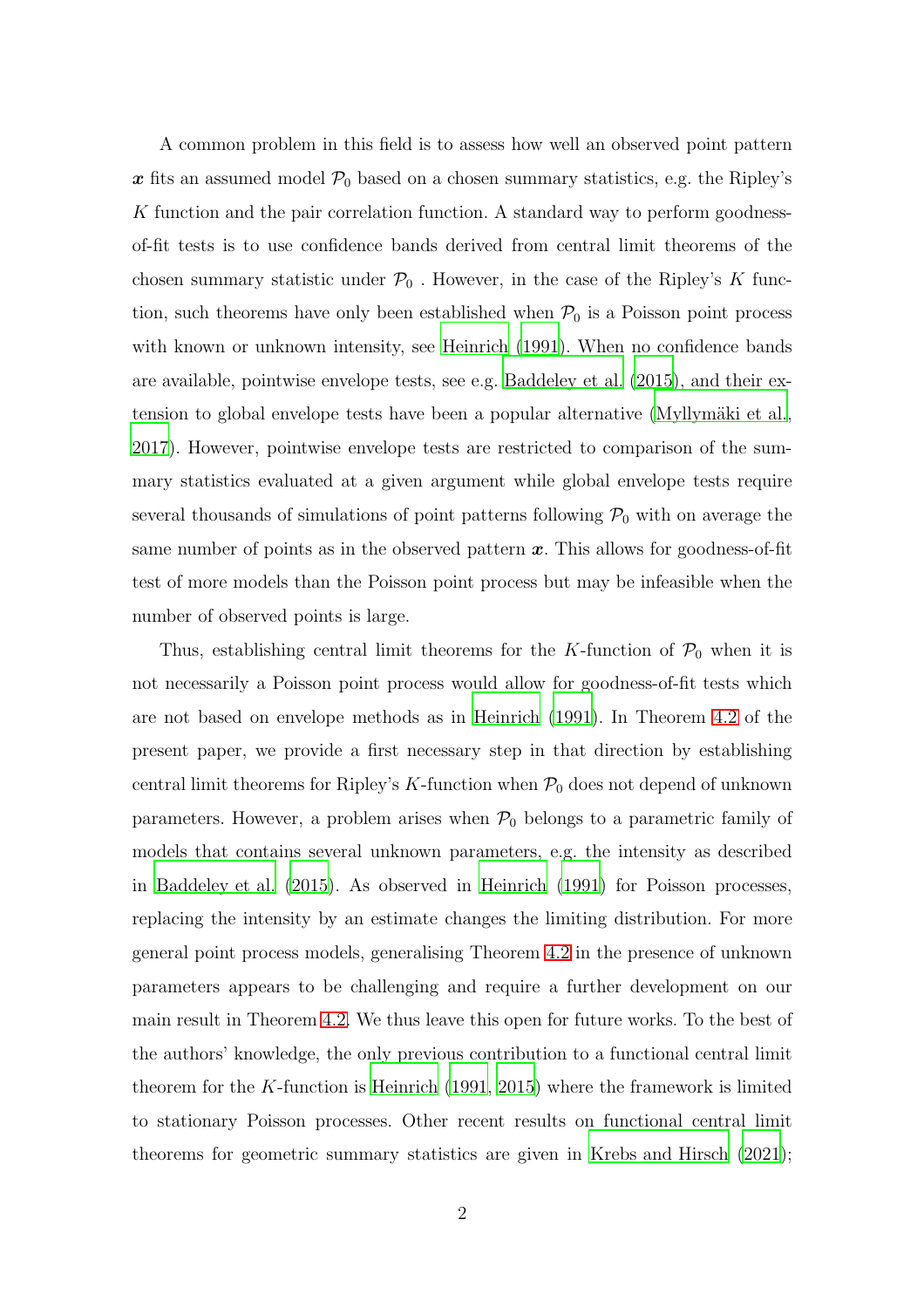[Thomas and Owada \(2021](#page-40-0)).

The key to our results is to rewrite the estimator for Ripley's K-function in the form

$$
\sum_{x \in \mathcal{P}} \xi(x, \mathcal{P} \cap W_n),
$$

where P is the point process,  $W_n$  is an observation window, and  $\xi$  is a so-called score function. There has been a lot of recent activity to establish the asymptotic be-haviour of summary statistics of this form (Blaszczyszyn et al., [2019;](#page-38-2) [Xia and Yukich,](#page-40-1) [2015\)](#page-40-1) when either  $P$  has fast decay of correlations or it belongs to a suitable class of Gibbs processes. This immediately leads to point-wise laws of large numbers for the mean and variance and, when a certain variance lower bound is satisfied, these papers also provide point-wise central limit theorems. This variance bound can be shown for the K-function by applying techniques of [Biscio et al. \(2020\)](#page-38-3); [Xia and Yukich](#page-40-1) [\(2015](#page-40-1)). To obtain a functional central limit theorem, tightness is shown by applying a machinery developed in [Biscio et al. \(2020\)](#page-38-3) for persistence diagrams and adapting it to Gibbs point processes.

The paper is structured as follows. In Section [2](#page-2-0) we introduce the K-function and its most common edge corrected estimators. In Section [3](#page-4-0) we introduce the classes of point processes to which our results apply. The main results for the K-function are stated in Section [4](#page-11-1) and corollaries for related functionals are given in Section [4.1.](#page-11-2) We investigate the statistical performance of a test based on the central limit theorem in Section [5](#page-13-0) before proving the main results in Sections [6-](#page-17-0)[7.](#page-25-0) Appendix [A](#page-40-2) contains two required results on the conditional variance of random variables and Appendix [B](#page-41-0) presents some background on Gibbs point processes.

# <span id="page-2-0"></span>2 The K-function

Let  $\mathcal{P} \subseteq \mathbb{R}^d$  be a simple stationary point process of intensity  $\rho > 0$  and  $A \subseteq \mathbb{R}^d$  a set of positive and finite volume |A|. For all  $r \geq 0$ , the K-function is defined by

$$
K(r) = \frac{1}{|A|\rho^2} \mathbb{E} \sum_{x \in \mathcal{P} \cap A} \sum_{y \in \mathcal{P}} 1_{\{0 < |x - y| \le r\}} = \frac{1}{\rho} \mathbb{E}_o \sum_{y \in \mathcal{P}} 1_{\{0 < |y| \le r\}},
$$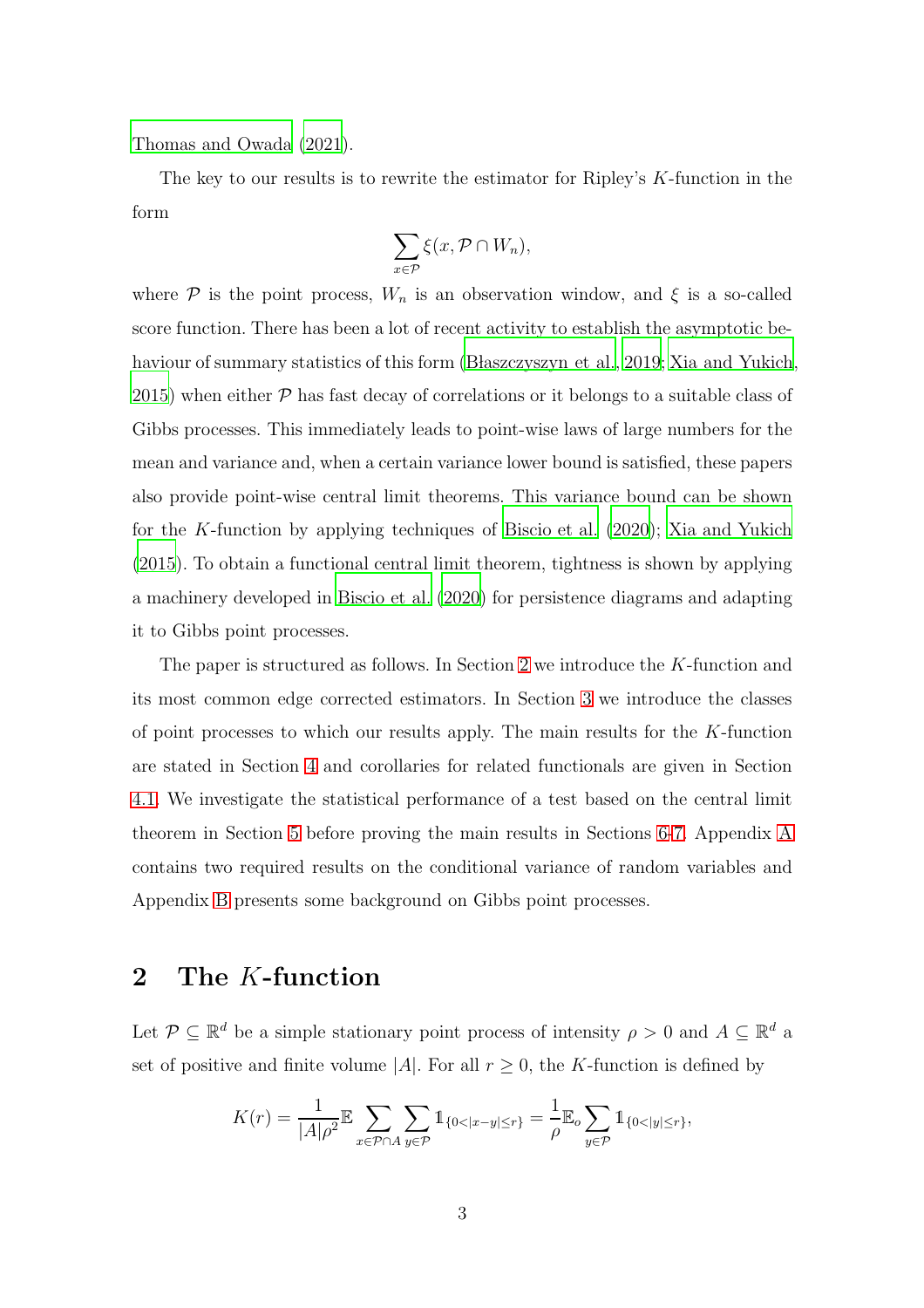where  $\mathbb{E}_{o}$  denotes the Palm expectation given  $o \in \mathcal{P}$ . This definition is independent of the set A.

Typically, the point process is only observed inside a bounded observation window. Throughout this paper, we will consider a square observation window  $W_n =$  $\left[-\frac{1}{2}\right]$  $\frac{1}{2}n^{1/d}, \frac{1}{2}$  $\frac{1}{2}n^{1/d}$  of volume *n* and write  $\mathcal{P}_n = \mathcal{P} \cap W_n$ . The most naive estimator for the K-function based on  $\mathcal{P}_n$  is

<span id="page-3-0"></span>
$$
\hat{K}_n(r) = \frac{1}{n\rho^2} \sum_{x \in \mathcal{P}_n} \sum_{y \in \mathcal{P}_n} \mathbb{1}_{\{0 < |x - y| \le r\}}.\tag{1}
$$

However, this estimator is downward biased due to points  $y$  close to the edges of  $W_n$  not being counted. This bias tends to zero when the volume of the window goes to infinity, see Theorem [3.5](#page-10-0) below, but for finite window sizes, an edge corrected estimator is typically used to avoid the bias [\(Ripley](#page-39-5), [1988\)](#page-39-5). This is a weighted estimator of the form

<span id="page-3-1"></span>
$$
\hat{K}_{e,n}(r) = \frac{1}{n\rho^2} \sum_{x \in \mathcal{P}_n} \sum_{y \in \mathcal{P}_n} \mathbb{1}_{\{0 < |x - y| \le r\}} e_n(x, y),\tag{2}
$$

where  $e_n$  is an edge correction factor depending on the window. Several edge correction factors have been proposed in the literature, see e.g. [Ripley \(1988\)](#page-39-5). In the case of stationary point processes, the most commonly used edge corrections are:

- No correction:  $e_{1,n}(x, y) = 1$ . This corresponds to the uncorrected estimator  $\hat{K}_n$ .
- Translation correction:  $e_{2,n}(x,y) = \frac{|W_n|}{|W_n \cap (W_n + x y)|}$ , where  $|\cdot|$  denotes volume.
- Rigid motion correction:

$$
e_{3,n}(x,y) = \frac{|W_n|}{\int_{SO(d)} |W_n \cap (W_n + \eta(x-y))| \nu(\mathrm{d}\eta)},
$$

where  $SO(d)$  is the space of rotations equipped with the normalized Haar measure  $\nu$ . This is the inverse of the proportion of all rigid motions keeping x in  $W_n$  that also keep y in  $W_n$ .

• Border correction (minus sampling):  $e_{4,n}(x,y) = \mathbb{1}_{W_n \ominus B_r(0)}(x) \frac{n}{|W_n \ominus B_r|}$  $\frac{n}{|W_n \ominus B_r(0)|}$ , where  $B_r(x)$  is the ball around x of radius r and  $\ominus$  denotes Minkowski set difference. This edge correction is equivalent to sampling  $x$  from a smaller window such that all points within distance r from x can be observed in  $W_n$ .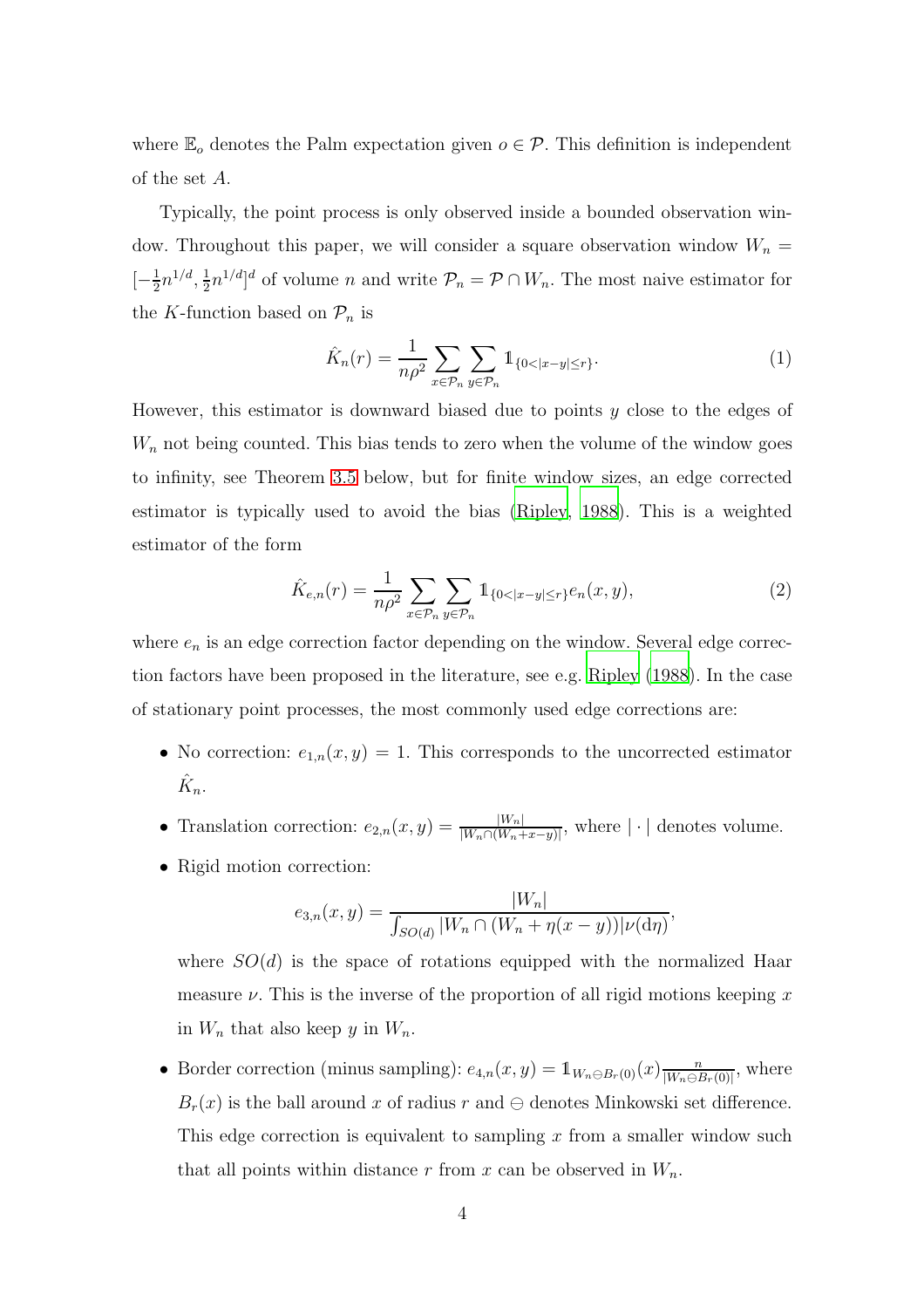• Isotropic correction:  $e_{5,n}(x, y) = \frac{\mathcal{H}^{d-1}(B_{|x-y|}(x))}{\mathcal{H}^{d-1}(B_{|x-y|}(x))\cap W}$  $\frac{H^{\alpha-1}(B_{|x-y|}(x))}{\mathcal{H}^{d-1}(B_{|x-y|}(x)\cap W_n)}$ , where  $\mathcal{H}^{d-1}$  denotes  $(d-1)$ dimensional Hausdorff measure (surface area).

The edge corrections  $e_{2,n}$  and  $e_{4,n}$  lead to unbiased estimators for all stationary point processes, while  $e_{3,n}$  and  $e_{5,n}$  also require that the point process is isotropic to yield unbiasedness.

In the proofs below, we write the estimators as

<span id="page-4-1"></span>
$$
\hat{K}_n(r) = \frac{1}{n} \sum_{x \in \mathcal{P}_n} \xi_r(x, \mathcal{P}_n)
$$

$$
\hat{K}_{e,n}(r) = \frac{1}{n} \sum_{x \in \mathcal{P}_n} \xi_{e,n,r}(x, \mathcal{P}_n),
$$

where  $\xi_r$  and  $\xi_{e,n,r}$  are the so-called score functions defined for a locally finite point pattern  $\mathcal X$  and a point  $x \in \mathcal X$  as

$$
\xi_r(x, \mathcal{X}) = \frac{1}{\rho^2} \sum_{y \in \mathcal{X}} \mathbb{1}_{\{0 < |x - y| \le r\}} \tag{3}
$$
\n
$$
\xi_{e, n, r}(x, \mathcal{X}) = \frac{1}{\rho^2} \sum_{y \in \mathcal{X}} \mathbb{1}_{\{0 < |x - y| \le r\}} e_n(x, y).
$$

Note that, for all the non-trivial edge corrections listed above, the associated score functions depend on n. Moreover, some of them are not invariant with respect to translations  $(x, \mathcal{X}) \mapsto (x + y, \mathcal{X} + y).$ 

## <span id="page-4-0"></span>3 Classes of point processes

In this section, we introduce the two main types of point processes that we are going to consider. One is the class of conditionally  $m$ -dependent point processes having fast decay of correlations as considered in [Biscio et al. \(2020\)](#page-38-3). The second is a class of Gibbs point processes considered in [Schreiber and Yukich \(2013\)](#page-39-6). In Section [3.3,](#page-10-1) we state a formula from Blaszczyszyn et al.  $(2019)$ ; [Xia and Yukich](#page-40-1)  $(2015)$  for the limiting mean and covariance of  $\hat{K}_n(r)$  for fixed value(s) of r when the volume of the observation window goes to infinity.

A point process  $P$  is formally defined as a random variable taking values in the space of locally finite subsets  $\mathcal N$  of  $\mathbb R^d$  endowed with the smallest  $\sigma$ -algebra  $\mathfrak N$  such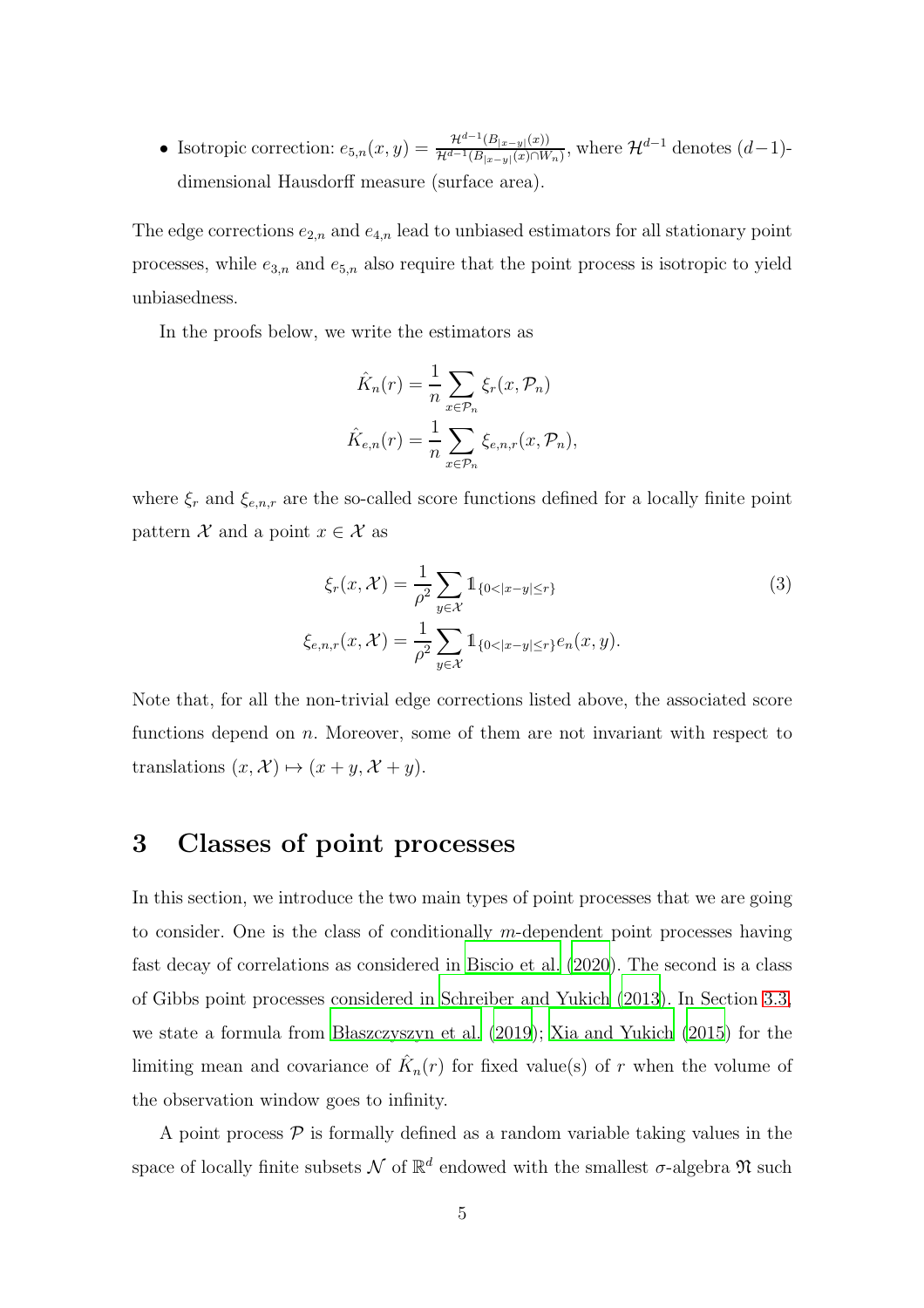that the number of points in any given Borel set is measurable. We assume that  $P$ is simple with intensity  $\rho$  and stationary.

We will assume that all factorial moment measures exist and are absolutely continuous, that is, the *pth factorial moment density*  $\rho^{(p)}$  is determined via the identity

$$
\mathbb{E}\Big[\prod_{i\leq p} \mathcal{P}(A_i)\Big] = \int_{A_1 \times \cdots \times A_p} \rho^{(p)}(x_1,\ldots,x_p) \mathrm{d}x_1 \cdots \mathrm{d}x_p
$$

for all pairwise disjoint bounded Borel sets  $A_1, \ldots, A_p \subseteq \mathbb{R}^d$ . Here  $\mathcal{P}(A_i)$  denotes the number of points of  $P$  in  $A_i$ .

#### 3.1 Conditionally  $m$ -dependent point processes

The first class of point processes we will consider satisfy a set of conditions that we introduce in this section, namely fast decay of correlations, conditional m-dependence, and Conditions (M) and (R) below. We say that a function  $\phi : [0, \infty) \to [0, 1]$  is fast decreasing if  $\lim_{t\to\infty} t^m \phi(t) = 0$  for all  $m \ge 1$ .

<span id="page-5-0"></span>**Definition 3.1.** Let  $P$  be a simple stationary point process in  $\mathbb{R}^d$ , such that the pth factorial moment density  $\rho^{(p)}$  exist for all  $p \geq 1$ . Then,  $P$  exhibits fast decay of correlations if there exists a fast decreasing function  $\phi$  and constants  $c_n, C_n > 0$  for all  $n \in \mathbb{N}$  such that for any  $p, q \in \mathbb{N}$  and  $\boldsymbol{x} = \{x_1, \ldots, x_p\}, \boldsymbol{x}' = \{x_{p+1}, \ldots, x_{p+q}\} \subset$  $\mathbb{R}^d$  ,

$$
|\rho^{(p+q)}(\bm{x},\bm{x}') - \rho^{(p)}(\bm{x})\rho^{(q)}(\bm{x}')| \leq C_{p+q}\phi(c_{p+q}\mathsf{dist}(\bm{x},\bm{x}')).
$$

Here dist denotes the distance between two point sets, i.e.

$$
\text{dist}(\boldsymbol{x},\boldsymbol{x}') = \min_{x_i \in \boldsymbol{x}, x_j \in \boldsymbol{x}'} |x_i - x_j|.
$$

For  $p \in \mathbb{N}$ , let  $\mathcal{P}_p^{\neq}$  denotes p-tuples of pairwise distinct points in  $\mathcal{P}$  and recall that the *p-point Palm distribution*  $\mathbb{P}_{x_1,\dots,x_p}$  is determined by

$$
\mathbb{E}\Big[\sum_{(x_1,\ldots,x_p)\in\mathcal{P}_p^{\neq}}f(x_1,\ldots,x_p;\mathcal{P})\Big]
$$
  
= 
$$
\int_{\mathbb{R}^{pd}}\mathbb{E}_{x_1,\ldots,x_p}[f(x_1,\ldots,x_p;\mathcal{P})]\rho^{(p)}(x_1,\ldots,x_p)dx_1,\ldots,x_p,
$$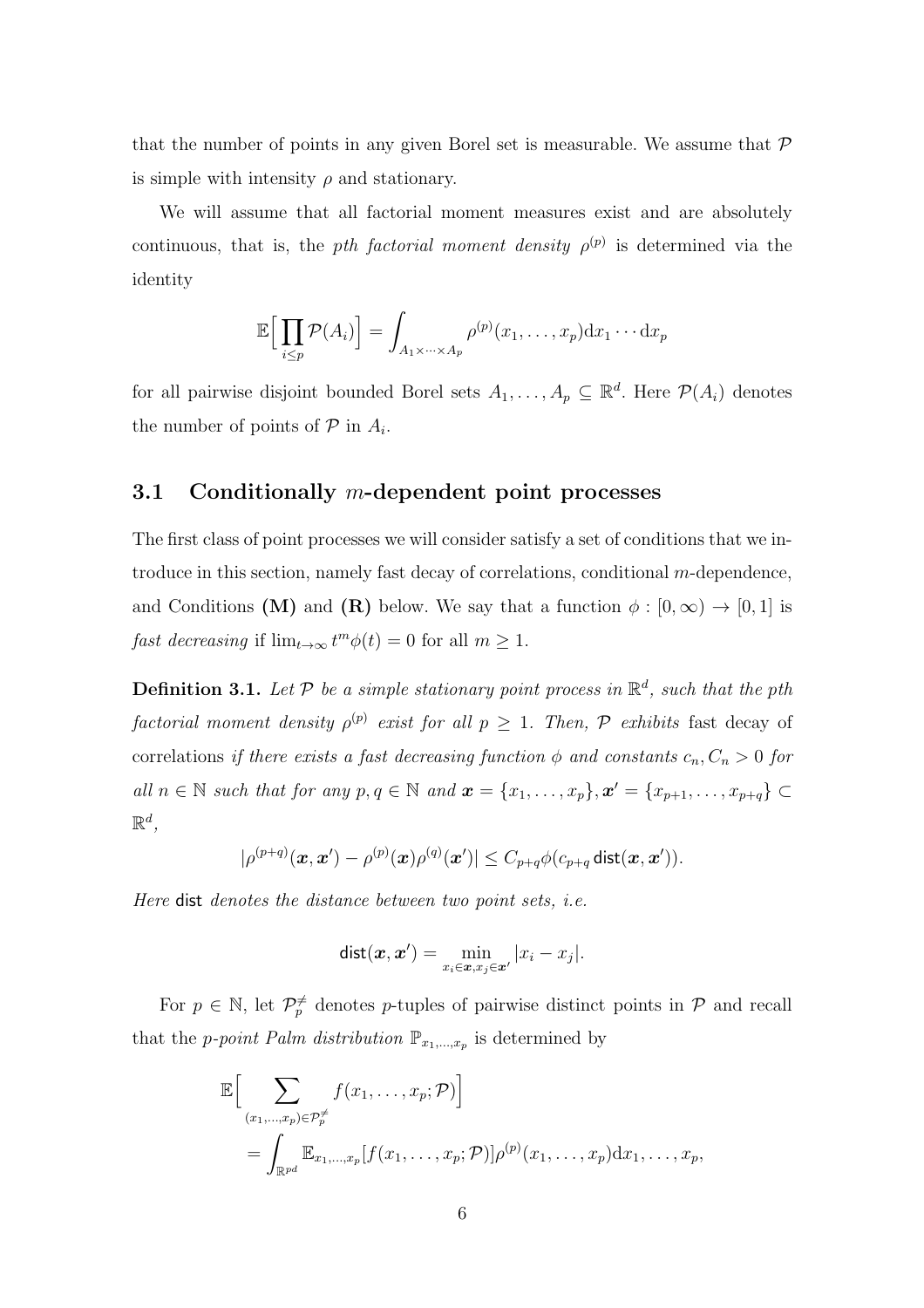for any bounded measurable  $f : \mathbb{R}^{pd} \times \mathcal{N} \to \mathbb{R}$ . With this notation, we make the following condition on the Palm moments:

(M) For every  $p \geq 1$ ,

$$
\sup_{\substack{l\leq p\\x_1,\ldots,x_l\in\mathbb{R}^d}}\mathbb{E}_{x_1,\ldots,x_l}[\mathcal{P}(W_1)^p]<\infty.
$$

We summarize for later reference the conditions of B has z $czyszyn$  et al.  $(2019)$ that are satisfied by the point processes and score functions we consider.

<span id="page-6-0"></span>**Lemma 3.2.** Suppose that P has fast decay of correlations and let  $\xi$  be a linear combination of score functions  $\xi_{r_1}, \ldots, \xi_{r_p}$  of the form [\(3\)](#page-4-1). Then  $(\mathcal{P}, \xi)$  is admissible of class (A1) in the sense of Blaszczyszyn et al. (2019) and  $\xi(x, \mathcal{X})$  depends only on  $\mathcal{X} \cap B_r(x)$  where  $r = \max_{i=1,\dots,p} r_i$ . If, moreover,  $\mathcal{P}$  satisfies the moment condition (M), then the p-moment condition (Blaszczyszyn et al., [2019,](#page-38-2)  $(1.19)$ ) is satisfied, *i.e.* for all  $p > 0$ , there is an  $M_p > 0$  such that

$$
\sup_{1 \le n \le \infty} \sup_{1 \le l \le p} \sup_{x_1, ..., x_l \in \mathbb{R}^d} \mathbb{E}_{x_1, ..., x_l}(|\xi_r(x_1, \mathcal{P}_n)| \vee 1)^p \le M_p.
$$

*Proof.* It suffices to show the lemma for  $\xi = \xi_r$ , the extension to general linear combinations being trivial.

Since P has fast decay of correlations by assumption and since  $\xi_r(x,\mathcal{P})$  has the form of a U-statistics, i.e.

$$
\xi_r(x, \mathcal{X}) = \frac{1}{2} \sum_{y \in \mathcal{X}} h(x, y)
$$

where  $h(x, y) = \frac{2}{\rho^2} 1\!\!1_{\{0 \leq |x-y| \leq r\}}$  is bounded and translation invariant and vanishes for  $|x - y| > r$ , the pair  $(\mathcal{P}, \xi)$  is of class (A1).

Since

$$
\mathbb{E}_{x_1,\ldots,x_l}(|\xi_r(x_1,\mathcal{P}_n)|\vee 1)^p\leq \mathbb{E}_{x_1,\ldots,x_l}\mathcal{P}(B_r(x_1))^p,
$$

the p-moment condition [\(B laszczyszyn et al.](#page-38-2), [2019](#page-38-2),  $(1.19)$ ) follows from the moment condition (M).  $\Box$ 

The central limit theorems in Section [4,](#page-11-1) require a variance lower bound. To obtain this, we make two further assumptions. For this, we assume that we study the K-function on an interval  $[r_0, R]$ .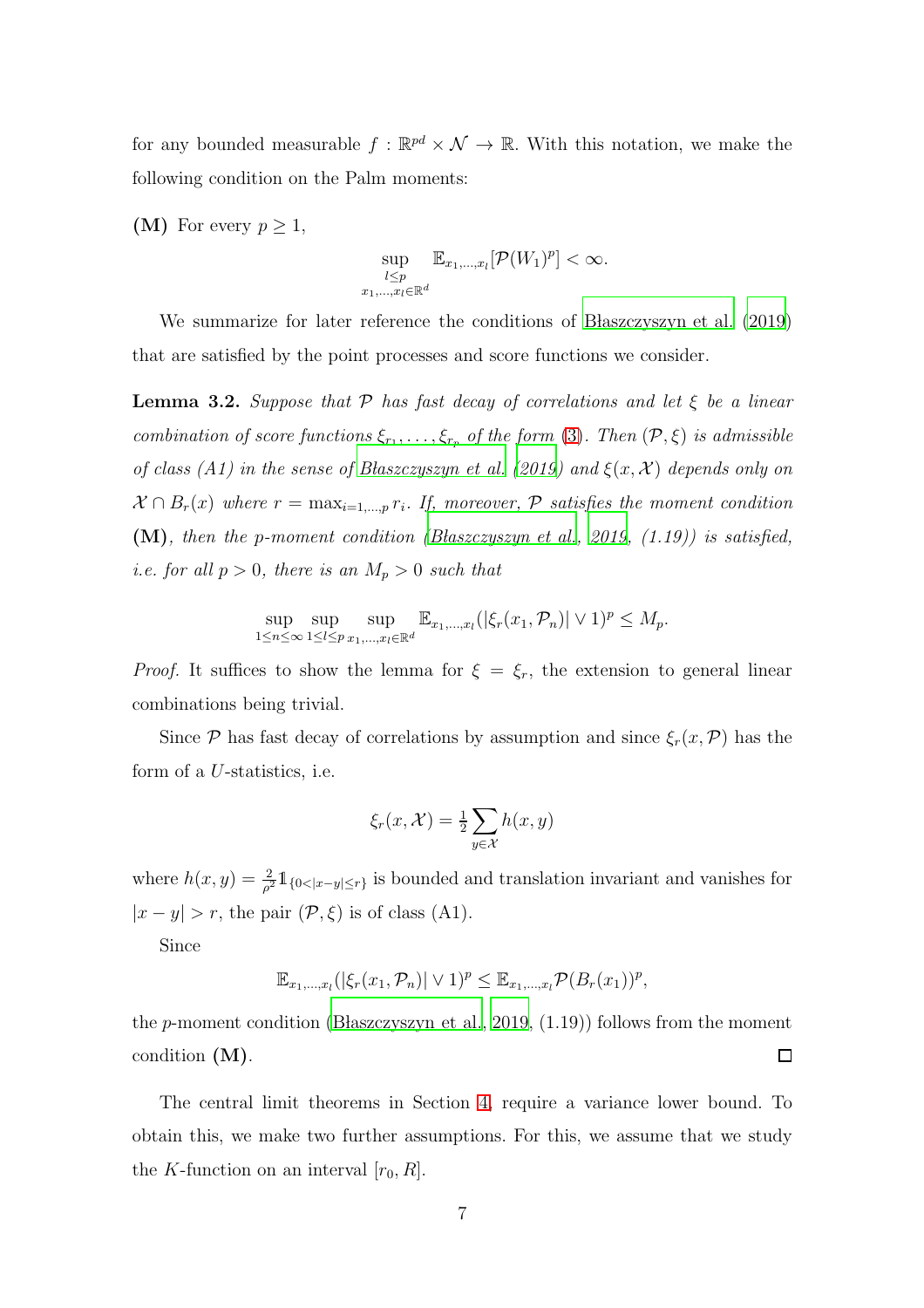**Definition 3.3.** A point process  $\mathcal{P}$  is said to be conditionally m-dependent if there exists a random measure  $\Lambda$  such that  $\mathcal{P} \cap A$  and  $\mathcal{P} \cap A'$  are conditionally independent given  $\sigma(\Lambda, \mathcal{P} \cap A'')$  for any bounded Borel sets  $A, A', A'' \subseteq \mathbb{R}^d$  such that the distance between A and A' is larger than some m. Here,  $\sigma(\Lambda, \mathcal{P} \cap A'')$  denotes the  $\sigma$ -algebra generated by  $\Lambda$  and  $\mathcal{P} \cap A''$ . For such a process, we let  $\tilde{R} = \max(m, R)$ .

For a conditionally m-dependent process, we introduce the following condition, which essentially guarantees the realizability of certain point configurations.

(R) Let P be a conditionally m-dependent point process. For any  $r_0 \le r_1 < r_2 \le R$ , define events  $F_1, F_2 \in \mathfrak{N}$  by

$$
F_1 = \{ \forall (x, y) \in (\mathcal{P}_{(5\tilde{R})^d})_2^{\neq} : |x - y| > R \}
$$
  
\n
$$
F_2 = \{ \forall (x, y) \in (\mathcal{P}_{(5\tilde{R})^d})_2^{\neq} : |x - y| > r_1 \}
$$
  
\n
$$
\cap \{ \exists (x, y) \in (\mathcal{P}_{(3\tilde{R})^d})_2^{\neq} : |x - y| \leq r_2 \}.
$$

Then it must hold that

$$
\mathbb{E}\big[\min_{i\in\{1,2\}}\mathbb{P}\big(\mathcal{P}_{(5\tilde{R})^d}\in F_i\,|\,\sigma(\Lambda,\mathcal{P}\setminus W_{\tilde{R}^d})\big)\big]>0,
$$

where  $\Lambda$  is the measure from the definition of conditional m-dependence.

Examples of conditionally m-dependent processes having fast decay of correlations and satisfying  $(M)$  and  $(R)$  are log-Gaussian Cox processes and Matérn cluster processes, see [Biscio et al. \(2020\)](#page-38-3). Note that, although the proof for log-Gaussian Cox processes is only given for compactly supported covariance functions, the arguments easily generalize to fast decaying covariance functions such as the exponential covariance function, which will be used for simulations in Section [5.](#page-13-0)

### <span id="page-7-0"></span>3.2 Gibbs point processes

The second class of point processes we shall consider is a class of Gibbs point processes which we call  $\Psi^*$ . This will be almost the same as the class  $\Psi^*$  in [Schreiber and Yukich](#page-39-6) [\(2013](#page-39-6)); [Xia and Yukich \(2015\)](#page-40-1) but with a few restrictions. We consider an energy functional  $\Psi$  defined on finite point sets  $\mathcal X$  that satisfies the following conditions: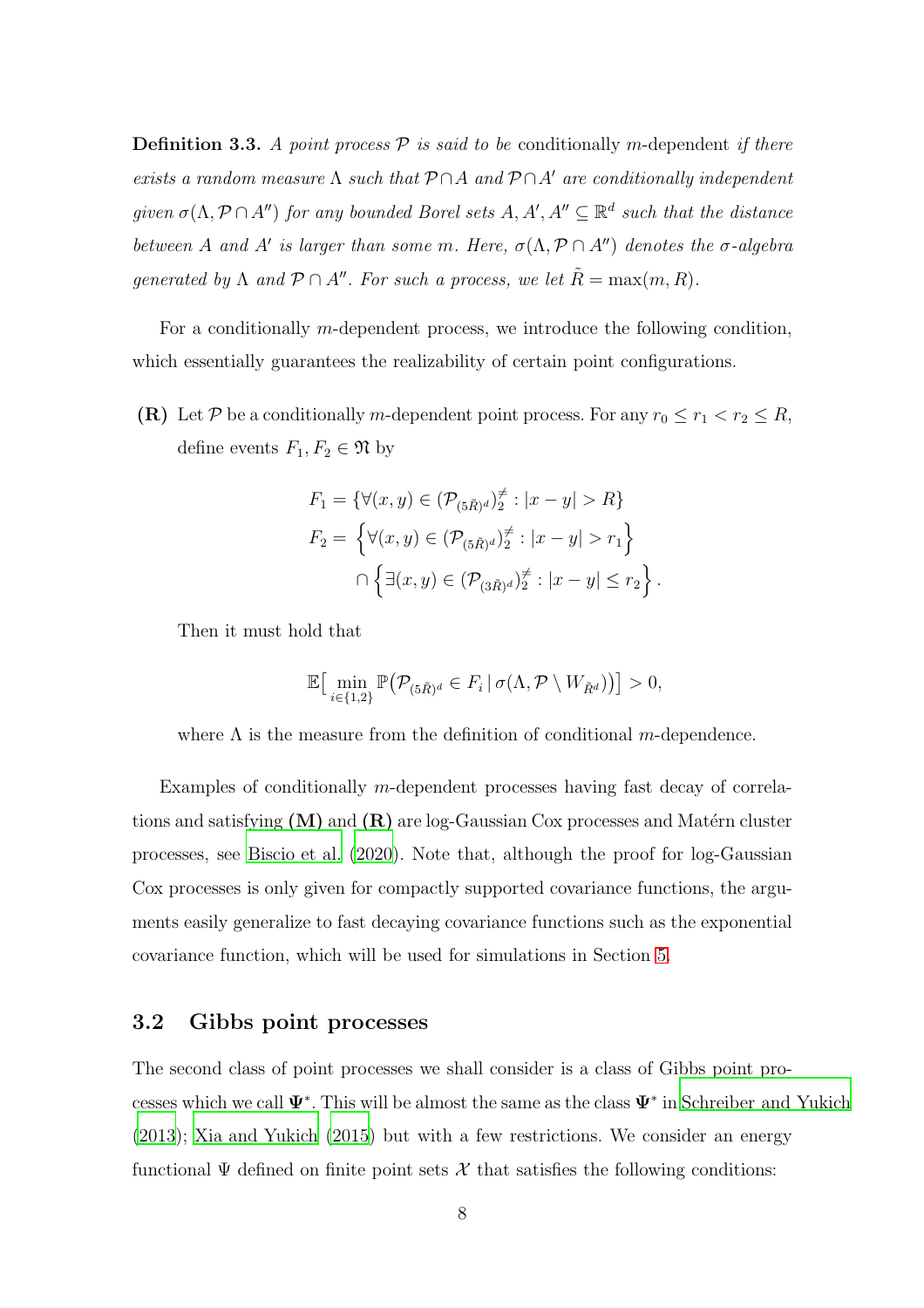- Translation invariance:  $\Psi(\mathcal{X}) = \Psi(\mathcal{X} + x)$  for all  $x \in \mathbb{R}^d$ .
- Rotation invariance:  $\Psi(\mathcal{X}) = \Psi(\mathcal{X}')$  whenever  $\mathcal{X}'$  is a rotation of  $\mathcal{X}$ .
- Monotonicity:  $\Psi(\mathcal{X}) \leq \Psi(\mathcal{X}')$  whenever  $\mathcal{X} \subseteq \mathcal{X}'$ .
- Positivity:  $\Psi(\mathcal{X}) \in [0, \infty]$ .
- Non-degeneracy:  $\Psi({x}) < \infty$  for all  $x \in \mathbb{R}^d$ .

Let

$$
\Delta^{\Psi}(x,\mathcal{X}) = \Psi(\mathcal{X} \cup \{x\}) - \Psi(\mathcal{X})
$$

with the convention  $\infty - \infty = 0$ . We say that  $\Psi$  has finite range if there is a radius  $r^{\Psi}$  such that

$$
\Delta^{\Psi}(x,\mathcal{X}) = \Delta^{\Psi}(x,\mathcal{X} \cap B_{r^{\Psi}}(x)).
$$

for all  $(x, \mathcal{X})$ .

For a finite range energy functional  $\Psi$ , we may consider the infinite volume Gibbs point process with inverse temperature  $\beta$  and activity  $\tau$  satisfying

<span id="page-8-0"></span>
$$
\tau \kappa_d (r^{\Psi})^d < 1,\tag{4}
$$

where  $\kappa_d = \pi^{d/2}/\Gamma(1 + d/2)$  is the volume of the d-dimensional unit ball. Condition [\(4\)](#page-8-0), together with the finite range, ensures existence and uniqueness of the infinite volume Gibbs process [\(Dereudre](#page-38-4), [2018,](#page-38-4) Thm. 4). This is the point process  $P$  satisfying that for any bounded domain D, conditionally on  $\mathcal{P} \cap D^c = \mathcal{X}_0, \mathcal{P} \cap D$  is absolutely continuous with respect to a Poisson process  $\mathcal Q$  on D of intensity  $\tau$  with density

<span id="page-8-1"></span>
$$
\mathcal{X} \mapsto \frac{\exp(-\beta(\Delta_D^{\Psi}(\mathcal{X}, \mathcal{X}_0)))}{\mathbb{E}[\exp(-\beta \Delta_D^{\Psi}(\mathcal{Q}, \mathcal{X}_0))]},\tag{5}
$$

where expectation is taken with respect to Q, and for  $X \subseteq D$ ,

$$
\Delta_D^{\Psi}(\mathcal{X},\mathcal{X}_0)=\Psi(\mathcal{X}\cup(\mathcal{X}_0\cap(D\oplus B_{r^{\Psi}}(0))))-\Psi(\mathcal{X}_0\cap(D\oplus B_{r^{\Psi}}(0))).
$$

The class  $\Psi^*$  consists of all infinite volume Gibbs point processes satisfying  $(4)$ , where the energy functional has one of the following forms: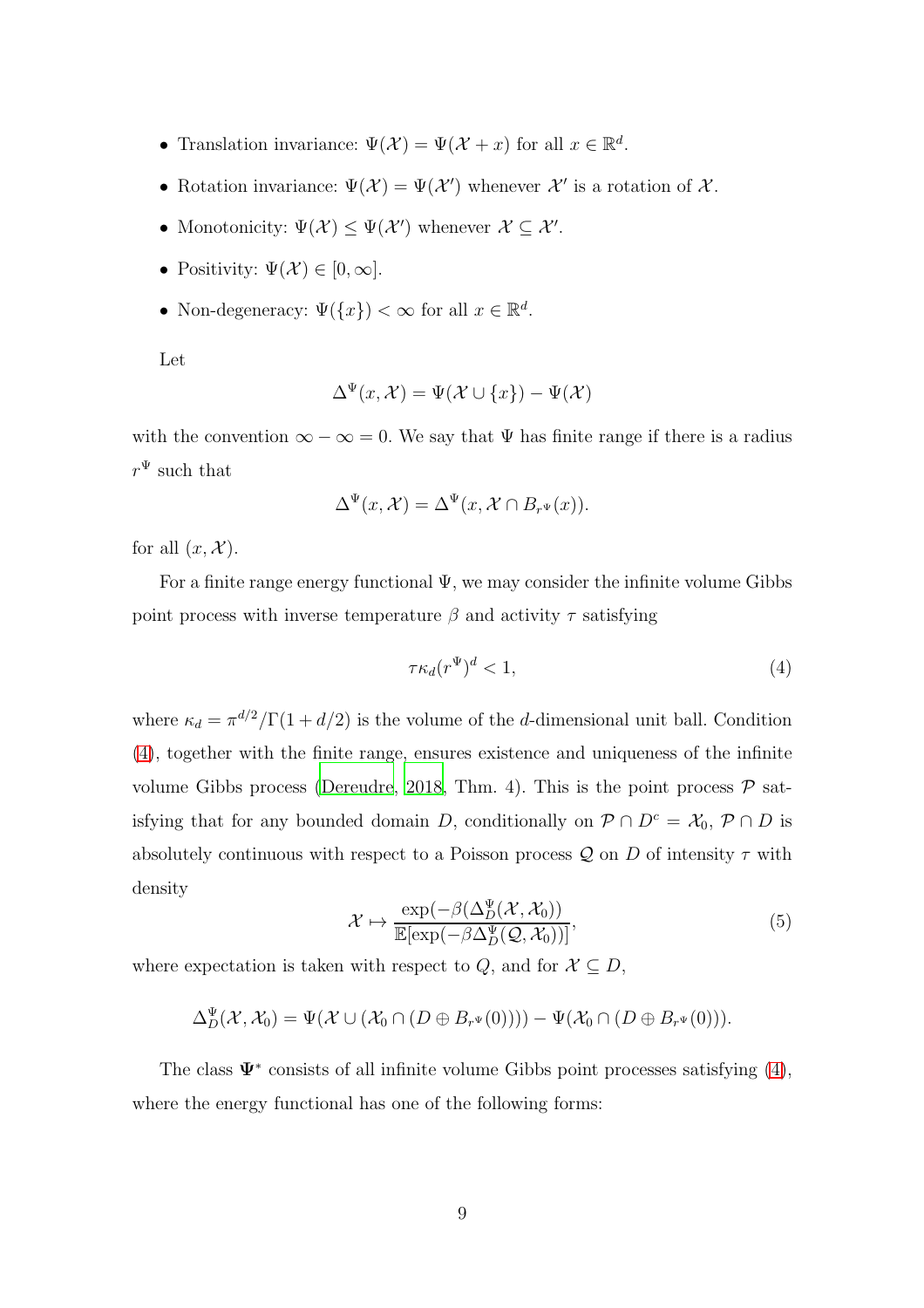(i) Pair potential: There is a pair potential function  $\phi : [0, \infty) \to [0, \infty]$  such that  $\phi$  has compact support,  $\phi^{-1}(\infty) \subseteq [0, r_0]$  and  $\phi$  is bounded on compact subintervals of  $(r_0, \infty)$ . Then

$$
\Psi(\{x_1, ..., x_n\}) = \sum_{i < j} \phi(|x_i - x_j|).
$$

(ii) Area interaction process: Let  $K \subseteq \mathbb{R}^d$  be a deterministic compact convex set. Then

$$
\Psi(\{x_1,\ldots,x_n\})=\Big|\bigcup_{i=1}^n(x_i+K)\Big|
$$

(iii) For a fixed  $R > 0$  and  $k > 2$ ,

$$
\Psi(\{x_1,\ldots,x_n\})=\infty
$$

if there is a ball of radius  $R$  containing at least  $k$  of the points. Otherwise,  $\Psi(\{x_1, \ldots, x_n\}) = 0.$ 

Note that all these energy functionals have finite range. It was shown in [Schreiber and Yukich](#page-39-6) [\(2013](#page-39-6)) that the point processes in  $P$  can be constructed by a backwards oriented perfect simulation technique, which is recalled in Appendix [B](#page-41-0) for reference in the proofs. It follows from this construction that all Gibbs point processes of class  $\Psi^*$ have fast decay of correlations as noted in B laszczyszyn et al.  $(2019)$ .

Remark 3.4. The energy functionals here are essentially the same as in [Xia and Yukich](#page-40-1) [\(2015](#page-40-1)); [Schreiber and Yukich \(2013](#page-39-6)), except that 1) we modified the pair potentials in (i) to have finite range and 2) some of the energy functionals in [Schreiber and Yukich](#page-39-6) [\(2013](#page-39-6)) allowed an extra term  $\alpha n$ , where n is the number of points in X. However, removing the term  $\alpha n$  yields the same point process if  $\tau$  is replaced by  $\tilde{\tau} = \tau \exp(-\beta \alpha)$ , see [\(Dereudre](#page-38-4), [2018,](#page-38-4) Def. 8). The requirement

$$
\tau \exp(-\beta \alpha) \kappa_d (r^{\Psi})^d < 1
$$

of [Xia and Yukich \(2015\)](#page-40-1); [Schreiber and Yukich \(2013\)](#page-39-6) then becomes equivalent to our condition  $\tilde{\tau} \kappa_d (r^{\Psi})^d < 1$ .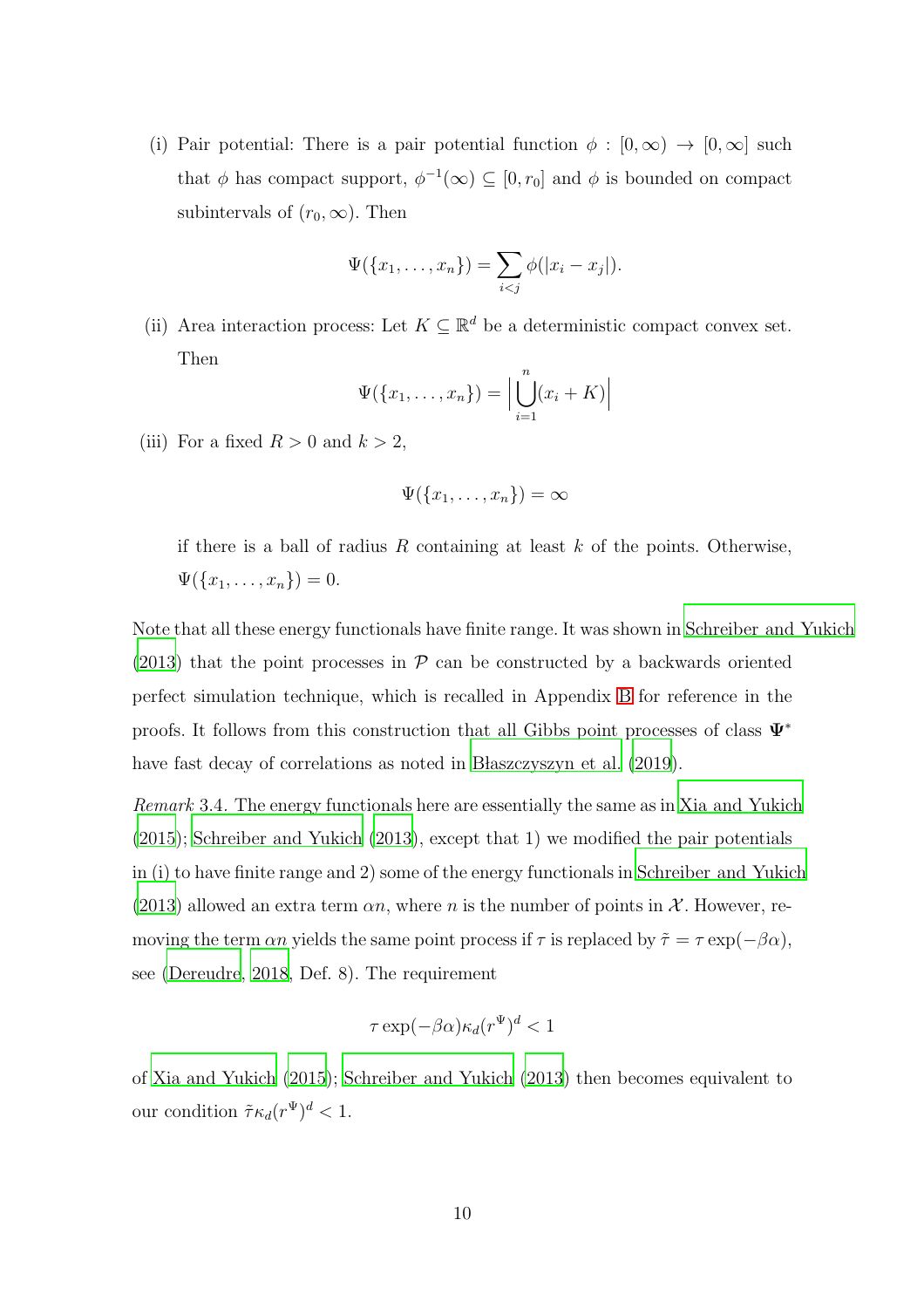## <span id="page-10-1"></span>3.3 Laws of large numbers

For both types of point processes we consider, the literature provides formulas for the limiting mean and variance when  $n \to \infty$ .

<span id="page-10-0"></span>**Theorem 3.5** (LLN for  $\hat{K}_n(r)$ ). Let  $\mathcal{P}$  be either a simple stationary point process in  $\mathbb{R}^d$  that exhibits fast decay of correlations as in Definition [3.1](#page-5-0) and satisfies Condition (M) or a Gibbs process of class  $\Psi^*$ . Further, let  $\hat{K}_n$  be defined as in [\(1\)](#page-3-0). Then, for any  $r > 0$ , there is a constant  $C_r$  such that

<span id="page-10-3"></span>
$$
\left| \mathbb{E}\hat{K}_n(r) - K(r) \right| \leq C_r n^{-\frac{1}{d}}.
$$
\n<sup>(6)</sup>

Moreover, for  $r_1, r_2 > 0$ ,

<span id="page-10-2"></span>
$$
\lim_{n \to \infty} n \operatorname{Cov}(\hat{K}_n(r_1), \hat{K}_n(r_2)) = \frac{1}{\rho^3} \mathbb{E}_o \sum_{x, y \in \mathcal{P} \setminus \{0\}} \mathbb{1}_{\{|x| \le r_1\}} \mathbb{1}_{\{|y| \le r_2\}} + \int_{\mathbb{R}^d} a_{r_1, r_2}(x) dx \tag{7}
$$

where

$$
a_{r_1,r_2}(x) = \frac{\rho^{(2)}(0,x)}{2\rho^4} \mathbb{E}_{0,x} \Big( \sum_{u \in \mathcal{P} \setminus \{0\}} \sum_{v \in \mathcal{P} \setminus \{x\}} \Big( \mathbb{1}_{\{|u| \le r_1\}} \mathbb{1}_{\{|x-v| \le r_2\}} + \mathbb{1}_{\{|u| \le r_2\}} \mathbb{1}_{\{|x-v| \le r_1\}} \Big) \Big)
$$
  
- K(r\_1) K(r\_2).

The limit [\(7\)](#page-10-2) is finite. In particular,  $\hat{K}_n(r)$  converges in probability towards  $K(r)$ .

Proof. In the case of fast decay of correlations, the inequality [\(6\)](#page-10-3) and the limit [\(7\)](#page-10-2) for  $r_1 = r_2$  follow directly from (Błaszczyszyn et al., 2019, Thm. 1.12) and Lemma [3.2.](#page-6-0) The case  $r_1 \neq r_2$  in [\(7\)](#page-10-2) follows from the identity

$$
\mathrm{Cov}(X,Y)=\tfrac{1}{2}(\mathrm{Var}(X+Y)-\mathrm{Var}(X)-\mathrm{Var}(Y))
$$

together with (Blaszczyszyn et al., [2019,](#page-38-2) Thm. 1.12) and Lemma [3.2](#page-6-0) applied to  $\xi_{r_1} + \xi_{r_2}$ .

For Gibbs point processes, the first statement follows from a direct computation valid for any stationary point process, while the limiting covariance follows from [\(Xia and Yukich](#page-40-1), [2015,](#page-40-1) Thm. 1.1).  $\Box$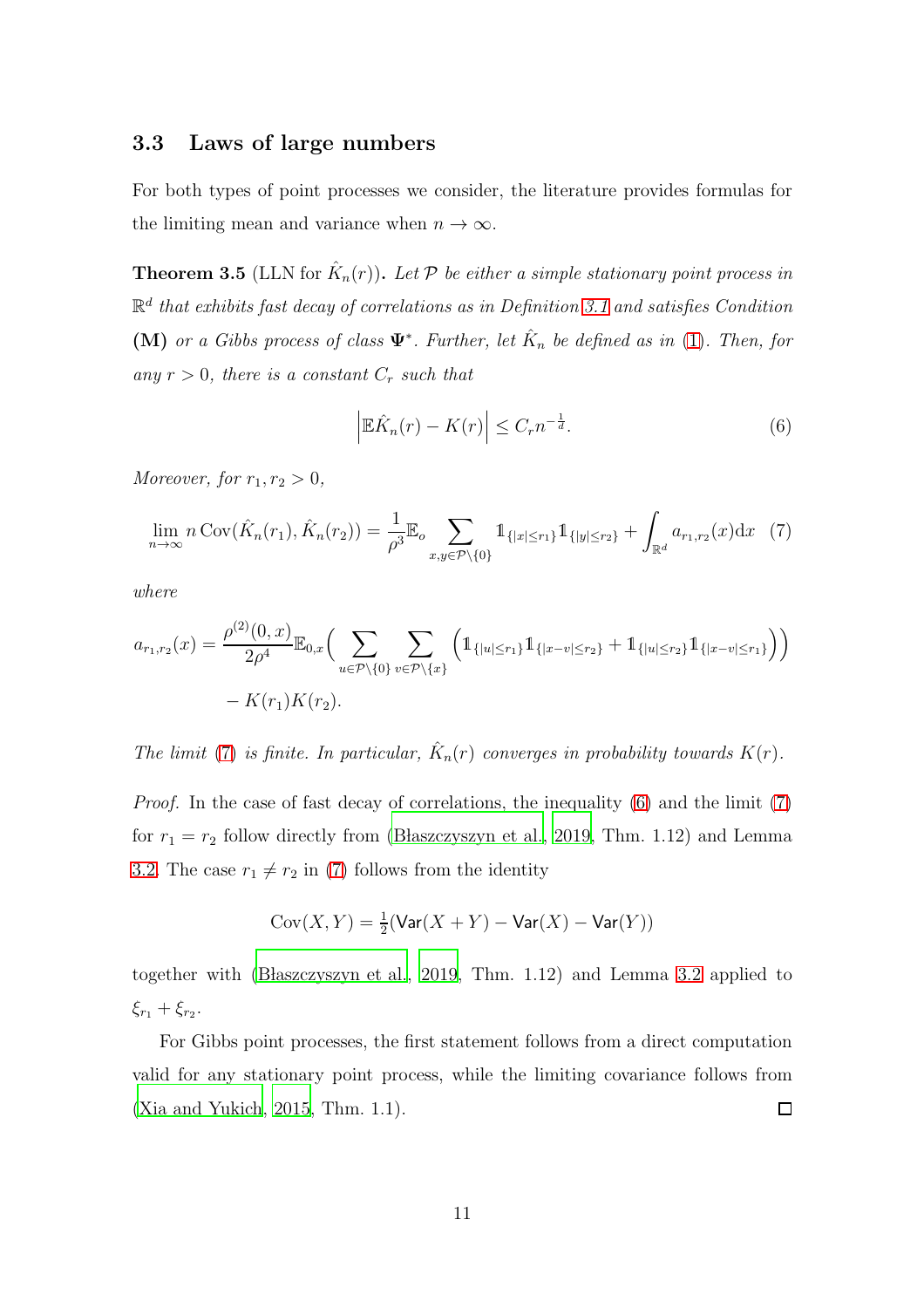## <span id="page-11-1"></span>4 Main results

In this section, we state the main results of this paper, which is a central limit theorem for  $\hat{K}_{e,n}(r)$  when restricted to a bounded interval  $[r_0, R]$ . Throughout the paper,  $r_0$  and R will denote the constants in condition  $(\mathbf{R})$  in the case of conditionally mdependent processes, and the constants from the definition of the energy functional for Gibbs point processes.

We first state a central limit theorem for the finite dimensional distributions of  $\hat{K}_{e,n}(r)$  as described in [\(2\)](#page-3-1). The proof is given in Section [6](#page-17-0).

<span id="page-11-3"></span>**Theorem 4.1.** Let  $P$  be a conditionally m-dependent point process having fast decay of correlations and satisfying condition  $(M)$  and  $(R)$  or a Gibbs point process having energy functional of class  $\Psi^*$ . Let  $r_0 \leq r_1 < \cdots < r_p \leq R$  and let  $e = e_{i,n}, i \in$  $\{1, \ldots, 5\}$  be one of the edge corrections from Section [2.](#page-2-0) Then

$$
\sqrt{n}\Big(\hat{K}_{e,n}(r_1)-\mathbb{E}\hat{K}_{e,n}(r_1),\ldots,\hat{K}_{e,n}(r_p)-\mathbb{E}\hat{K}_{e,n}(r_p)\Big)
$$

converges in distribution to a multivariate Gaussian variable with mean zero and covariance structure given by Theorem [3.5.](#page-10-0)

The next theorem is a functional central limit theorem for  $\hat{K}_{e,n}(r)$ . The proof is given in Section [7](#page-25-0)

<span id="page-11-0"></span>**Theorem 4.2.** Let  $P$  be a conditionally m-dependent point process with fast decay of correlations satisfying conditions  $(M)$  and  $(R)$  or a Gibbs point process of class  $\Psi^*$ . Let  $e = e_{i,n}, i \in \{1, \ldots, 5\}$ , be one of the edge corrections in Section [2.](#page-2-0) The process

$$
\left\{\sqrt{n}\big(\hat{K}_{e,n}(r)-\mathbb{E}\hat{K}_{e,n}(r)\big)\right\}_{r\in[r_0,R]}
$$

converges weakly in Skorokhod topology to a centered Gaussian process with covariance structure given by Lemma [3.5.](#page-10-0) The limiting process has a modification that is Hölder continuous for any exponent  $\gamma < 1/2$ .

#### <span id="page-11-2"></span>4.1 Generalization to other summary statistics

The arguments used to prove Theorem [4.1](#page-11-3) and [4.2](#page-11-0) apply to other geometric functionals given in terms of score functions. The key ingedients in the proofs is that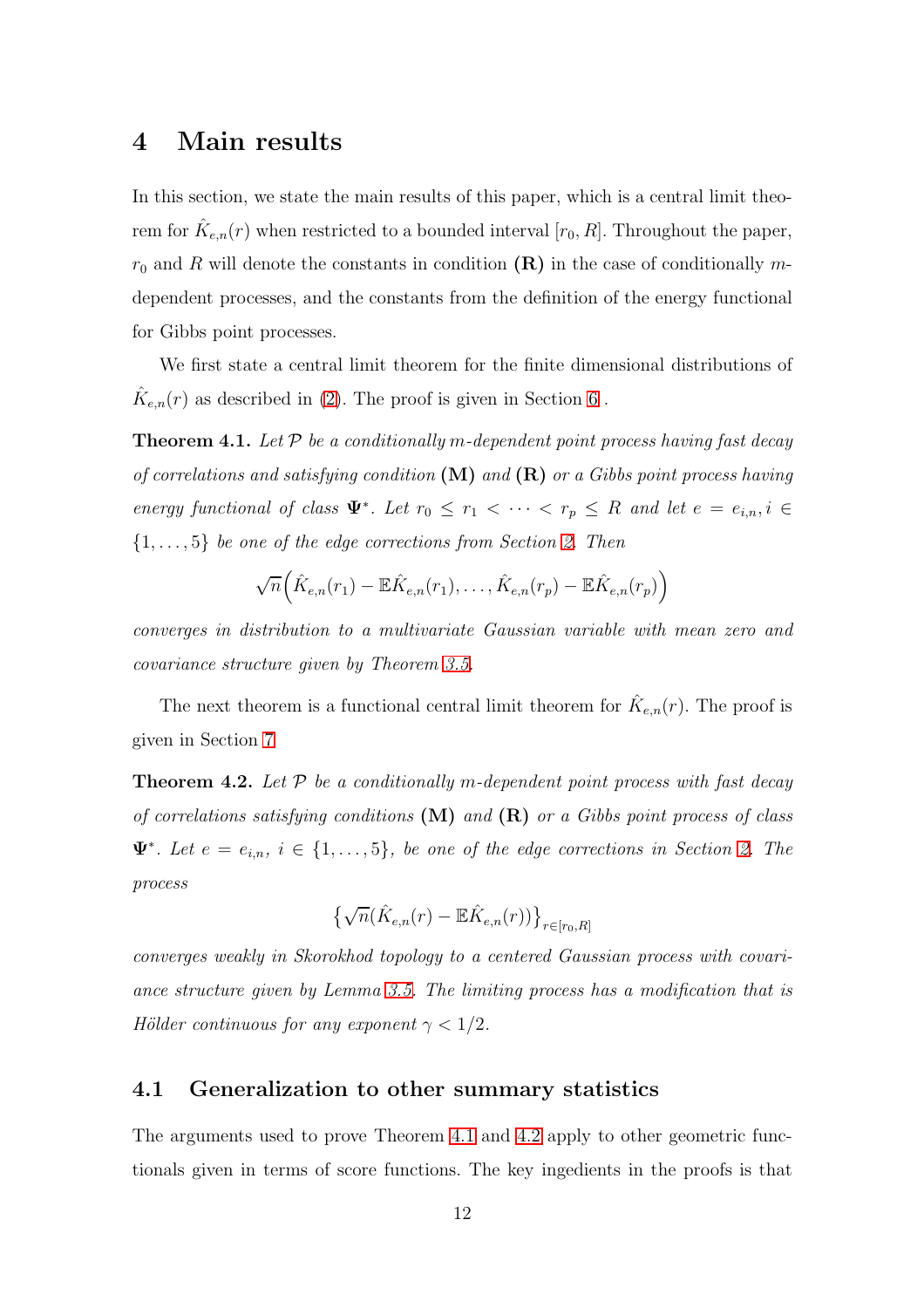the score function satisfies the inequalities in Lemmas [6.2,](#page-17-1) [7.2,](#page-30-0) and [7.3](#page-32-0) . However, the proofs of these lemmas, especially Lemma [7.2,](#page-30-0) rely on the geometric properties of the specific score function. Thus, a direct generalization of the proofs seems only possible for score functions similar in flavour to the K-function. The most obvious such functional is the pair correlation function given for isotropic point patterns by  $g(r) = \rho^{(2)}(r)/\rho^2$ , where  $\rho^{(2)}(x, y) = \rho^{(2)}(|x - y|)$ . The pair correlation function relates to the K-function by  $d\kappa_d r^{d-1}g(r) = K'(r)$ . A kernel estimator for  $g(r)$  is given in [Chiu et al. \(2013\)](#page-38-0) by

<span id="page-12-0"></span>
$$
\hat{g}_n(r) = \frac{1}{n d\kappa_d r^{d-1}} \sum_{x \in \mathcal{P}_n} \sum_{y \in \mathcal{P}_n} k(r - |x - y|) e_{2,n}(x, y), \tag{8}
$$

where k is a compactly supported kernel function which is  $C^1$  on its support. Another related functional is the nearest neighbor function given by  $D(r) = \mathbb{P}_{o}((\mathcal{P}\setminus\{o\}) \cap$  $B_r(o) \neq \emptyset$ , which can be estimated [\(Chiu et al.](#page-38-0), [2013\)](#page-38-0) by

<span id="page-12-1"></span>
$$
\hat{D}_n(r) = \frac{1}{\rho n} \sum_{x \in \mathcal{P}_n} \mathbb{1}_{\{(\mathcal{P}_n \setminus \{x\}) \cap B_r(x) \neq \emptyset\}} e_{4,n}(x, y). \tag{9}
$$

**Corollary 4.3.** Let  $P$  be a conditionally m-dependent point process with fast decay of correlations satisfying conditions  $(M)$  and  $(R)$  or a Gibbs point process of class  $\Psi^*$ . Let  $\hat{g}_n$  be as in [\(8\)](#page-12-0) with  $k = f1_{[-\delta,\delta)}$  where f is  $C^1$  on  $[-\delta,\delta]$ , and let  $\hat{D}_n$  be as in [\(9\)](#page-12-1). The processes

$$
\begin{aligned} & \left\{ \sqrt{n}(\hat{g}_n(r) - \mathbb{E}\hat{g}_n(r)) \right\}_{r \in [r_0 + \delta, R - \delta]} \\ & \left\{ \sqrt{n}(\hat{D}_n(r) - \mathbb{E}\hat{D}_n(r)) \right\}_{r \in [r_0 + \delta, R - \delta]} \end{aligned}
$$

converge weakly in Skorokhod topology to a centered Gaussian process, which has a modification that is Hölder continuous for any exponent  $\gamma < 1/2$ .

In the case of  $D_n$ , the score function  $\xi = \mathbb{1}_{(\mathcal{P}\backslash\{x\})\cap B_r(x)\neq\emptyset}$  can be bounded by the score function  $(3)$  of the K-function, which can be used to generalize Lemmas [7.2-](#page-30-0)[7.3.](#page-32-0) Only Lemma [6.2](#page-17-1) needs a new proof, which can be given in a way similar to Lemma [7.1.](#page-25-1)

The case of  $g_n$  can also be shown by a straightforward generalization of Lemmas [6.2,](#page-17-1) [7.2,](#page-30-0) and [7.3.](#page-32-0) Alternatively, the result could be derived directly from Theorem [4.2](#page-11-0)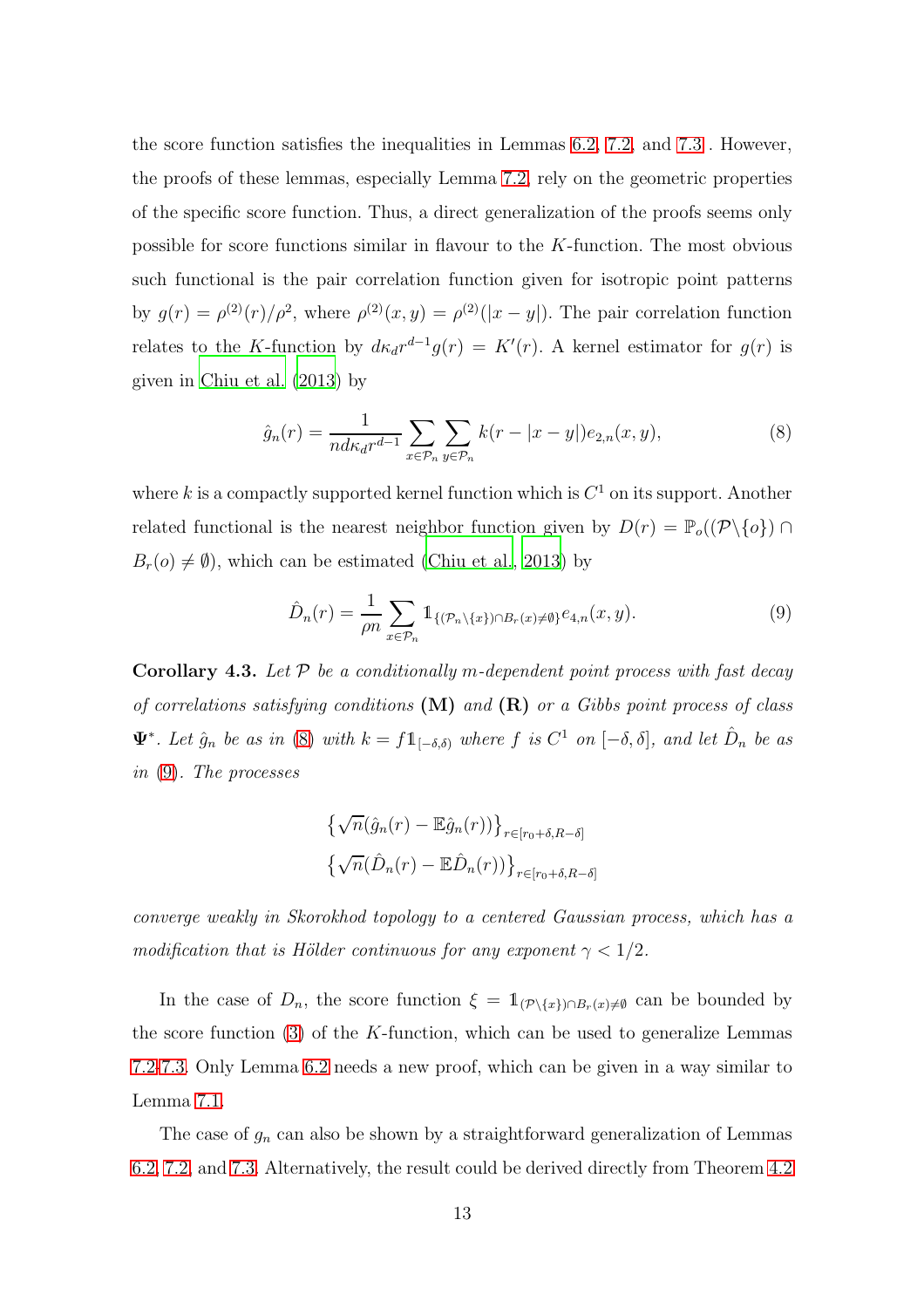by writing

$$
\hat{g}_n(r) = f(-\delta)\hat{K}_{e,n}(r+\delta) - f(\delta)\hat{K}_{e,n}(r-\delta) + \int_{r-\delta}^{r+\delta} \hat{K}_{e,n}(s)f'(r-s)ds
$$

and applying the continuous mapping theorem, noting that the functional

$$
\beta \mapsto \left(f(-\delta)\beta(r+\delta) - f(\delta)\beta(r-\delta) + \int_{r-\delta}^{r+\delta} \beta(s)f'(s-r)\mathrm{d}s\right)_{r\in[r_0+\delta,R-\delta]},
$$

where  $\beta$  is a cadlag function on  $[r_0, R]$ , is continuous in the Skorokhod topology, see arguments of [\(Biscio et al.](#page-38-3), [2020,](#page-38-3) Cor. 3.4).

In [Heinrich \(2015](#page-39-3)), a functional limit theorem was shown in the Poisson case for the more general multi-parameter K-function

$$
K(r_1,\ldots,r_d) = \frac{1}{n\rho^2} \mathbb{E} \sum_{x \in \mathcal{P}_n} \sum_{y \in \mathcal{P} \setminus \{x\}} 1_{\{x-y \in \prod_{i=1}^d [0,r_i]\}} = \frac{1}{\rho} \mathbb{E}_o \sum_{y \in \mathcal{P} \setminus \{o\}} 1_{\{y \in \prod_{i=1}^d [0,r_i]\}}.
$$

The results of this paper easily generalize to the multiparameter K-function, using a multiparameter version of the tightness criterion [\(Heinrich and Schmidt](#page-39-7), [1985](#page-39-7), Lem. 3).

A functional central limit theorem for persistence diagrams was shown in [Biscio et al.](#page-38-3) [\(2020](#page-38-3)) for conditionally m-dependent processes. The proofs easily generalize to Gibbs point processes using Lemma [7.3](#page-32-0) of the present paper. The only case where one has to be careful is when a hardcore radius is present since this may rule out the possibility of a variance lower bound in certain parts of the persistence diagram.

## <span id="page-13-1"></span><span id="page-13-0"></span>5 Statistics

## 5.1 Goodness-of-fit tests

Consider the problem of how well an observed point pattern  $x$  fits an assumed model  $P_0$ . We present how the results of Theorem [4.2](#page-11-0) can be used for construction of goodness-of-fit tests by considering a Kolmogorov-Smirnov type test based on Ripley's K-function. We assume that all parameters are known. Let  $\mathcal{H}_0$  be the hypothesis that  $x$  is a realisation of  $\mathcal{P}_0$ . If  $\mathcal{H}_0$  is true, then for a given  $R > 0$ ,

$$
\sup_{r \in [0,R]} |\sqrt{n}(\hat{K}_{e,n}(r) - \mathbb{E}\hat{K}_{e,n}(r))| \approx_{n \to \infty} \sup_{r \in [0,R]} |Y(r)|
$$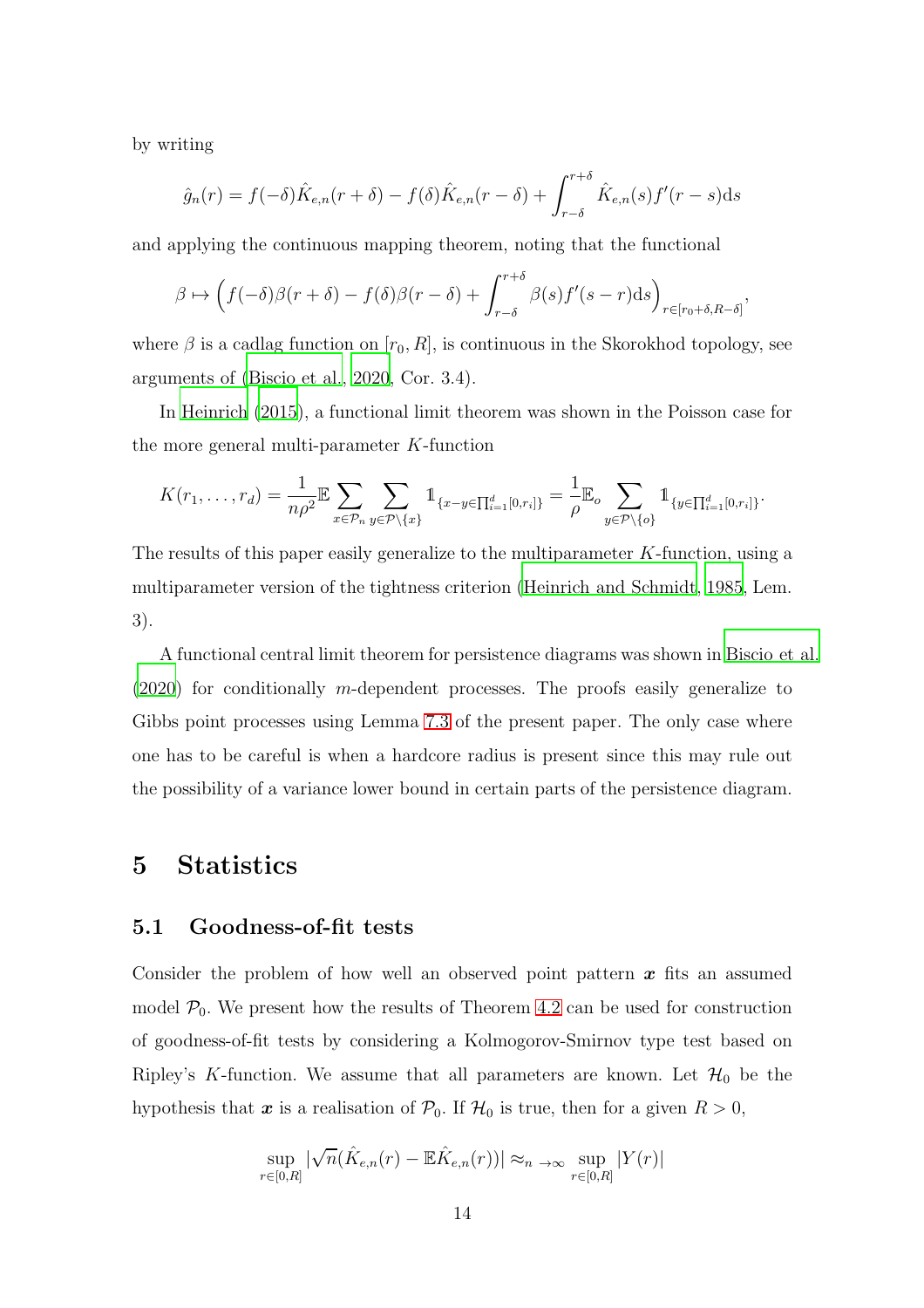where  $Y(r)$  is a centered Gaussian process with covariance  $C_{\mathcal{P}_0}$  given by the limiting covariance function in [\(7\)](#page-10-2). Let  $q_{\alpha}$  denotes the quantile of  $\sup_{r\in[0,R]}|Y(r)|$  defined by  $P(\sup_{r\in[0,R]}|Y(r)|\leq q_\alpha)=1-\alpha.$  It follows that under  $\mathcal{H}_0$ ,

<span id="page-14-0"></span>
$$
\mathbb{P}(\sup_{r\in[0,R]}|\sqrt{n}(\hat{K}_{e,n}(r)-\mathbb{E}\hat{K}_{e,n}(r))| \leq q_{\alpha}) \approx_{n\to\infty} 1-\alpha.
$$
 (10)

Note that in place of the supremum in [\(10\)](#page-14-0), we could have used the integral over  $[0, R]$ . Altenatively, one might use either the Cramer-von Mieses type test or the  $\chi^2$ -test presented in [Heinrich \(1991\)](#page-39-1).

#### 5.2 Simulation study

We illustrate the goodness-of-fit test presented above in a simulation study where we estimate the rejection rate of  $\mathcal{H}_0$  when  $\boldsymbol{x}$  is indeed a realisation of  $\mathcal{P}_0$  and when it is a realisation of an alternative model having the same intensity as  $P_0$ . All point processes considered have intensity 1. Each rejection rate has been estimated, with  $\alpha = 5\%,$  by simulating 10000 point patterns  $\bm{x}$  on  $W_n$  for  $n = 20^2, 50^2, 100^2, 200^2$ . Moreover, the statistic in [\(10\)](#page-14-0) has been computed for  $R = 1, 2, 3, 4, 5$ . All the simulations have been done in R with the package spatstat and the border edge correction was used.

To shorten, we denote a Poisson point process by  $Poi$ , a log-Gaussian Cox process (LGCP) with exponential covariance function, variance  $\sigma^2$ , and scale parameter a by  $LGCP_a(\sigma^2)$ , and a Strauss point process with interaction parameter  $\gamma$  and interaction radius 0.4 by  $Str_{0.4}(\gamma)$ . The dependence on the activity parameter  $\beta$  of the Strauss process is omitted in the notation as we always determine it by simulation so that the intensity of the process is 1.

We first let  $\mathcal{P}_0$  be a Poisson point process with known intensity  $\rho = 1$ . In that case we have  $K(r) = \pi r^2$  and  $C_{\mathcal{P}_0}(r_1, r_2) = 2\pi \min(r_1, r_2)^2/\rho^2 + 4\pi^2 r_1^2 r_2^2/\rho$ . We have discretized the segment  $[0, R]$  by steps of 0.1 and estimate empirically the quantile  $q_{\alpha}$  in [\(10\)](#page-14-0) with 100000 realisations of a multivariate centered Gaussian random variable with covariance matrix  $(C_{\mathcal{P}_0}(r_1, r_2))_{r_1, r_2 \in D_R}$ , where  $D_R = \{0.1x, x =$  $0, 1, 2, \ldots, 10R$ . We estimate the rejection rate of  $\mathcal{H}_0$  over 10000 realisations of  $\mathcal{P}_0$ and 10000 realisations of an  $LGCP_2(0.2)$  model. The results are reported in Table [1.](#page-15-0)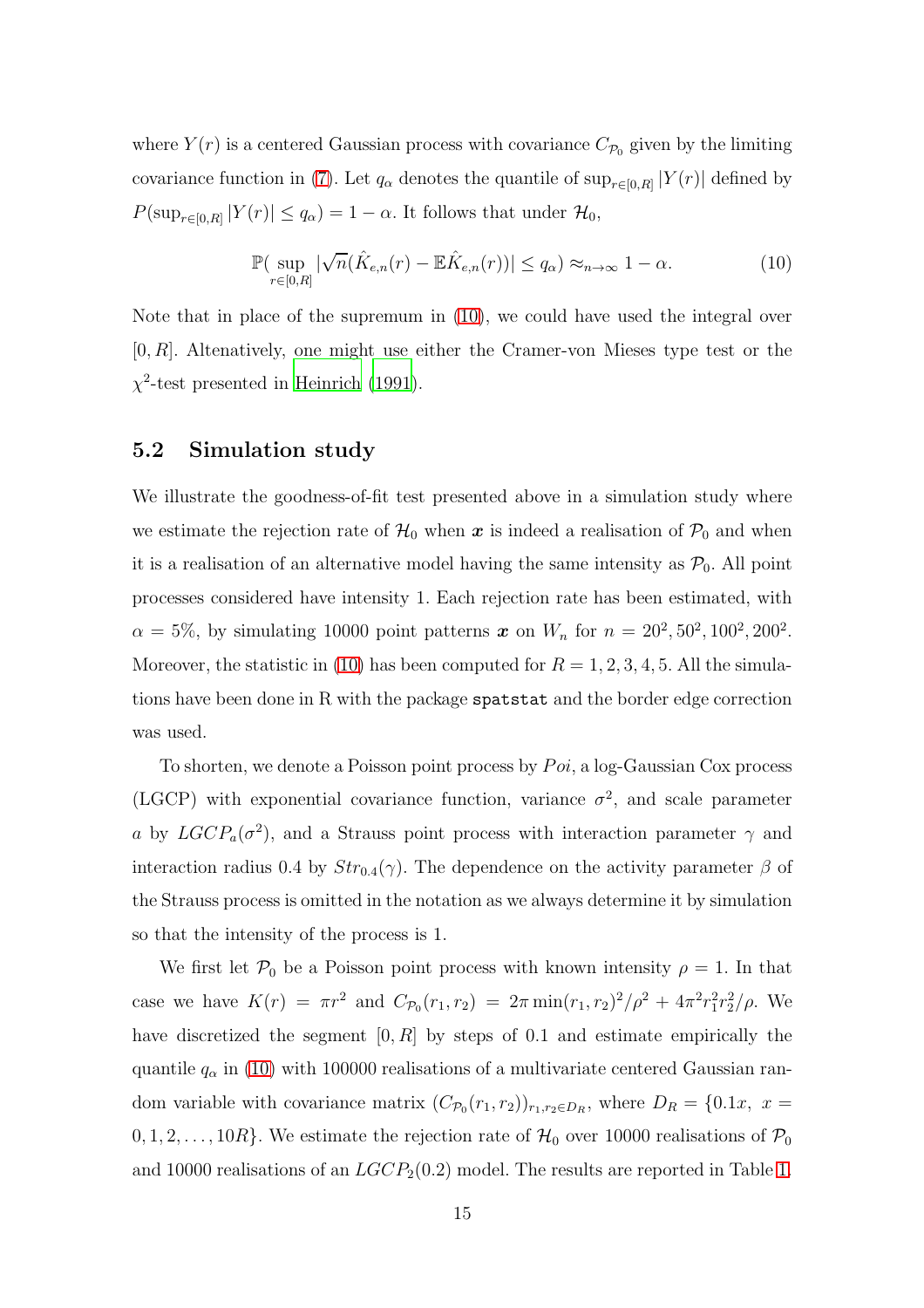<span id="page-15-0"></span>

| $P_0 \sim Poi(1)$                                                                    |     |     | $\mathbf{x} \sim Poi(1)$ |         |                 | $\boldsymbol{x} \sim LGCP_2(0.2)$ |               |      |                          |      |  |
|--------------------------------------------------------------------------------------|-----|-----|--------------------------|---------|-----------------|-----------------------------------|---------------|------|--------------------------|------|--|
| $W_n$ - [0, R] [0, 1] [0, 2] [0, 3] [0, 4] [0, 5] [0, 1] [0, 2] [0, 3] [0, 4] [0, 5] |     |     |                          |         |                 |                                   |               |      |                          |      |  |
| $[0, 20]^{2}$                                                                        | 8.0 | 6.8 |                          | 7.0 7.7 | 7.8             |                                   |               |      | 48.5 45.0 43.7 43.5 44.4 |      |  |
| $[0, 50]^{2}$                                                                        | 7.1 | 5.2 | 5.6                      | 5.6     |                 | 6.0 74.3 63.1                     |               |      | 55.8 51.1 48.4           |      |  |
| $[0, 100]^{2}$                                                                       | 7.2 | 6.0 | 5.8                      | 5.7     |                 |                                   | 5.8 97.3 89.8 |      | 78.4 67.7 59.4           |      |  |
| $[0, 200]^{2}$                                                                       | 6.8 | 5.2 |                          |         | 4.8 4.8 4.8 100 |                                   | 100           | 99.4 | - 96.0                   | 88.8 |  |

**Table 1:** Rejection rate (in percent) of the null hypothesis that  $x$  is a realisation of a Poisson point process with intensity 1 on  $W_n$ , when  $x$  in fact comes from either the null model or an  $LGCP_2(0.2)$  model, respectively, using the test statistics in [\(10\)](#page-14-0) on various intervals  $[0, R]$ .

Second, we repeat the same procedure but with  $\mathcal{P}_0 \sim LGCP_2(\sigma^2)$  for  $\sigma = 0.2, 1$ , and  $\mathcal{P}_0 \sim Str_{0.4}(\gamma)$ , for  $\gamma = 0.2, 0.5, 0.8$ . Using 100000 realisations, the intensity of the point process is estimated to be 1 when  $\beta = 1.556, 1.298, 1.107$  for  $\gamma = 0.2, 0.5, 0.8$ , respectively. Note that Inequality [\(4\)](#page-8-0) holds for these values. Then,  $C_{\mathcal{P}_0}$  and  $\mathbb{E} \hat{K}_{e,n}(r)$  have been estimated using 10000 realisations of  $LGCP_2(\sigma^2)$  and  $Str_{0.4}(\gamma)$ . The rejection rates have been estimated over 10000 realisations of  $\mathcal{P}_0$ and 10000 realisations of a Poisson process with intensity 1. Due to computational power limitation, we have only run perfect simulations of the Strauss process up to  $n = 100^2$ . We report the results for  $LGCP_2(0.2)$  and  $Str_{0.4}(0.2)$  in Tables [2](#page-16-0) and [3,](#page-16-1) respectively, and comment on the remaining cases below.

### 5.3 Discussion

The results reported on Tables [1-](#page-15-0)[3](#page-16-1) are in agreement with Theorem [4.2.](#page-11-0) When  $P_0$ is a Poisson point process or  $LGCP$  with variance  $\sigma^2 = 0.2$ , we recover the correct type I error rate as soon as  $n \geq 100^2$  and  $R \geq 2$ . When  $P_0$  is a LGCP with larger variance  $\sigma^2 = 1$ , the type I error was always estimated around 2% and we actually need  $n \geq 300^2$  to recover the correct type I error meaning that results in this setting would hold only when a very large number of points are observed. In the case of the Strauss process, the correct type I error is always found when  $n \geq 50^2$ .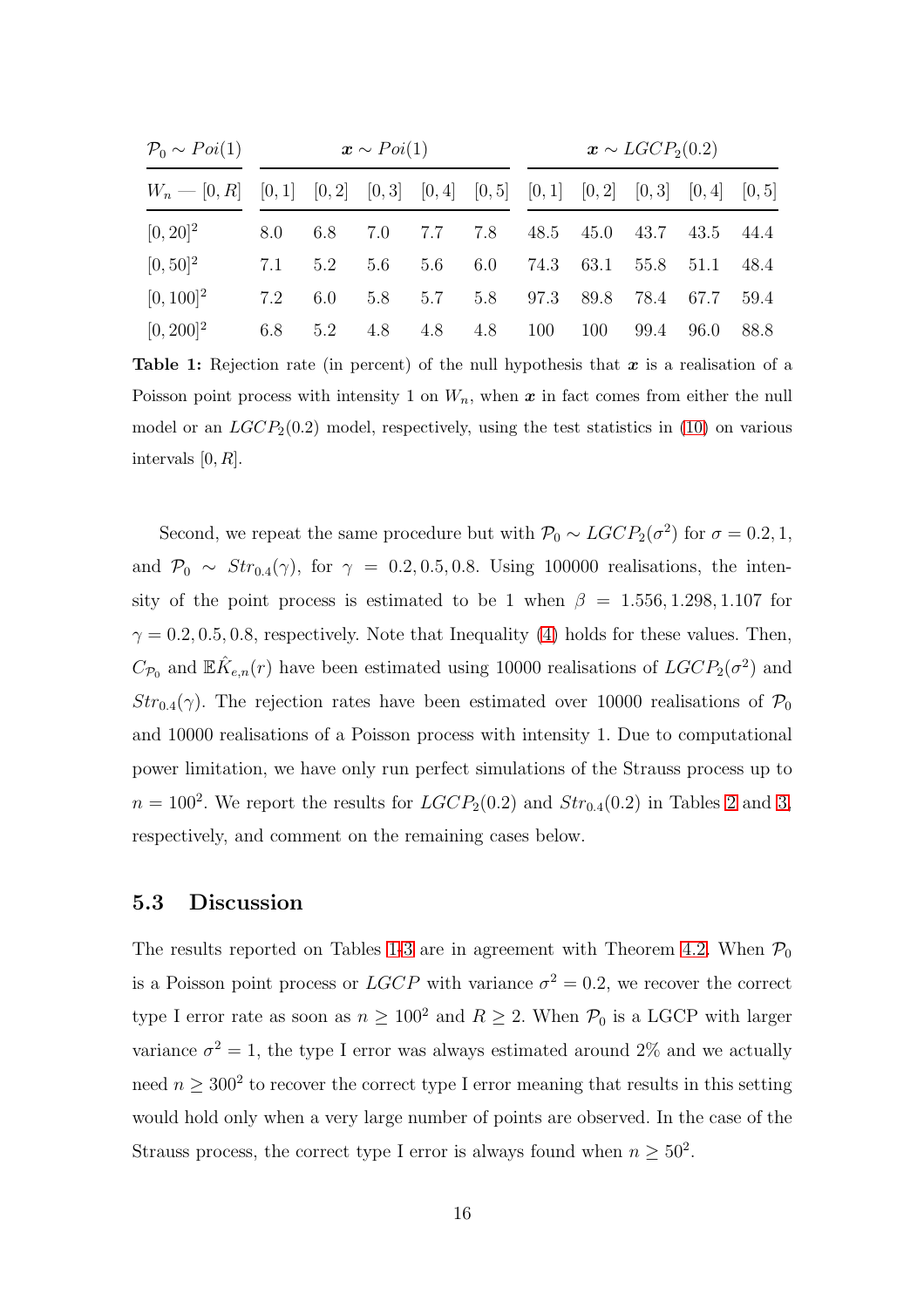<span id="page-16-0"></span>

| $P_0 \sim LGCP_2(0.2)$ |     |     | $\boldsymbol{x} \sim LGCP_2(0.2)$                                               |     |     | $\mathbf{x} \sim Poi(1)$ |                |          |          |      |
|------------------------|-----|-----|---------------------------------------------------------------------------------|-----|-----|--------------------------|----------------|----------|----------|------|
| $W_n - [0, R]$         |     |     | $[0,1]$ $[0,2]$ $[0,3]$ $[0,4]$ $[0,5]$ $[0,1]$ $[0,2]$ $[0,3]$ $[0,4]$ $[0,5]$ |     |     |                          |                |          |          |      |
| $[0, 20]^{2}$          | 3.1 | 3.3 | 3.9                                                                             | 4.2 | 4.4 | $\overline{0}$           | $\overline{0}$ | $\Omega$ |          |      |
| $[0, 50]^{2}$          | 3.8 | 4.0 | 4.4                                                                             | 4.6 | 4.7 | 1.0                      | $\overline{0}$ | $\Omega$ | $\Omega$ |      |
| $[0, 100]^{2}$         | 4.1 | 4.4 | 4.8                                                                             | 4.9 | 4.8 | 90.1                     | 38.3           | 6.9      | $\Box$ 0 |      |
| $[0, 200]^{2}$         | 4.3 | 4.2 | 4.6                                                                             | 4.5 | 4.5 | 100                      | 100            | 99.6     | 77.9     | 28.2 |

**Table 2:** Rejection rate (in percent) of the null hypothesis that  $x$  is a realisation of an  $LGCP<sub>2</sub>(0.2)$  on  $W<sub>n</sub>$ , when x in fact comes from either the null model or a  $Poi(1)$  model, respectively, using the test statistics in  $(10)$  on various intervals  $[0, R]$ .

<span id="page-16-1"></span>

| $\mathcal{P}_0 \sim Str_{0.4}(0.2)$ | $x \sim Str_{0.4}(0.2)$ |         |  |  |  | $\bm{x} \sim Poi(1)$                                                            |  |  |  |  |  |
|-------------------------------------|-------------------------|---------|--|--|--|---------------------------------------------------------------------------------|--|--|--|--|--|
| $W_n = [0, R]$                      |                         |         |  |  |  | $[0,1]$ $[0,2]$ $[0,3]$ $[0,4]$ $[0,5]$ $[0,1]$ $[0,2]$ $[0,3]$ $[0,4]$ $[0,5]$ |  |  |  |  |  |
| $[0, 20]^{2}$                       | 5.5                     |         |  |  |  | 6.0 6.4 7.0 7.5 34.6 14.6 14.3 14.4 14.7                                        |  |  |  |  |  |
| $[0, 50]^{2}$                       |                         | 5.4 5.3 |  |  |  | 5.6 5.6 5.9 100 18.6 13.1 11.8 11.7                                             |  |  |  |  |  |
| $[0, 100]^2$                        | 4.9                     | 4.9     |  |  |  | 5.0 5.0 5.0 100 57.0 45.0 43.7 46.6                                             |  |  |  |  |  |

**Table 3:** Rejection rate (in percent) of the null hypothesis that  $x$  is a realisation of a  $Str_{0.4}(0.2)$  on  $W_n$ , when x in fact comes from either the null model or a  $Poi(1)$  model, respectively, using the test statistics in  $(10)$  on various intervals  $[0, R]$ .

When tested against an alternative hypothesis, the test is good at detecting deviations from the Poisson point process, see Table [1.](#page-15-0) When  $P_0 \sim LGCP_2(0.2)$  or  $LGCP_2(1)$ , results are bad. This is due to the large variance of  $\hat{K}_{e,n}(r)$  in these cases leading to a large value of the quantile  $q_\alpha$ . Consequently, better results are obtained for small values of  $R$  and large windows. In the case of Strauss processes with  $\gamma = 0.2$ , the assumption that Ripley's K-function is the one of the Strauss process is correctly rejected only for small values of R and  $n \geq 50^2$ . As we increase  $\gamma$ , the power decreases, as the null model comes closer to the Poisson process. Hence, depending on the alternative hypothesis considered, we suggest to use another functional than the supremum in [\(10\)](#page-14-0).

In the case where the number of points is very large, i.e. more than some millions, it may not be feasible to estimate  $C_{\mathcal{P}_0}$  and  $\mathbb{E} \hat{K}_{e,n}(r)$  through simulation of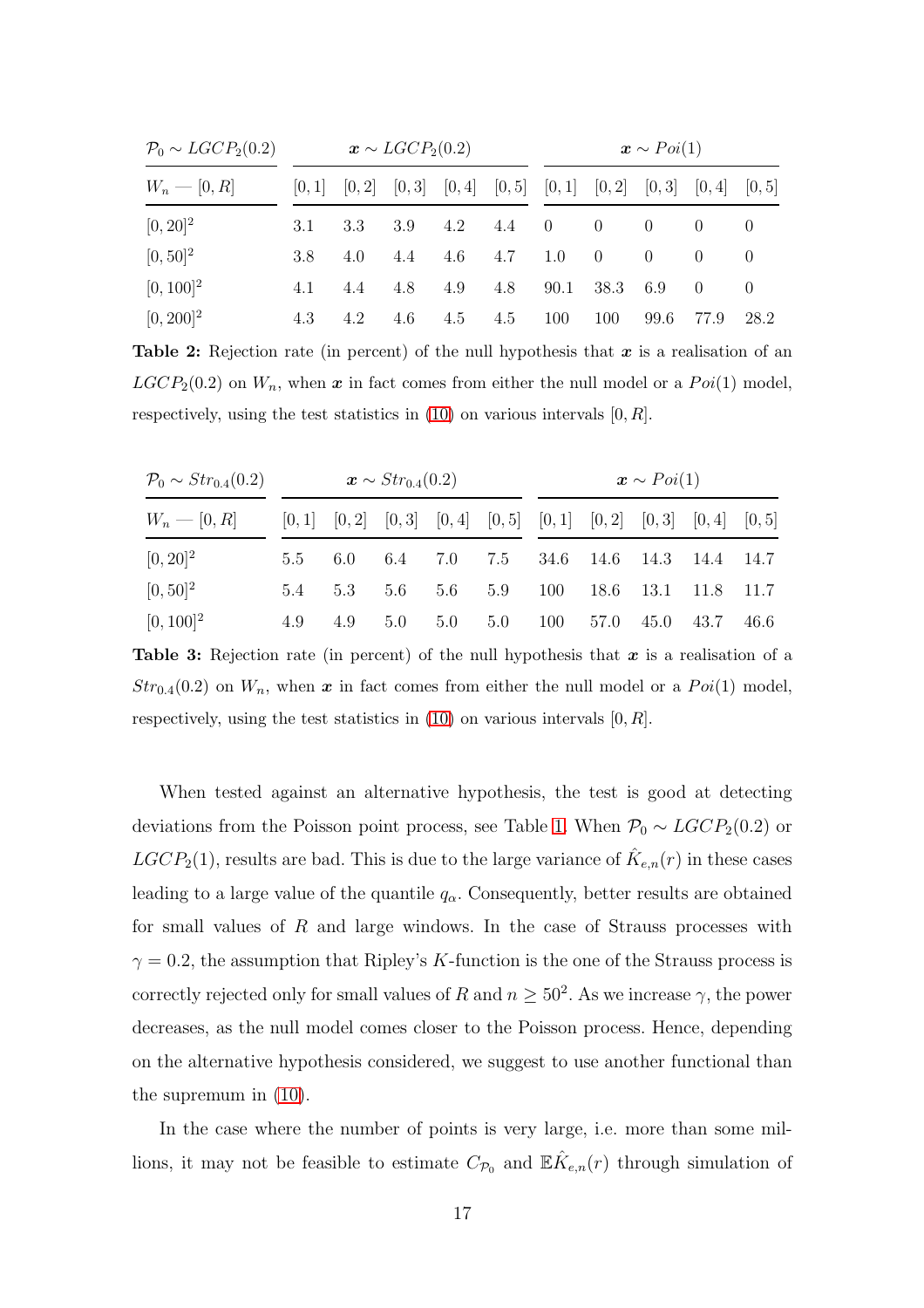realisations of  $P_0$  as done in our simulation study for the LGCP and Strauss process. In this case, both  $C_{\mathcal{P}_0}$  and  $\mathbb{E} \hat{K}_{e,n}(r)$  need to be known which, although relying on numerical integrations, holds for LGCPs. Therefore, when the null model is assumed to be a Poisson point process or LGCP, our goodness-of-fit test only requires the estimation of the quantile  $q_{\alpha}$  which can easily be obtained through simulation of Gaussian paths. Therefore, assuming a known intensity, the goodness-of-fit test proposed in Section [5.1](#page-13-1) only take some minutes to return an output.

# <span id="page-17-0"></span>6 Proof of Theorem [4.1](#page-11-3)

## 6.1 The case of conditionally m-dependent processes

In this section, we prove Theorem [4.1](#page-11-3) for conditionally  $m$ -dependent processes. When no edge corrections are present, the proof follows directly from [\(B laszczyszyn et al.,](#page-38-2) [2019,](#page-38-2) Thm. 1.13) once we can show the following variance lower bound.

<span id="page-17-2"></span>**Proposition 6.1.** Let  $P$  be a conditionally m-dependent point process having fast decay of correlations and satisfying condition  $(\mathbf{R})$ . Then, for all  $p \in \mathbb{N}$ ,  $s_1, \ldots, s_p \in$  $\mathbb{R}, \text{ and } r_1, \ldots, r_p \in [r_0, R], \text{ we have}$ 

$$
\liminf_{n\to\infty} n \operatorname{\sf Var} \Big( \sum_{i=1}^p s_i \hat K_n(r_i) \Big) > 0.
$$

To obtain the proof in the edge corrected case, we need to consider the deviation

$$
\mathcal{E}_{e,n}(r) = (\hat{K}_n(r) - \mathbb{E}\hat{K}_n(r)) - (\hat{K}_{e,n}(r) - \mathbb{E}\hat{K}_{e,n}(r))
$$
\n(11)

between the edge corrected and uncorrected centered K-functions. We show an upper bound on the variance of  $\mathcal{E}_{e,n}(r)$  in the following lemma together with a variance bound that we are going to need later in the proof of Theorem [4.2.](#page-11-0) To state these results, we define for an interval  $I = (r_1, r_2] \subseteq [r_0, R]$ ,

$$
\hat{K}_{e,n}(I) = \hat{K}_{e,n}(r_2) - \hat{K}_{e,n}(r_1).
$$

<span id="page-17-1"></span>**Lemma 6.2.** Let  $P$  be a point process having fast decay of correlations and  $r_0$ , R be two constants such that  $R > r_0 > 0$ . Let  $e = e_{i,n}$ ,  $i \in \{1, ..., 5\}$ , be one of the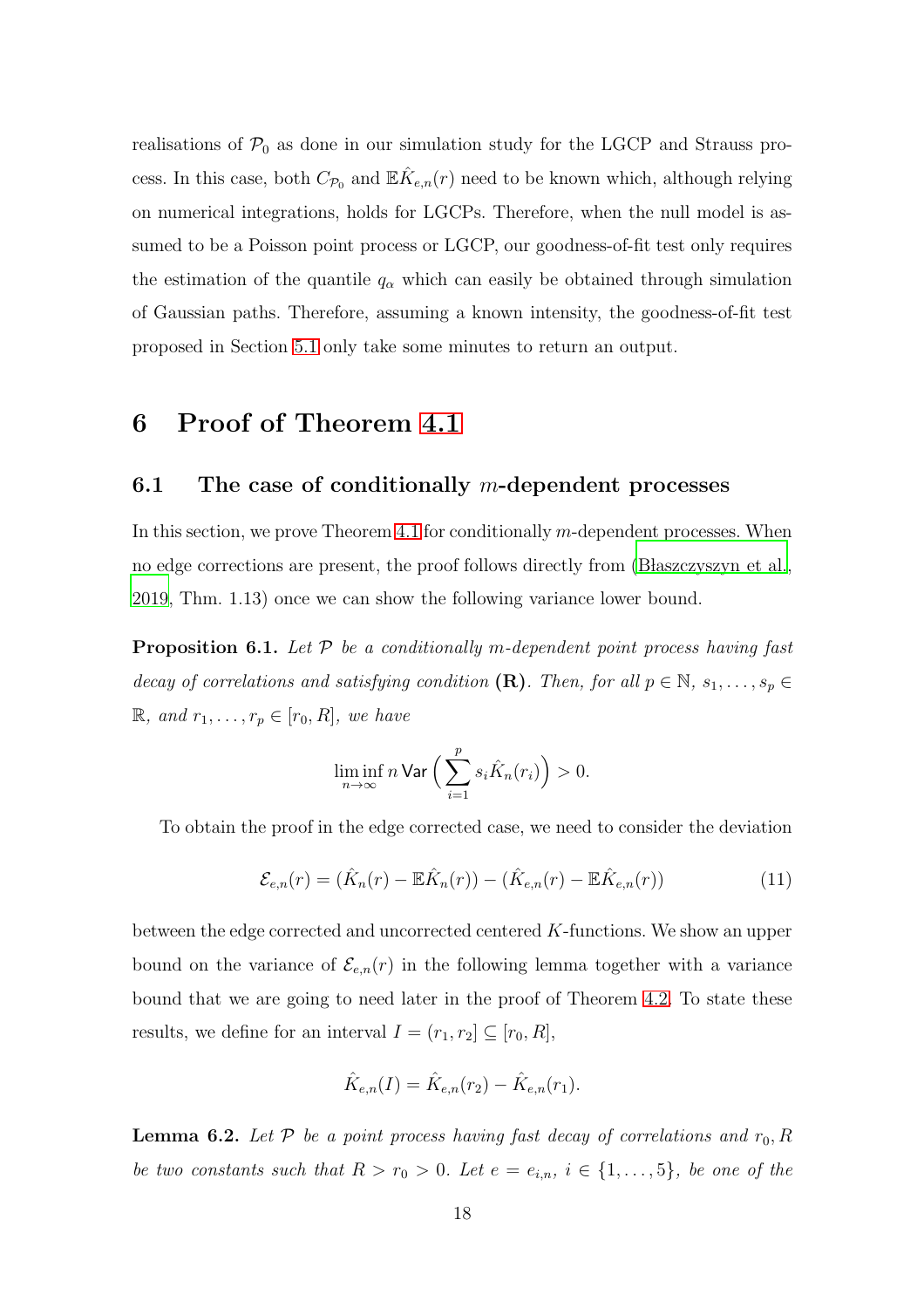edge correction factors in Section [2.](#page-2-0) There is a constant  $C > 0$  such that for all  $r \in [r_0, R]$  and  $I = (r_1, r_2] \subseteq [r_0, R]$ ,

$$
n \operatorname{Var}(\hat{K}_{n,e}(I)) \le C|I| \tag{12}
$$

<span id="page-18-1"></span><span id="page-18-0"></span>
$$
n\operatorname{Var}(\mathcal{E}_{n,e}(r)) \le Cn^{-1/d}.\tag{13}
$$

We first show how Theorem [4.1](#page-11-3) follows from these two results and then give their proofs.

*Proof of Theorem [4.1\(](#page-11-3)m-dependent case)*. We first consider the uncorrected case and show the joint convergence of  $(\hat{K}_n(r_1), \ldots, \hat{K}_n(r_p))$ . By the Cramér-Wold device, it suffices to show a pointwise central limit theorem for all linear combinations of  $\hat{K}_n(r_1), \ldots, \hat{K}_n(r_p)$ . This follows directly from (Blaszczyszyn et al., 2019, Thm. 1.13), where the assumptions are satisfied by Lemma [3.2](#page-6-0) and the asymptotic variance lower bound in Proposition [6.1.](#page-17-2)

Second, by Lemma [6.2,](#page-17-1) we have that

$$
\lim_{n\to\infty} n \operatorname{Var}(\mathcal{E}_{e,n}(r))=0.
$$

Therefore, for each  $j = 1, \ldots, p$  we have that

$$
\sqrt{n}(\hat{K}_n(r_j) - \mathbb{E}\hat{K}_n(r_j)) - \sqrt{n}(\hat{K}_{e,n}(r_j) - \mathbb{E}\hat{K}_{e,n}(r_j))
$$

converges to 0 in probability, so the statement of Theorem [4.1](#page-11-3) in the edge corrected  $\Box$ case follows from the uncorrected case.

It remains to prove Proposition [6.1](#page-17-2) and Lemma [6.2.](#page-17-1)

*Proof of Proposition [6.1.](#page-17-2)* Let  $p \in \mathbb{N}$ ,  $s_1, \ldots, s_p \in \mathbb{R}$  and  $r_0 \leq r_1 < \cdots < r_p \leq R$  be given. For any Borel set  $A \subset \mathbb{R}^d$ , we introduce the notation

$$
T_n(A) = \sum_{i=1}^p s_i \sum_{x \in A \cap \mathcal{P}_n} \sum_{y \in \mathcal{P}_n \setminus \{x\}} 1_{\{|x-y| \le r_i\}}.
$$

As a special case,

$$
T_n(W_n) = \sum_{i=1}^p s_i \sum_{x \in \mathcal{P}_n} \sum_{y \in \mathcal{P}_n \setminus \{x\}} 1_{\{|x-y| \le r_i\}} = n\rho^2 \sum_{i=1}^p s_i \hat{K}_n(r_i),
$$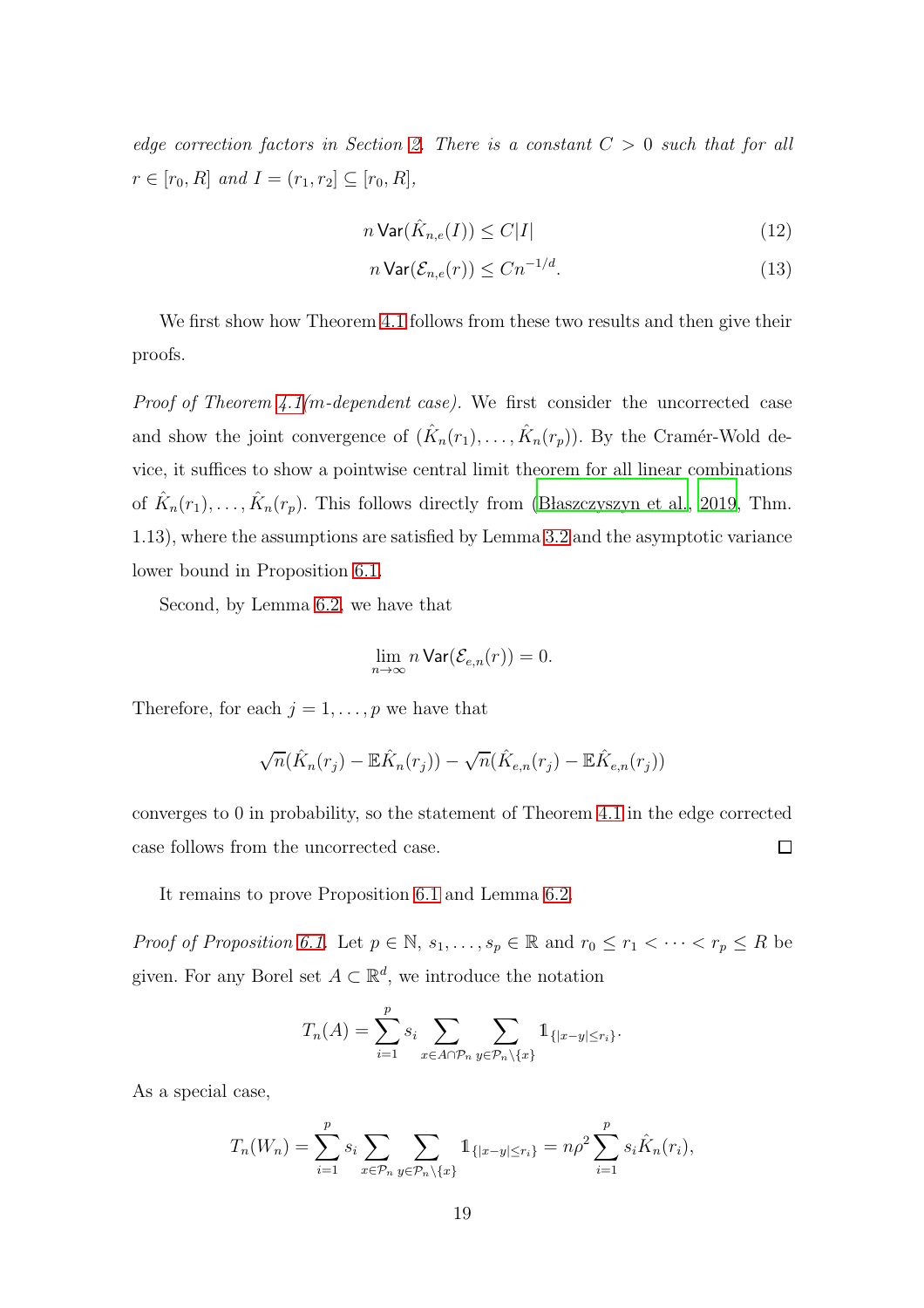so what we need to show is

<span id="page-19-3"></span>
$$
\liminf_{n \to \infty} \frac{1}{n} \text{Var}(T_n(W_n)) > 0. \tag{14}
$$

For any Borel set  $A \subset \mathbb{R}^d$ , we let  $\Lambda_A^{\mathcal{P}} = \sigma(\Lambda, \mathcal{P} \cap A)$  to shorten notation and recall that  $\tilde{R} = \max(m, R)$ . For  $t > 0$ , let

$$
C_t = \bigcup_{z \in \mathbb{Z}^d} (6\tilde{R}z + W_{t^d}) \cap W_n
$$

be the union of cubes of side length t centered at the vertices of the lattice  $6\tilde{R}\mathbb{Z}^d$ . Finally, let

$$
A_t = W_n \setminus C_t.
$$

From the law of total variance, it follows that

<span id="page-19-0"></span>
$$
\text{Var } T_n(W_n) \geq \mathbb{E} \text{Var}(T_n(W_n) | \Lambda_{\tilde{A}_{\tilde{R}}}^{\mathcal{P}}).
$$
\n(15)

We have that  $T_n(W_n) = T_n(A_{3R}) + T_n(C_{3R})$  and  $T_n(A_{3R})$  depends only on P inside  $A_{3\tilde{R}} \oplus B_R(o) \subset A_{\tilde{R}}$ , where  $\oplus$  denotes Minkowski set addition. Thus  $T_n(A_{3\tilde{R}})$  is measurable with respect to  $A_{\tilde{R}}$  and hence  $\Lambda_{A_{\tilde{R}}}^{\mathcal{P}}$ . Thus, by Lemma [A.2](#page-40-3) we have

<span id="page-19-1"></span>
$$
\text{Var}(T_n(W_n)|\Lambda_{A_{\tilde{R}}}^{\mathcal{P}}) = \text{Var}(T_n(C_{3\tilde{R}})|\Lambda_{A_{\tilde{R}}}^{\mathcal{P}}).
$$
\n(16)

The squares in  $C_{3R}$  are separated by at least distance  $3R$ , and  $T_n(C_{3R})$  only depends on the points of P within distance  $R \leq \tilde{R}$  from  $C_{3\tilde{R}}$ . Thus, the conditional mdependence and  $(15)–(16)$  $(15)–(16)$  yield

<span id="page-19-2"></span>
$$
\text{Var}\,T_n(W_n) \ge \sum_{z \in \mathbb{Z}^d} \mathbb{E}\,\text{Var}(T_n(6\tilde{R}z + W_{(3\tilde{R})^d})|\Lambda_{A_{\tilde{R}}}^{\mathcal{P}}).
$$

Since for all  $z \in \mathbb{Z}^d$ ,  $\mathcal{P} \cap A_{\tilde{R}} \subset \mathcal{P} \cap (6\tilde{R}z + W_{\tilde{R}^d})^c$ , Lemma [A.2](#page-40-3) yields,

$$
\operatorname{Var} T_n(W_n) \ge \sum_{z \in \mathbb{Z}^d} \mathbb{E} \operatorname{Var} \left( T_n (6\tilde{R}z + W_{(3\tilde{R})^d}) |\Lambda^{\mathcal{P}}_{(6\tilde{R}z + W_{\tilde{R}d})^c} \right)
$$
  

$$
\ge \sum_{\substack{z \in \mathbb{Z}^d \\ 6\tilde{R}z + W_{(5\tilde{R})^d} \subset W_n}} \mathbb{E} \operatorname{Var} \left( T_n(W_{(3\tilde{R})^d}) |\Lambda^{\mathcal{P}}_{(W_{\tilde{R}d})^c} \right). \tag{17}
$$

The last inequality used stationarity and the fact that  $T_n(6R\tilde{x}+W_{(3R)^d})$  only depends on  $\mathcal{P} \cap (6\tilde{R}z + W_{(5\tilde{R})^d})$ .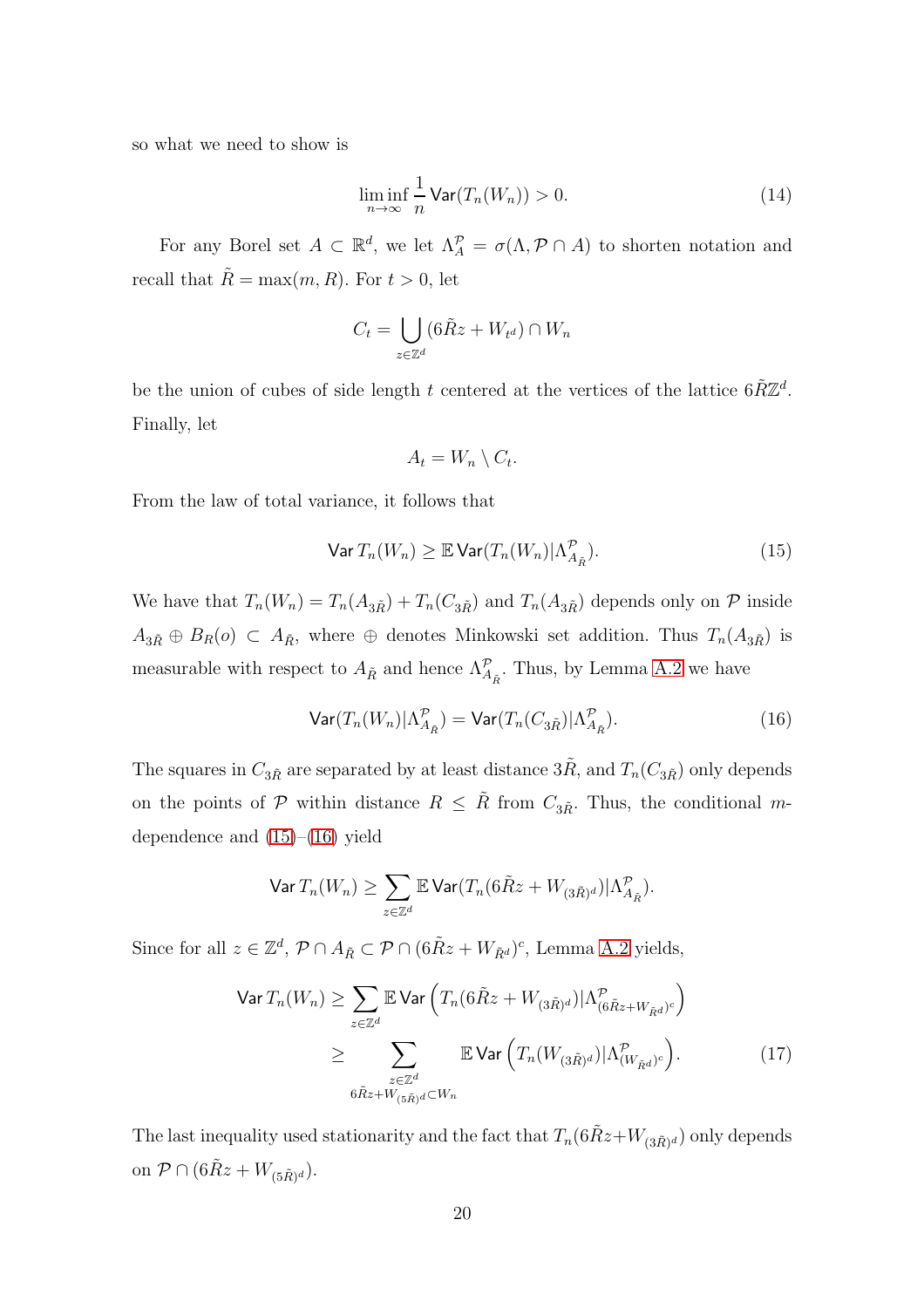We may assume  $s_p \neq 0$ . Let

$$
F_1 = \{ \forall (x, y) \in (\mathcal{P} \cap W_{(5\tilde{R})^d})_2^{\neq} : |x - y| > R \}
$$
  
\n
$$
F_2 = \{ \forall (x, y) \in (\mathcal{P} \cap W_{(5\tilde{R})^d})_2^{\neq} : |x - y| > r_{p-1} \}
$$
  
\n
$$
\cap \{ \exists (x, y) \in (\mathcal{P} \cap W_{(3\tilde{R})^d})_2^{\neq} : |x - y| \leq r_p \}.
$$
\n(18)

Then,

$$
F_1 \subset \{T_n(W_{(3\tilde{R})^d}) \in I_1\}
$$
  

$$
F_2 \subset \{|T_n(W_{(3\tilde{R})^d})| \in I_2\},\
$$

where  $I_1 = \{0\}$  and  $I_2 = [|s_p|, \infty)$ . Therefore, by applying Lemma [A.1](#page-40-4) with  $Y =$  $T_n(W_{(3\tilde{R})^d})$ , we have

$$
\begin{split} \textsf{Var}\left(T_n(W_{(3\tilde{R})^d})|\Lambda^{\mathcal{P}}_{(W_{\tilde{R}^d})^c}\right) &\geq \frac{s_p^2}{4}\min_{i\in\{1,2\}}\mathbb{P}\Big(|T_n(W_{(3\tilde{R})^d})| \in I_i|\Lambda^{\mathcal{P}}_{(W_{\tilde{R}^d})^c}\Big) \\ &\geq \frac{s_p^2}{4}\min_{i\in\{1,2\}}\mathbb{P}\Big(F_i|\Lambda^{\mathcal{P}}_{(W_{\tilde{R}^d})^c}\Big). \end{split}
$$

Thus, by Condition  $(R)$ ,

$$
\mathbb{E}\Big(\operatorname{Var}\Big(T_n(W_{(3\tilde{R})^d})|\Lambda_{(W_{\tilde{R}^d})^c}^{\mathcal{P}}\Big)\Big)>0.
$$

This, together with [\(17\)](#page-19-2), shows [\(14\)](#page-19-3) since the number of terms in [\(17\)](#page-19-2) is of order  $\Box$  $\overline{n}$ .

*Proof of Lemma [6.2.](#page-17-1)* For  $x \in \mathbb{R}^d$ , let  $A_I(x) = \{y \in \mathbb{R}^d \mid r_1 < |x - y| \le r_2\}$  denote the annulus centered at  $x$  and having inner and outer radius  $r_1$  and  $r_2$ , respectively. Note that  $|A_I(x)| = \kappa_d (r_2^d - r_1^d)$  and that  $y \in A_I(x)$  is equivalent to  $x \in A_I(y)$ .

Both  $n\hat{K}_{e,n}(I)$  and  $n\mathcal{E}_{e,n}(r)$  take the form

<span id="page-20-0"></span>
$$
\frac{1}{\rho^2} \sum_{x,y \in (\mathcal{P}_n)^{\neq}_2} \mathbb{1}_{\{x \in A_I(y)\}} e(x,y),\tag{19}
$$

where  $n\hat{K}_{e,n}(I)$  corresponds to  $e = e_{i,n}$ , and  $n\mathcal{E}_{e,n}(r)$  corresponds to  $e = 1 - e_{i,n}$  and  $I = (0, r].$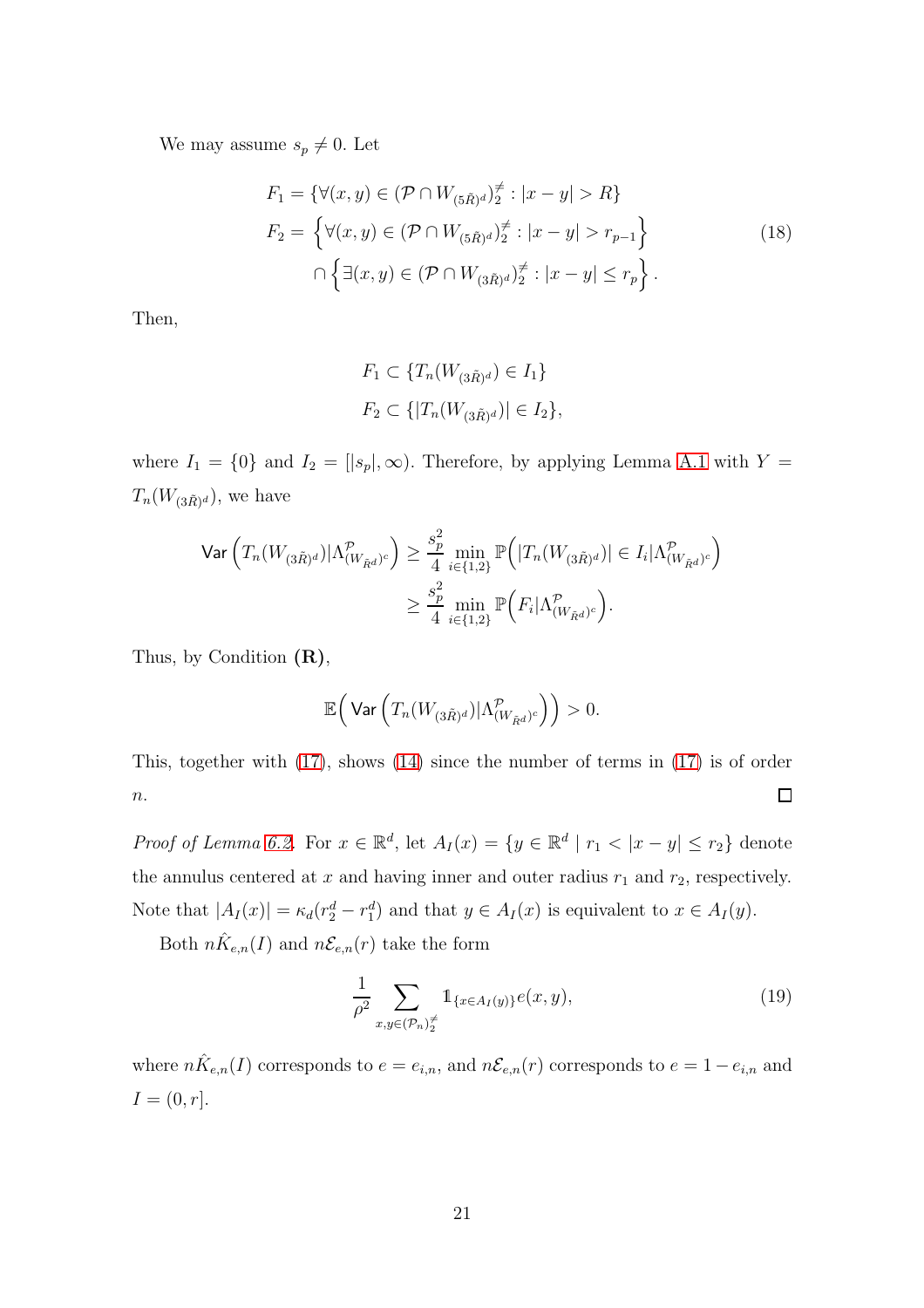Since

$$
\mathbb{E}\Big(\sum_{x,y\in(\mathcal{P}_n)^{\neq}_{2}}\mathbb{1}_{\{r_1<|x-y|\leq r_2\}}e(x,y)\Big)^2
$$
\n
$$
=\mathbb{E}\Big(\sum_{x,y,u,v\in(\mathcal{P}_n)^{\neq}_{4}}e(x,y)e(u,v)\mathbb{1}_{\{x\in A_I(y)\}}\mathbb{1}_{\{u\in A_I(v)\}}\Big)
$$
\n
$$
+\mathbb{E}\Big(\sum_{x,y,u\in(\mathcal{P}_n)^{\neq}_{3}}(e(x,y)+e(y,x))(e(y,u)+e(u,y))\mathbb{1}_{\{x\in A_I(y)\}}\mathbb{1}_{\{u\in A_I(y)\}}\Big)
$$
\n
$$
+\mathbb{E}\Big(\sum_{x,y\in(\mathcal{P}_n)^{\neq}_{2}}(e(x,y)^2+e(x,y)e(y,x))\mathbb{1}_{\{x\in A_I(y)\}}\Big),
$$

we may write the variance of [\(19\)](#page-20-0) as  $\mathcal{I}_1 + \mathcal{I}_2 + \mathcal{I}_3$  where

$$
\mathcal{I}_1 = \int_{W_n^4} e(x, y) e(u, v) \mathbb{1}_{\{x \in A_I(y)\}} \mathbb{1}_{\{u \in A_I(v)\}} \times (\rho^{(4)}(x, y, u, v) - \rho^{(2)}(x, y)\rho^{(2)}(u, v)) \,dxdydu dv \n\mathcal{I}_2 = \int_{W_n^3} (e(x, y) + e(y, x)) (e(y, u) + e(u, y)) \mathbb{1}_{\{x \in A_I(y)\}} \mathbb{1}_{\{u \in A_I(y)\}} \rho^{(3)}(x, y, u) \,dxdydu \n\mathcal{I}_3 = \int_{W_n^2} (e(x, y)^2 + e(x, y)e(y, x)) \mathbb{1}_{\{x \in A_I(y)\}} \rho^{(2)}(x, y) \,dxdy.
$$

First consider  $n\hat{K}_{e,n}(I)$ . Definition [3.1](#page-5-0) implies that  $\rho^{(p)}$  is bounded on  $\mathbb{R}^{pd}$ , see also (Błaszczyszyn et al., [2019](#page-38-2), (1.11)). Moreover, the edge correction factors  $e_{i,n}$ are bounded whenever  $n > (2R)^d$ . Thus, there exists a constant  $C_1 > 0$  such that

$$
\mathcal{I}_2 \leq C_1 \int_{W_n} \int_{\mathbb{R}^d} \int_{\mathbb{R}^d} 1_{\{x \in A_I(y)\}} 1_{\{u \in A_I(y)\}} \mathrm{d}u \mathrm{d}x \mathrm{d}y = C_1 |W_n| |A_I(o)|^2.
$$

Since  $r_1, r_2 \in [0, R]$ , there exists a constant  $C_2$ , depending only on R and d, such that  $|A_I(o)| = \kappa_d (r_2^d - r_1^d) \leq C_2 |I|$ . Hence,  $\mathcal{I}_2 \leq C_3 |W_n||I|^2$ . Similarly, there exist constants  $C_4, C_5 > 0$  such that

$$
\mathcal{I}_3 \leq C_4 \int_{W_n} \int_{\mathbb{R}^d} \mathbb{1}_{\{x \in A_I(y)\}} \mathrm{d}x \mathrm{d}y \leq C_5 |W_n||I|.
$$

By Definition [3.1,](#page-5-0) there exist constants  $C_6, C_7, C_8 > 0$  and a function  $\phi(t) \leq$  $C_6(t^{-(d+1)} \wedge 1)$  such that

$$
\mathcal{I}_1 \leq C_7 \int_{W_n^4} \mathbb{1}_{\{x \in A_I(y)\}} \mathbb{1}_{\{u \in A_I(v)\}} \phi(\text{dist}(\{x, y\}, \{u, v\})) \, \mathrm{d}x \, \mathrm{d}y \, \mathrm{d}u \, \mathrm{d}v
$$
\n
$$
\leq C_8 \int_{W_n^4} \mathbb{1}_{\{x \in A_I(y)\}} \mathbb{1}_{\{u \in A_I(v)\}} \Big( \frac{1}{\text{dist}(\{x, y\}, \{u, v\})^{d+1}} \wedge 1 \Big) \, \mathrm{d}x \, \mathrm{d}y \, \mathrm{d}u \, \mathrm{d}v.
$$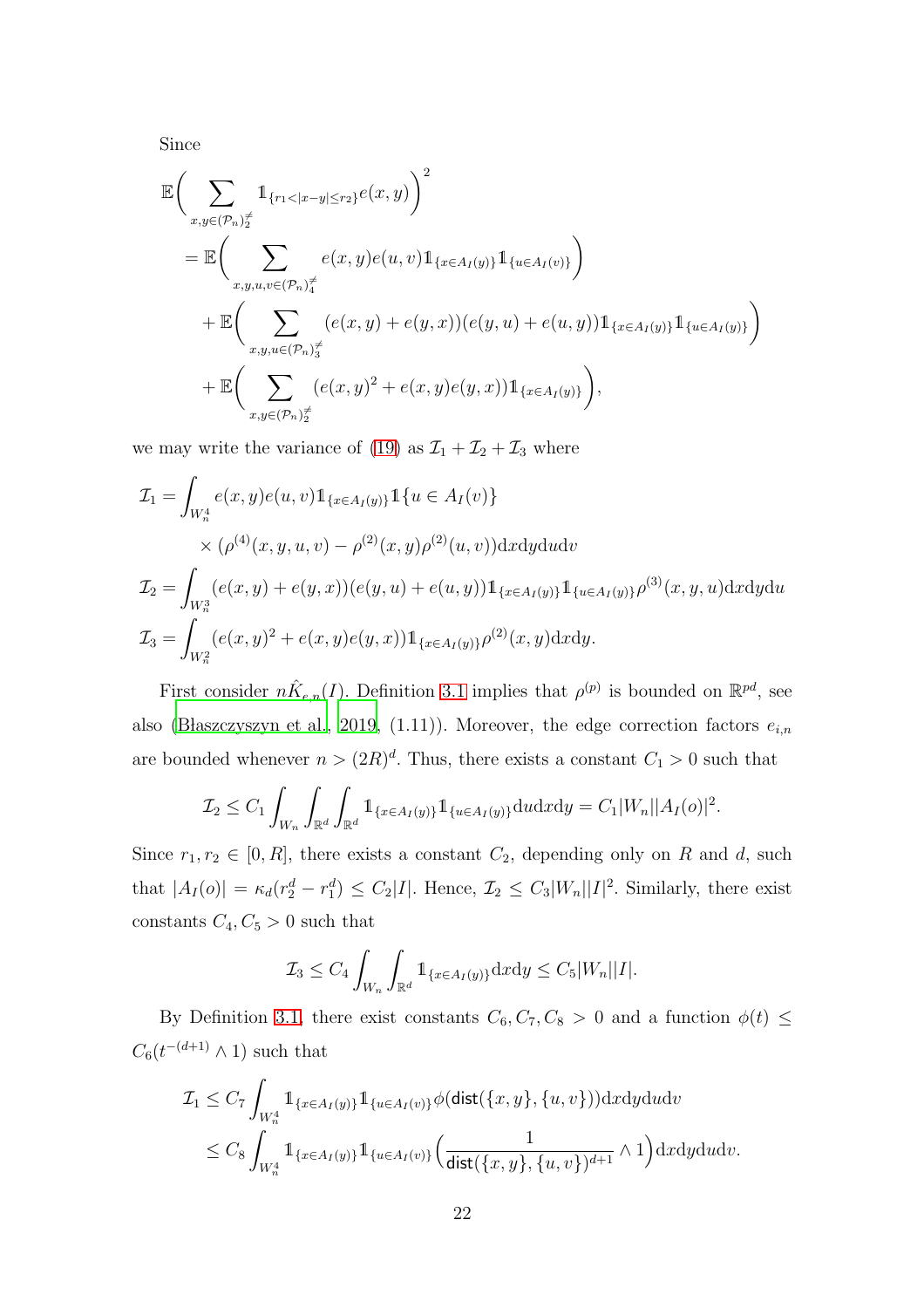Renaming variables appropriately, we may assume that  $\textsf{dist}(\{x, y\}, \{u, v\}) = |y - u|.$ Then,

$$
\mathcal{I}_1 \leq C_9 \int_{W_n} \int_{\mathbb{R}^d} \int_{\mathbb{R}^d} \int_{\mathbb{R}^d} \mathbb{1}_{\{x \in A_I(y)\}} \mathbb{1}_{\{u \in A_I(v)\}} \left( \frac{1}{|y - u|^{d+1}} \wedge 1 \right) \mathrm{d}x \mathrm{d}v \mathrm{d}y \mathrm{d}u
$$
  
 
$$
\leq C_{10} |W_n||I|^2.
$$

Together, the bounds on  $\mathcal{I}_1$ ,  $\mathcal{I}_2$ , and  $\mathcal{I}_3$  show [\(12\)](#page-18-0).

Next consider  $\textsf{Var}(n\mathcal{E}_{e,n}(r))$ . For  $e = 1-e_{i,n}(x, y), i = 4, 5$ , we note that e is again bounded. Moreover,  $e(x, y)$  vanishes outside  $(W_{n,2r})^2$ , where we use the notation

$$
W_{n,s} = W_n \setminus (W_n \ominus B_s(o)) = W_n \setminus \left[ -\frac{n^{1/d}}{2} + s, \frac{n^{1/d}}{2} - s \right]
$$

for the set of points that are within distance s from the boundary of  $W_n$ . This implies that the factor  $n = |W_n|$  in the variance bound can be replaced by  $|W_{n,2r}|$ . Note that

$$
|W_{n,2r}| = n - (n^{1/d} - 4r)^d \le C_{11} n^{1-1/d}.
$$

Thus,

$$
n \operatorname{Var}(\mathcal{E}_{e,n}(r)) \le C_{12} n^{-1/d}.\tag{20}
$$

For  $e = 1 - e_{2,n}$ , we note that whenever  $|x - y| \leq r$ , we have  $W_n \ominus B_r(o) \subseteq$  $W_n \cap (W_n + x - y)$ , so for n large enough

<span id="page-22-0"></span>
$$
|W_n \cap (W_n + x - y)| \ge (n^{1/d} - 2r)^d \ge n - C_{13} n^{1 - 1/d}.
$$
 (21)

Thus, for some  $C_{14} > 0$ ,

$$
|e_{2,n}(x,y)| = \frac{|W_n| - |W_n \cap (W_n + x - y)|}{|W_n \cap (W_n + x - y)|} \le \frac{C_{13}n^{1-1/d}}{n - C_{13}n^{1-1/d}} \le C_{14}n^{-1/d}.
$$

Using this and proceeding as in the case of  $\hat{K}_{e,n}(I)$  yields [\(13\)](#page-18-1).

The case  $e = 1 - e_{3,n}$  is very similar. For any rotation  $\eta \in SO(d)$ , apply the inequality [\(21\)](#page-22-0) to  $|W_n + \eta(x - y)|$ . Averaging over all rotations, the inequality is preserved. Proceeding as before, we obtain [\(13\)](#page-18-1).  $\Box$ 

### 6.2 Proof of Theorem [4.1](#page-11-3) in the Gibbs case

*Proof of Theorem [4.1\(](#page-11-3)Gibbs case).* We first consider the case without edge corrections. The modification for edge corrections follows from Lemma [6.2](#page-17-1) as in the case of conditionally m-dependent point processes.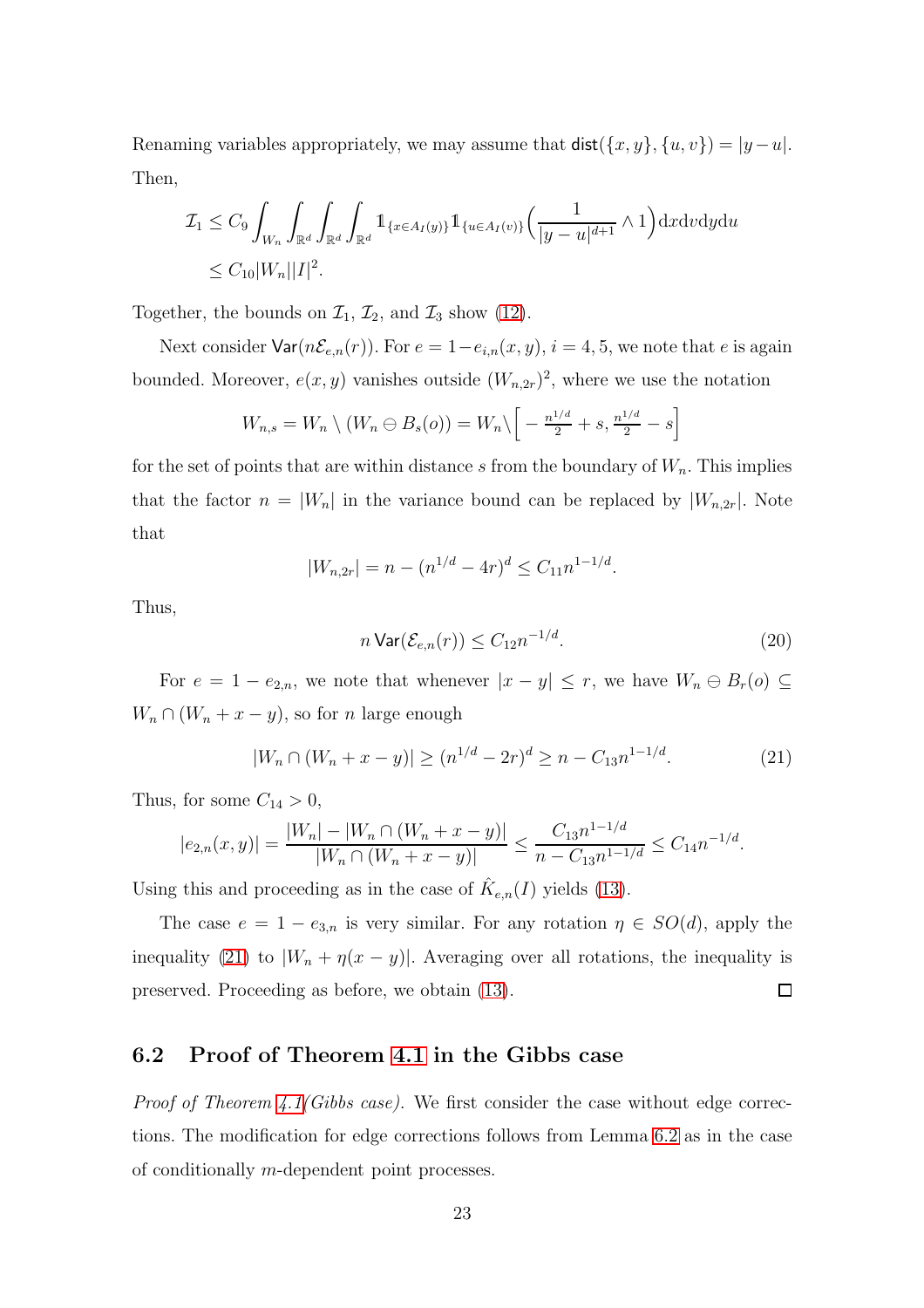We again use the Cramér-Wold device, that is, we need to show a central limit theorem for all linear combinations of  $\hat{K}_n(r_1), \ldots, \hat{K}_n(r_p), p \ge 1, 0 \le r_1 \le \cdots \le$  $r_p \leq R$ . Such a linear combination corresponds to a score function of the type

$$
\xi = \sum_{i=1}^p a_i \xi_{r_i}.
$$

By [\(Xia and Yukich](#page-40-1), [2015](#page-40-1), Thm 1.2), it is enough to show the following four points:

- 1.  $\xi$  is exponentially stabilizing in the sense of [\(Xia and Yukich](#page-40-1), [2015,](#page-40-1) (1.8)).
- 2.  $\xi$  is translation invariant.
- 3.  $\xi$  verifies

$$
\sup_{n} \sup_{x \in W_n} \mathbb{E}[\xi(x, \mathcal{P} \cup x)^4] < \infty.
$$

4. There exists  $s > 0$  such that

$$
\inf_{t\geq s}\mathbb{E}\operatorname{Var}(\sum_{x\in \mathcal{P}\cap W_t}\xi(x,\mathcal{P})|\mathcal{P}\cap W_s^c)\geq b_0.
$$

Point 1. is trivially satisfied, since  $\xi$  has finite radius of stabilization at most R, i.e.,  $\xi(x, \mathcal{X})$  depends only on  $\mathcal{X} \cap B_R(x)$ , and 2. holds by definition. Point 3. holds because

$$
\mathbb{E}(\xi(x,\mathcal{P}\cup x)^{4}) \leq \sum_{i=1}^{p} |a_{i}|\mathbb{E}[\mathcal{P}(B_{R}(x))^{4}] = \sum_{i=1}^{p} |a_{i}|\mathbb{E}[\mathcal{P}(B_{R}(o))^{4}] < \infty.
$$

The last inequality holds because  $P$  can be given as a thinning of a Poisson process of intensity  $\tau$ , which has finite moments.

To show 4., we take  $s = R^d$  and note that by Lemma [A.2,](#page-40-3) and since  $\xi$  has stabilization radius R,

$$
\inf_{t\geq R^d} \mathbb{E} \mathsf{Var}\Big(\sum_{x\in \mathcal{P}\cap W_t} \xi(x,\mathcal{P})|\mathcal{P}\cap W_{R^d}^c\Big) = \inf_{t\in [R^d,(2R)^d]} \mathbb{E} \mathsf{Var}\Big(\sum_{x\in \mathcal{P}\cap W_t} \xi(x,\mathcal{P})|\mathcal{P}\cap W_{R^d}^c\Big).
$$

Place two small open balls,  $A_1$  and  $A_2$ , inside  $W_{R^d}$  at least distance  $r_{p-1}$  apart and both contained inside a ball of diameter  $r_p > r_{p-1}$ . Define the events

$$
E' = \{ \mathcal{P}(W_{(3R)^d} \setminus W_{R^d}) = 0 \}
$$
  
\n
$$
E_1 = \{ \mathcal{P}(W_{R^d}) = 0 \}
$$
  
\n
$$
E_2 = \{ \mathcal{P}(A_1) = \mathcal{P}(A_2) = 1, \mathcal{P}(W_{R^d} \setminus (A_1 \cup A_2)) = 0 \}.
$$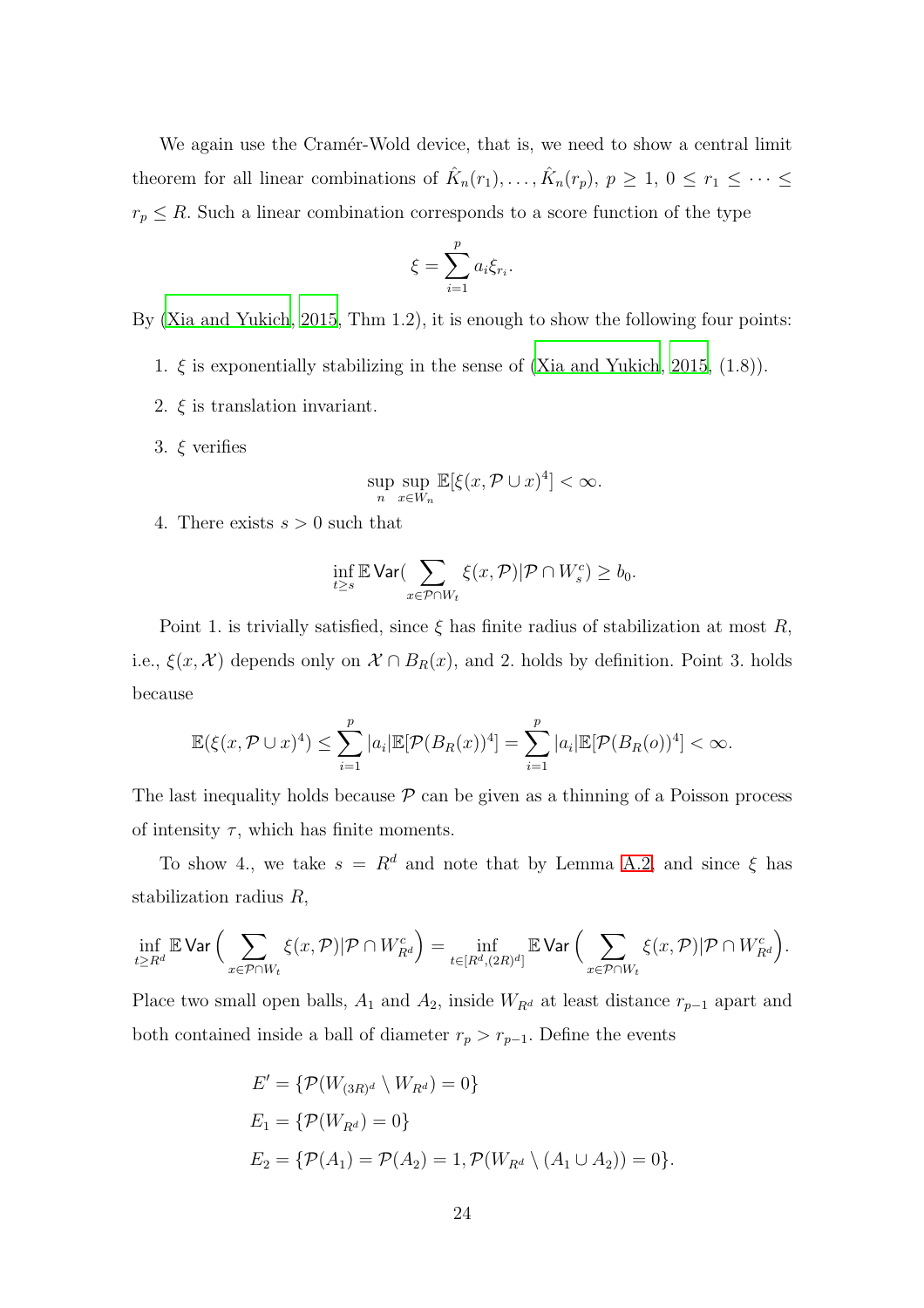Then for every  $t \in [R^d, (2R)^d]$ , the event  $E' \cap E_i$  is contained in the event

$$
\bigg\{ \big|\sum_{x \in \mathcal{P} \cap W_t} \xi(x, \mathcal{P})\big| \in I_i \bigg\},\
$$

where  $I_1 = \{0\}$  and  $I_2 = [a_p], \infty$ , and hence by Lemma [A.1,](#page-40-4)

$$
\text{Var}\left(\sum_{x \in \mathcal{P} \cap W_t} \xi(x, \mathcal{P}) |\mathcal{P} \cap W_{R^d}^c\right) \ge \frac{a_p^2}{4} \min_{i=1,2} \mathbb{P}(E' \cap E_i |\mathcal{P} \cap W_{R^d}^c).
$$

Since E' is measurable with respect to  $\mathcal{P} \cap W_{R^d}^c$ , we find

$$
\mathbb{P}(E' \cap E_2 | \mathcal{P} \cap W_{R^d}^c)
$$
  
=  $\mathbb{1}_{E'} \mathbb{P}(\mathcal{P}(A_1) = \mathcal{P}(A_2) = 1, \mathcal{P}(W_{R^d} \setminus (A_1 \cup A_2)) = 0 | \mathcal{P} \cap W_{R^d}^c).$ 

We now apply [\(Xia and Yukich](#page-40-1), [2015,](#page-40-1) Lem. 2.2) to show that

<span id="page-24-0"></span>
$$
\mathbb{P}(E' \cap E_2 | \mathcal{P} \cap W_{R^d}^c)
$$
  
=  $1_{E'} \mathbb{P}(\mathcal{P}(A_1) = \mathcal{P}(A_2) = 0, \mathcal{P}(W_{R^d} \setminus (A_1 \cup A_2)) = 0 | \mathcal{P} \cap W_{R^d}^c)$   
 $\ge e^{-\tau R^d} 1_{E'} \mathbb{P}(\mathcal{P}(A_1) = \mathcal{P}(A_2) = 1, \mathcal{P}(W_{R^d} \setminus (A_1 \cup A_2)) = 0 | \mathcal{P} \cap W_{R^d}^c).$ 

Hence

$$
\mathbb{E}\left(\text{Var}\left(\sum_{x \in \mathcal{P} \cap W_t} \xi(x, \mathcal{P}) | \mathcal{P} \cap W_{R^d}^c\right)\right) \n\geq \frac{a_p^2}{4} \mathbb{E}(\min_{i=1,2} \mathbb{P}(E' \cap E_i | \mathcal{P} \cap W_{R^d}^c)) \n\geq \frac{a_p^2}{4} e^{-\tau R^d} \mathbb{E}(\mathbb{1}_{E'} \mathbb{P}(\mathcal{P}(A_1) = \mathcal{P}(A_2) = 1, \mathcal{P}(W_{R^d} \setminus (A_1 \cup A_2)) = 0 | \mathcal{P} \cap W_{R^d}^c)).
$$
\n(22)

We need to check that the latter expectation is strictly positive. Recall that the Gibbs point process has the density [\(5\)](#page-8-1) with respect to the Poisson process Q on  $W_{R^d}$  when conditioning on  $\mathcal{P} \cap W_{R^d}^c = \mathcal{X}_0$ . This density is bounded from below on  $E_2$ by some  $c > 0$  uniformly in all values of  $\mathcal{X}_0 \in E'$ . This is because the denominator in the density is bounded from above by 1, and the numerator is bounded from below on  $E_2 \cap E'$ . Indeed, the maximal number of points in  $W_{(3R)^d}$  is two, and these points are at distance of at least  $r_0$  from each other and at least R from any other points. Hence  $\Delta^{\Psi}(\mathcal{X}, \mathcal{X}_0)$  is bounded from above, resulting in a lower bound on the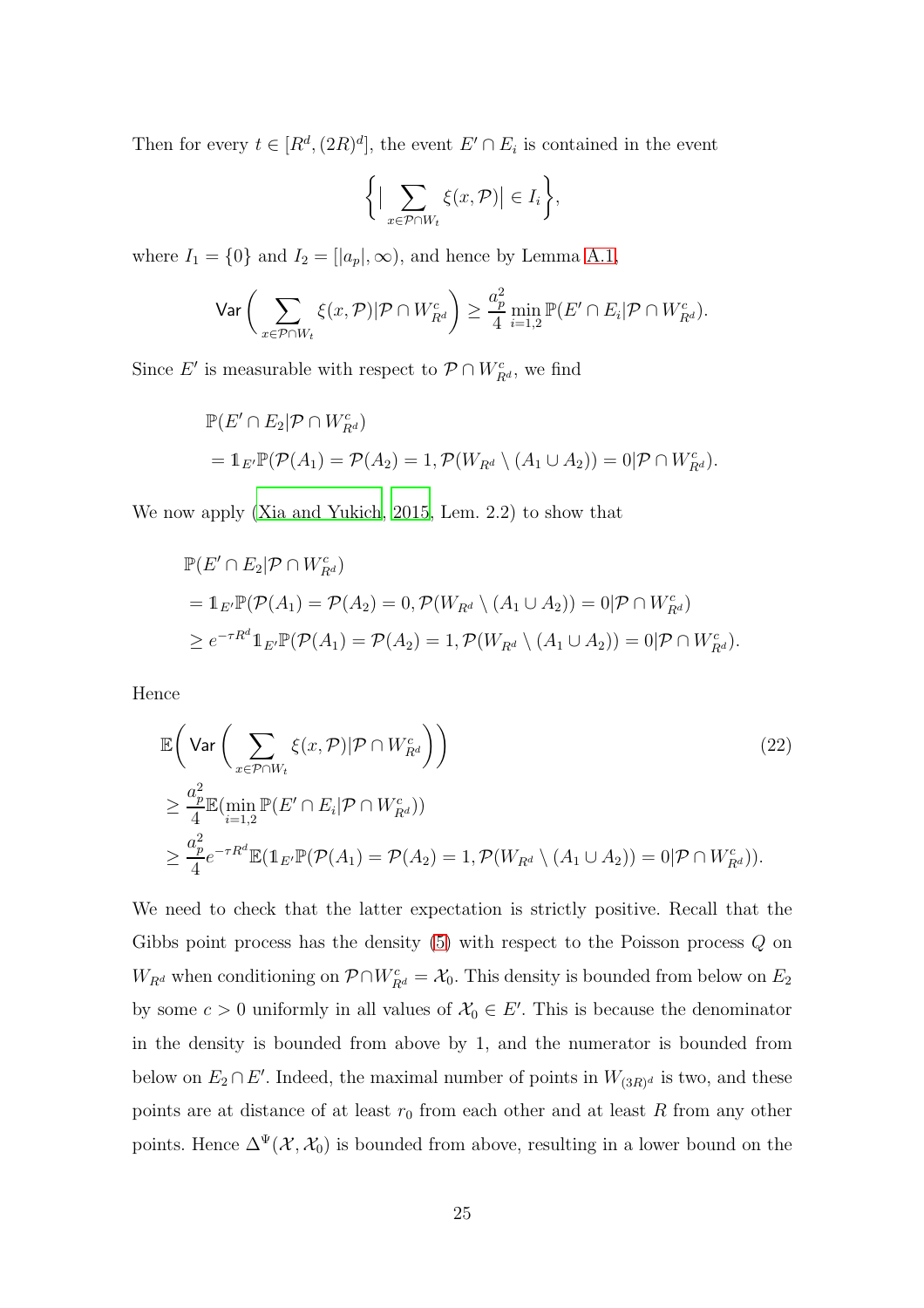numerator. With this bound on the density, we have on  $E'$ 

$$
\mathbb{P}(\mathcal{P}(A_1) = 1_{E'}\mathcal{P}(A_2) = 1, \mathcal{P}(W_{R^d} \setminus (A_1 \cup A_2)) = 0 | \mathcal{P} \cap W_{R^d}^c)
$$
  
\n
$$
\geq c \mathbb{P}(\mathcal{Q}(A_1) = \mathcal{Q}(A_2) = 1, \mathcal{Q}(W_{R^d} \setminus (A_1 \cup A_2)) = 0) > 0.
$$

<span id="page-25-0"></span>Positivity of [\(22\)](#page-24-0) now follows because  $\mathbb{P}(\mathcal{P} \in E') \geq \mathbb{P}(\mathcal{Q} \in E')$  since  $\mathcal{P}$  can be given as a thinning of a Poisson process Q, see Appendix [B.](#page-41-0)  $\Box$ 

## 7 Proof of Theorem [4.2](#page-11-0)

The proof of Theorem [4.2](#page-11-0) is based on Lemma [7.1](#page-25-1) below, which provides a bound on the fourth cumulant  $c^4$ . To state Lemma [7.1,](#page-25-1) let  $r \in [r_0, R]$  and  $I = (r_1, r_2] \subseteq [r_0, R]$ and introduce the notations

$$
\bar{K}_{e,n}(r) = \hat{K}_{e,n}(r) - \mathbb{E}\hat{K}_{e,n}(r)
$$

$$
\bar{K}_{e,n}(I) = \bar{K}_{e,n}(r_2) - \bar{K}_{e,n}(r_1).
$$

Two intervals are called neighboring if they share exactly one end point.

<span id="page-25-1"></span>**Lemma 7.1.** Let  $P$  be a point process having fast decay of correlations and satisfying Condition (M) or a Gibbs point process of class  $\Psi^*$ . Let  $e = e_{i,n}$ ,  $i \in \{1, ..., 5\}$ , be one of the edge corrections listed in Section [2](#page-2-0) and let  $I_1, I_2 \subseteq [r_0, R]$  be two neighboring intervals. Then there is a constant  $C > 0$  such that

$$
c^{4}(n\bar{K}_{e,n}(I_1), n\bar{K}_{e,n}(I_1), n\bar{K}_{e,n}(I_2), n\bar{K}_{e,n}(I_2)) \leq Cn|I_1|^{3/4}|I_2|^{3/4}.
$$

The proof is given in Section [7.4.](#page-35-0) We first show how Lemma [7.1](#page-25-1) implies Theorem [4.2.](#page-11-0)

*Proof of Theorem [4.2.](#page-11-0)* Let  $k_r$  denote the limit of  $\sqrt{n}\bar{K}_{n,e}(r)$  and let  $I = (r_1, r_2]$ . Since by Theorem [4.1,](#page-11-3)  $\sqrt{n}\bar{K}_{e,n}(I)$  converges in distribution to  $(k_{r_2} - k_{r_1})$  as n tends to infinity, the Portmanteau theorem and Lemma [6.2](#page-17-1) yield

<span id="page-25-2"></span>
$$
\text{Var}(k_{r_2} - k_{r_1}) = \mathbb{E}[(k_{r_2} - k_{r_1})^2] \le n \text{Var } \bar{K}_{e,n}(I) \le C|I|.
$$
 (23)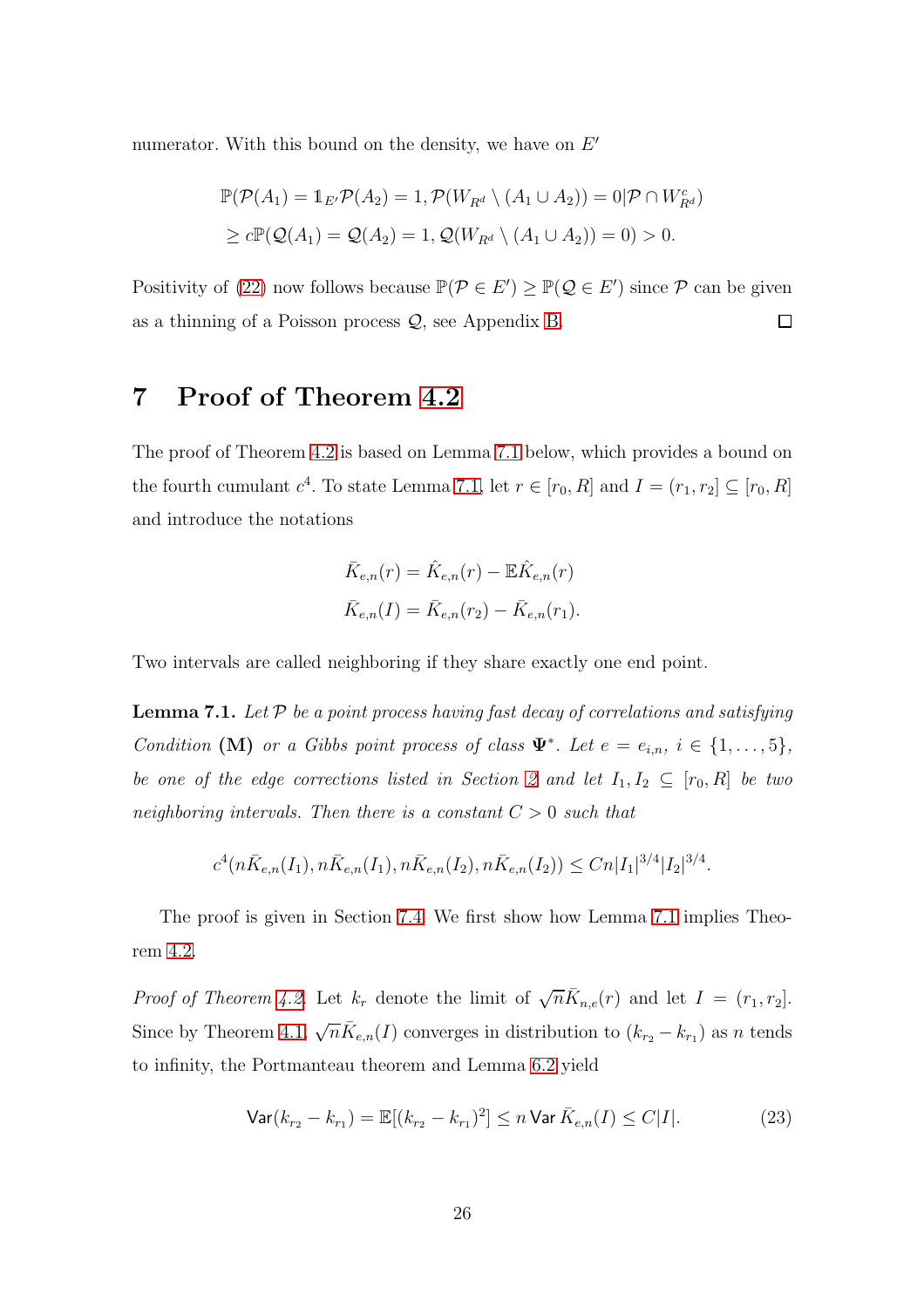According to [\(Heinrich and Schmidt, 1985,](#page-39-7) Lem. 3), convergence in Skorokhod topology is ensured if we can show three properties. The first is convergence of finitedimensional distributions, which follows from Theorem [4.1.](#page-11-3) The second property we need to check is that

$$
\lim_{r \to R} P(|k_R - k_r| \ge \varepsilon) = 0
$$

for any  $\varepsilon > 0$ . This follows from [\(23\)](#page-25-2) and the Chebyshev inequality. Finally, we need to show that there is an  $\varepsilon > 0$  and a constant  $C > 0$  such that for all neighboring intervals  $I_1$  and  $I_2$ ,

$$
\mathbb{E}(n^2 \bar{K}_{e,n}(I_1)^2 \bar{K}_{e,n}(I_2)^2) \leq C |I_1|^{1/2 + \varepsilon} |I_2|^{1/2 + \varepsilon}.
$$

This follows by applying Lemma [6.2](#page-17-1) and Lemma [7.1](#page-25-1) to the following formula with  $X = \sqrt{n} \bar{K}_{e,n}(I_1)$  and  $Y = \sqrt{n} \bar{K}_{e,n}(I_2)$ :

$$
\mathbb{E}(X^2Y^2) = c^4(X, X, Y, Y) + \text{Var}(X)\,\text{Var}(Y) + 2\,\text{Cov}(X, Y)^2
$$
  

$$
\leq c^4(X, X, Y, Y) + 3\,\text{Var}(X)\,\text{Var}(Y).
$$

Hölder continuity of  $(k_r)_{r \in [r_0, R]}$  follows from the Kolmogorov continuity theorem [\(Kallenberg, 2002](#page-39-8)). Indeed, we know from Theorem [4.1](#page-11-3) that for any  $r_0 \le r_1 < r_2 \le$  $R, (k_{r_2} - k_{r_1})$  is gaussian with mean 0. It follows from [\(23\)](#page-25-2) and Jensen's inequality that for any integer  $m \geq 1$ ,

$$
\mathbb{E}[(k_{r_2} - k_{r_1})^{2m}] \leq C_k |r_2 - r_1|^m.
$$

Hence  $(k_r)_{r \in [r_0, R]}$  has a Hölder continuous modification for any exponent  $\gamma < \frac{1}{2}$ 1  $\frac{1}{2m}$ .  $\Box$ 

It remains to show Lemma [7.1.](#page-25-1) The proof is based on decompositions of cumulant measures into mixed-moments and semi-clusters. The necessary background is given in Section [7.1.](#page-26-0) Two preliminary lemmas are shown in Section [7.2](#page-29-0) and [7.3,](#page-31-0) respectively, before the proof is presented in Section [7.4.](#page-35-0)

### <span id="page-26-0"></span>7.1 Background on decomposition of cumulant measures

In this section, we recall the necessary background on decomposition of cumulant measures into mixed-moments and semi-clusters. We refer the reader to [Eichelsbacher et al.](#page-38-5) [\(2015](#page-38-5)) for a detailed presentation.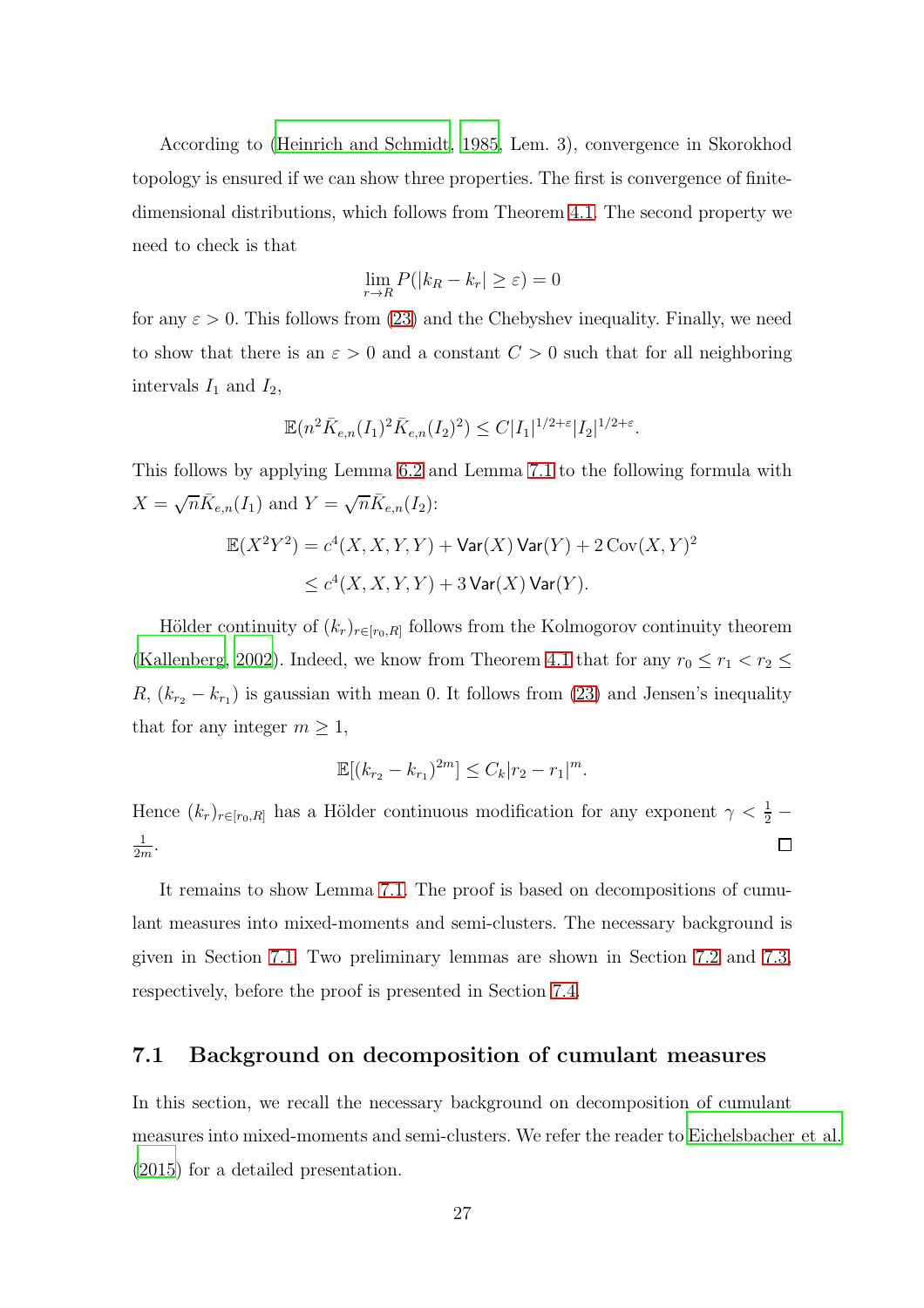#### Moment and cumulant measures

Let P be a simple point process on  $\mathbb{R}^d$ . We define a marked version  $\tilde{\mathcal{P}} = \mathcal{P} \times \{1, 2\}$ on  $\mathbb{R}^d = \mathbb{R}^d \times \{1,2\}$  and let  $\mathcal{P}_n = \mathcal{P}_n \times \{1,2\}$ . For any extended score function  $\check{\xi}: \check{\mathbb{R}}^d \times \mathcal{N} \to \mathbb{R}^d$ , we define the random measure on  $\check{\mathbb{R}}^d$ 

<span id="page-27-1"></span><span id="page-27-0"></span>
$$
\mu_n = \sum_{\breve{x} \in \breve{\mathcal{P}}_n} \breve{\xi}(\breve{x}, \mathcal{P}_n) \delta_{\breve{x}}.\tag{24}
$$

Then, following [\(Eichelsbacher et al.](#page-38-5), [2015](#page-38-5), Section 3.1), the k-th moment measure  $M^k(\mu_n) = M_n^k$  is defined as

$$
\int_{(\breve{\mathbb{R}}^d)^k} \mathbf{f}(\breve{\mathbf{x}}) M_n^k(\mathrm{d}\breve{\mathbf{x}}) = \mathbb{E}\Big[\Big(\int_{\breve{\mathbb{R}}^d} f_1 \mathrm{d}\mu_n\Big) \cdots \Big(\int_{\breve{\mathbb{R}}^d} f_k \mathrm{d}\mu_n\Big)\Big] \n= \mathbb{E}\Big[\Big(\sum_{\breve{x} \in \breve{\mathcal{P}}_n} \breve{\xi}(\breve{x}, \mathcal{P}_n) f_1(\breve{x})\Big) \cdots \Big(\sum_{\breve{x} \in \breve{\mathcal{P}}_n} \breve{\xi}(\breve{x}, \mathcal{P}_n) f_k(\breve{x})\Big)\Big],
$$

for any non-negative measurable function  $\mathbf{f} = f_1 \otimes \ldots \otimes f_k$ , where each  $f_i$  is defined on  $\mathbb{R}^d$ . Similarly, the k-th cumulant measure  $c^k(\mu_n) = c_n^k$  is given by

$$
\int_{(\check{\mathbb{R}}^d)^k} \mathbf{f}(\check{\mathbf{x}}) c_n^k(\mathrm{d}\check{\mathbf{x}}) = c^k \Big( \int_{\check{\mathbb{R}}^d} f_1 \mathrm{d}\mu_n, \dots, \int_{\check{\mathbb{R}}^d} f_k \mathrm{d}\mu_n \Big) \qquad (25)
$$
\n
$$
= c^k \Big( \sum_{\check{x} \in \check{\mathcal{P}}_n} \check{\xi}(\check{x}, \mathcal{P}_n) f_1(\check{x}), \dots, \sum_{\check{x} \in \check{\mathcal{P}}_n} \check{\xi}(\check{x}, \mathcal{P}_n) f_k(\check{x}) \Big).
$$

We have the following expression for  $c_n^k$  in terms of moment measures

<span id="page-27-2"></span>
$$
c_n^k = \sum_{\{T_1, \dots, T_p\} \preceq \{1, \dots, k\}} (-1)^{p-1} (p-1)! \, M_n^{T_1} \cdots M_n^{T_p},\tag{26}
$$

where  $\{T_1, \ldots, T_p\} \preceq \{1, \ldots, k\}$  denotes the set of all partitions of  $\{1, \ldots, k\}$  into p non-empty sets  $T_1, \ldots, T_p, p = 1, \ldots, k$ , and  $M_n^T$  is defined as  $M_n^{|T|}$  on the coordinates in T.

#### Decomposition of moment measures

Let  $T \subseteq \{1, \ldots, k\}$ . For  $\check{\mathbf{x}} \in (\check{\mathbb{R}}^d)^k$ , we let  $\check{\mathbf{x}}_T$  be the projection of  $\check{\mathbf{x}}$  onto the coordinates in T, and we denote by  $x$  and  $x<sub>T</sub>$  the unmarked points corresponding to  $\check{x}$  and  $\check{x}_T$ , respectively. We define the diagonal of  $(\check{\mathbb{R}}^d)^k$  to be  $\Delta = {\{\check{x} \in (\check{\mathbb{R}}^d)^k : \check{x} \in \check{x} \in \check{x} \}$  $\boldsymbol{x} = (x, \dots, x)$ , and  $\Delta^T \subseteq (\mathbb{R}^d)^T$  is defined similarly. More generally, for a partition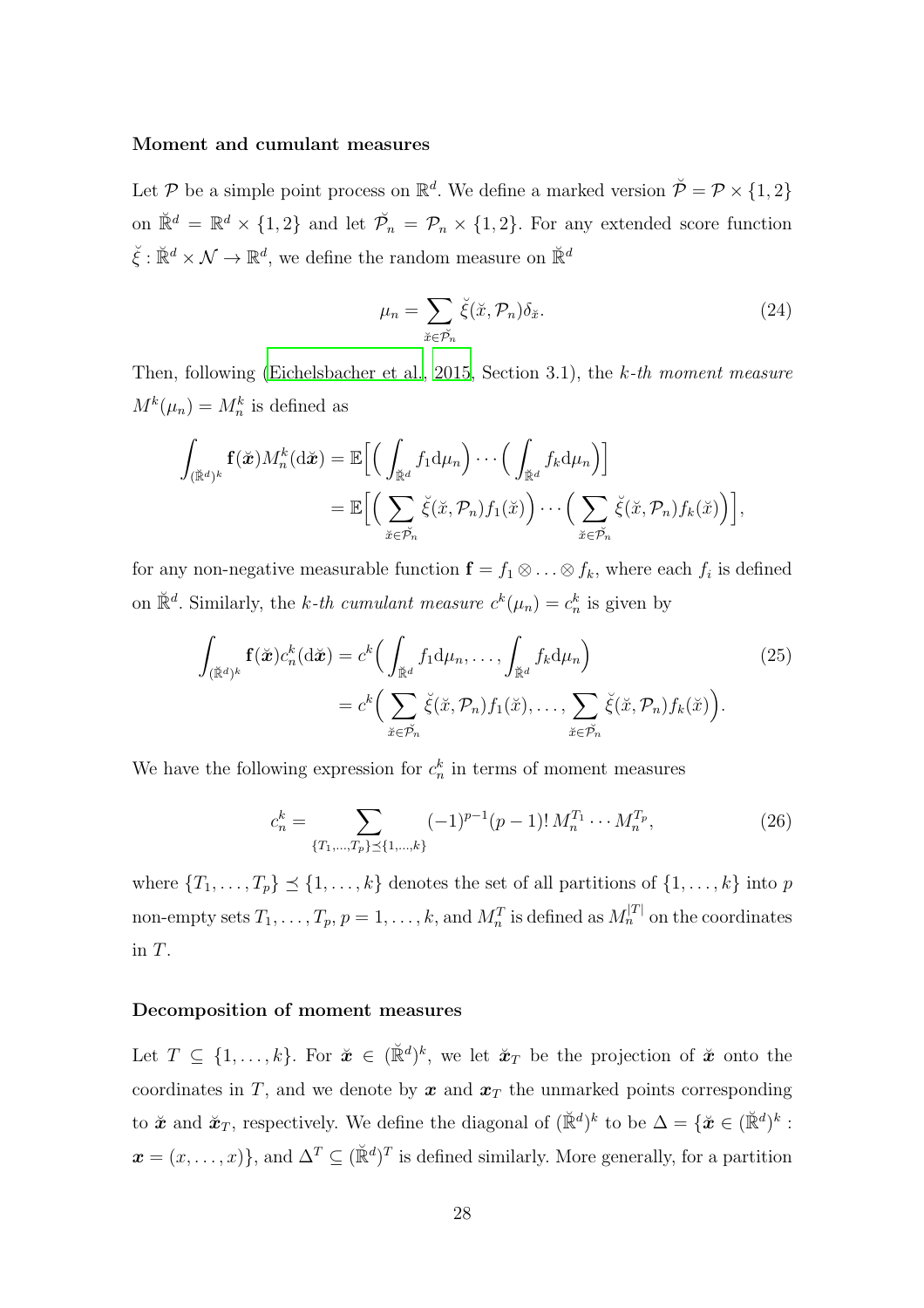$T_1, \ldots, T_p \preceq \{1, \ldots, k\},$  we define  $\Delta^{T_1, \ldots, T_p} = \Delta^{T_1} \times \cdots \times \Delta^{T_p}$ . Finally, we let  $\pi$ :  $\Delta^{T_1,...,T_p} \to \mathbb{R}^p$  be the map that ignores marks and repeated points.

For a given partition  $T_1, \ldots, T_p \preceq \{1, \ldots, k\}$ , the mixed  $\xi$ -moments of  $\mu_n$  are defined for  $\check{\mathbf{x}} \in \Delta^{T_1,...,T_p}$  by

<span id="page-28-1"></span>
$$
m_n^{T_1,\ldots,T_p}(\check{\boldsymbol{x}}) = \mathbb{E}_{\pi(\check{\boldsymbol{x}})}\big[\check{\xi}(\check{x}_1,\mathcal{P}_n)\cdots\check{\xi}(\check{x}_k,\mathcal{P}_n)\big]\rho^{(p)}(\pi(\check{\boldsymbol{x}})).
$$
\n(27)

Then we obtain the following expression for  $M_n^k$ ,

<span id="page-28-0"></span>
$$
dM_n^k = \sum_{T_1, \dots, T_p \preceq \{1, \dots, k\}} m_n^{T_1, \dots, T_p} \bar{d} \check{\mathbf{z}}_{T_1} \cdots \bar{d} \check{\mathbf{z}}_{T_p},
$$
(28)

where the *singular differentials*  $\overline{d}\mathbf{x}_T$  are given for any non-negative measurable function  $f: (\mathbb{R}^d)^{|T|} \to \mathbb{R}$  by

$$
\int_{(\mathbb{R}^d)^{|T|}} f(\mathbf{\check{x}}_T) \overline{\mathrm{d}} \mathbf{\check{x}}_T = \sum_{\tau_1, \ldots, \tau_{|T|} \in \{1,2\}} \int_{\mathbb{R}^d} f((x,\tau_1), \ldots, (x,\tau_{|T|})) \mathrm{d} x.
$$

#### Semi-cluster decomposition

The cumulant measures further decompose into the so-called semi-cluster measures. These are defined for any disjoint non-empty sets  $S, T \subset \{1, \ldots k\}$ , and  $A \subset (\mathbb{R}^d)^S$ ,  $B \subset (\mathbb{R}^d)^T$  by

$$
U_n^{S,T}(A \times B) = M_n^{S \cup T}(A \times B) - M_n^S(A)M_n^T(B).
$$

Let S, T be a fixed non-trivial partition of  $\{1, \ldots, k\}$ . Then, as in [\(Eichelsbacher et al.,](#page-38-5) [2015,](#page-38-5) Lemma 3.2), we have the decomposition

<span id="page-28-2"></span>
$$
c_n^k = \sum_{S' \cup T', T_1, \dots, T_p \preceq \{1, \dots k\}} a_{S', T', T_1, \dots, T_p} U_n^{S', T'} M_n^{T_1} \cdots M_n^{T_p},\tag{29}
$$

where  $a_{S',T',T_1,\dots,T_p} \in \mathbb{R}$  and the sum runs over all partitions of  $\{1,\dots,k\}$ , such that  $S'$  and  $T'$  are non-empty subsets of S and T, respectively.

#### Decomposition with respect to the diagonal

The maximal separation distance of  $\tilde{\boldsymbol{x}} \in (\mathbb{R}^d)^k$  into two disjoint subsets is defined as

$$
D(\breve{\bm{x}}) = \max_{\{T_1, T_2\} \preceq \{1, \dots, k\}} \text{dist}(\bm{x}_{T_2}, \bm{x}_{T_2}).
$$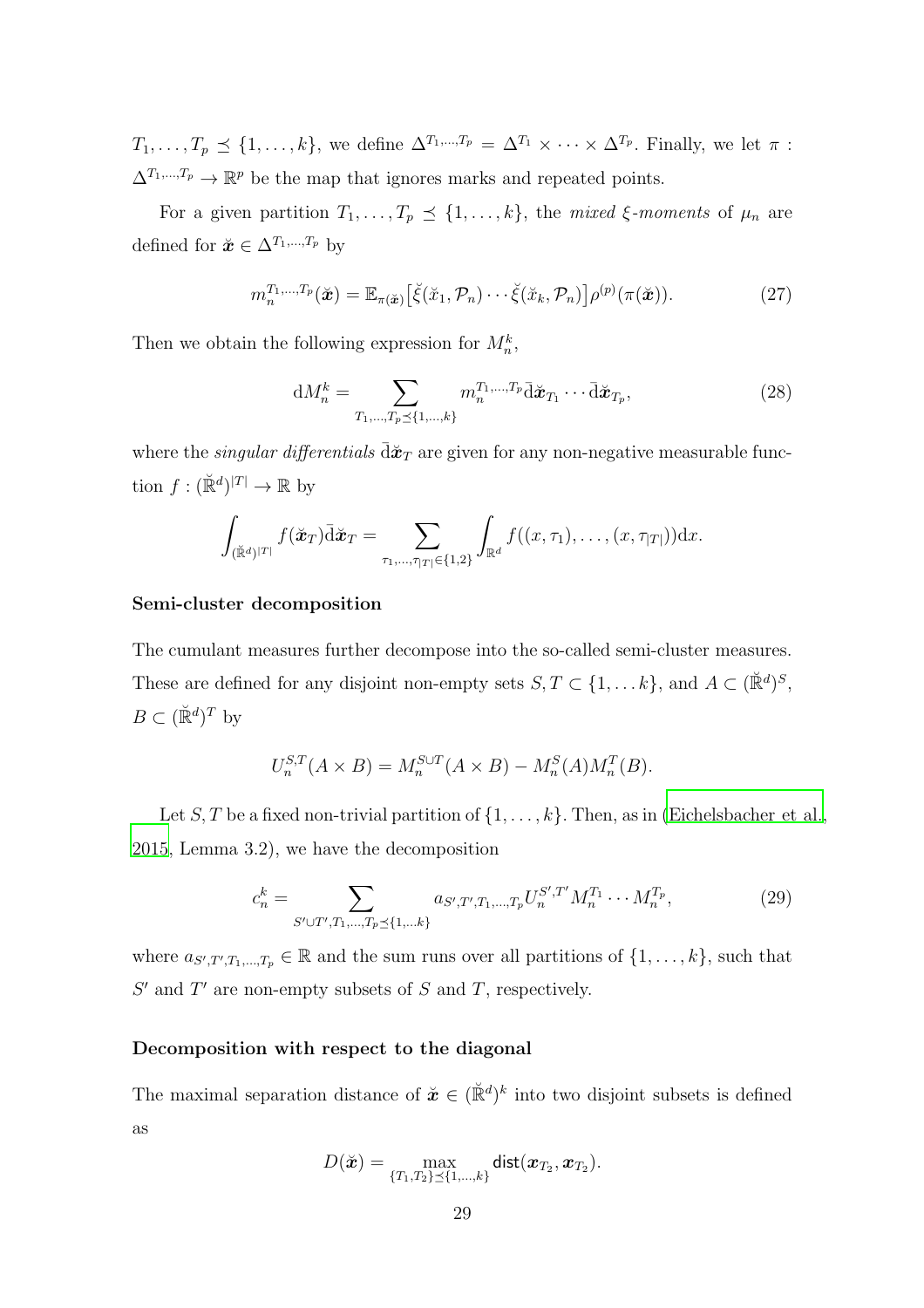For  $S, T$  a non-trivial partition of  $\{1, \ldots, k\}$ , we let

$$
\sigma(S,T)=\big\{\breve{\boldsymbol{x}}=(\breve{\boldsymbol{x}}_S,\breve{\boldsymbol{x}}_T)\in \breve{W}_n^k:\,D(\breve{\boldsymbol{x}})=\text{dist}(\breve{\boldsymbol{x}}_S,\breve{\boldsymbol{x}}_T)\big\}\setminus\Delta.
$$

Let  $S' \subseteq S$  and  $T' \subseteq T$ . On the set  $\sigma(S,T)$  we can use [\(28\)](#page-28-0) to decompose  $dU^{S',T'}$  as

<span id="page-29-3"></span>
$$
dU^{S',T'} = \sum_{\{S'_1,\dots,S'_q\} \preceq S'} \sum_{\{T'_1,\dots,T'_r\} \preceq T'} \left( m_n^{(S'_1,\dots,S'_q,T'_1,\dots,T'_r)} (\check{\boldsymbol{x}}_{S' \cup T'}) - m_n^{(S'_1,\dots,S'_q)} (\check{\boldsymbol{x}}_{S'}) m_n^{(T'_1,\dots,T'_r)} (\check{\boldsymbol{x}}_{T'}) \right) \bar{\mathbf{d}} \check{\boldsymbol{x}}_{S' \cup T'},
$$
(30)

where we have written  $\bar{\mathbf{d}}\tilde{\mathbf{x}}_{S' \cup T'} = \bar{\mathbf{d}}\tilde{\mathbf{x}}_{S'_1} \cdots \bar{\mathbf{d}}\tilde{\mathbf{x}}_{S'_q} \bar{\mathbf{d}}\tilde{\mathbf{x}}_{T'_1} \cdots \bar{\mathbf{d}}\tilde{\mathbf{x}}_{T'_r}$ . Note here, that there are terms in the definition [\(28\)](#page-28-0) of  $dM_n^{S' \cup T'}$  $n^{S' \cup T'}$  corresponding to partitions that do not split into a partition of S' and a partition of T', but these vanish on  $\sigma(S',T')$ .

As in [\(Eichelsbacher et al., 2015](#page-38-5), (3.28)), we have the following decomposition for any non-negative measurable function  $f: (\mathbb{R}^d)^k \to \mathbb{R}$ 

<span id="page-29-2"></span>
$$
\int_{(\breve{\mathbb{R}}^d)^k} \mathbf{f}(\breve{\mathbf{x}}) dc_n^k(\breve{\mathbf{x}}) = \int_{\Delta} \mathbf{f}(\breve{\mathbf{x}}) dc_n^k(\breve{\mathbf{x}}) + \sum_{S,T \preceq \{1,\dots,k\}} \int_{\sigma(S,T)} \mathbf{f}(\breve{\mathbf{x}}) dc_n^k(\breve{\mathbf{x}}).
$$
 (31)

### <span id="page-29-0"></span>7.2 Bounds on mixed  $\xi$ -moments

Let  $I_1, I_2 \subseteq [r_0, R]$  be intervals and define score functions

$$
\xi_{e,n,I_i}(x,\mathcal{X}) = \frac{1}{\rho^2} \sum_{y \in \mathcal{X}} \mathbb{1}_{\{|x-y| \in I_i\}} e_n(x,y).
$$

Define the extended score function  $\check{\xi}_{e,n} : \check{\mathbb{R}}^d \times \mathcal{N} \to \mathbb{R}^d$  by

<span id="page-29-1"></span>
$$
\breve{\xi}_{e,n}((x,\tau),\mathcal{X}) = \begin{cases} \xi_{e,n,I_1}(x,\mathcal{X}) & \text{if } \tau = 1, \\ \xi_{e,n,I_2}(x,\mathcal{X}) & \text{if } \tau = 2 \end{cases}
$$
\n(32)

and let the associated random measure  $\mu_n$  be as in [\(24\)](#page-27-0). In this section, we establish a bound on the mixed  $\xi$ -moments [\(27\)](#page-28-1) that is used in the proof of Theorem [7.1.](#page-25-1) Recall the map  $\pi : \Delta^{T_1,...,T_p} \to \mathbb{R}^p$  that ignores repeated points and let

$$
W_n^{(1,2)} = (W_n \times \{1\})^2 \times (W_n \times \{2\})^2 \subseteq (\mathbb{R}^d)^4.
$$

Similarly, for  $T \subseteq \{1, 2, 3, 4\}$ ,  $(W_n^{(1,2)})^T$  denotes the coordinates in T of points in  $W_n^{(1,2)}$ .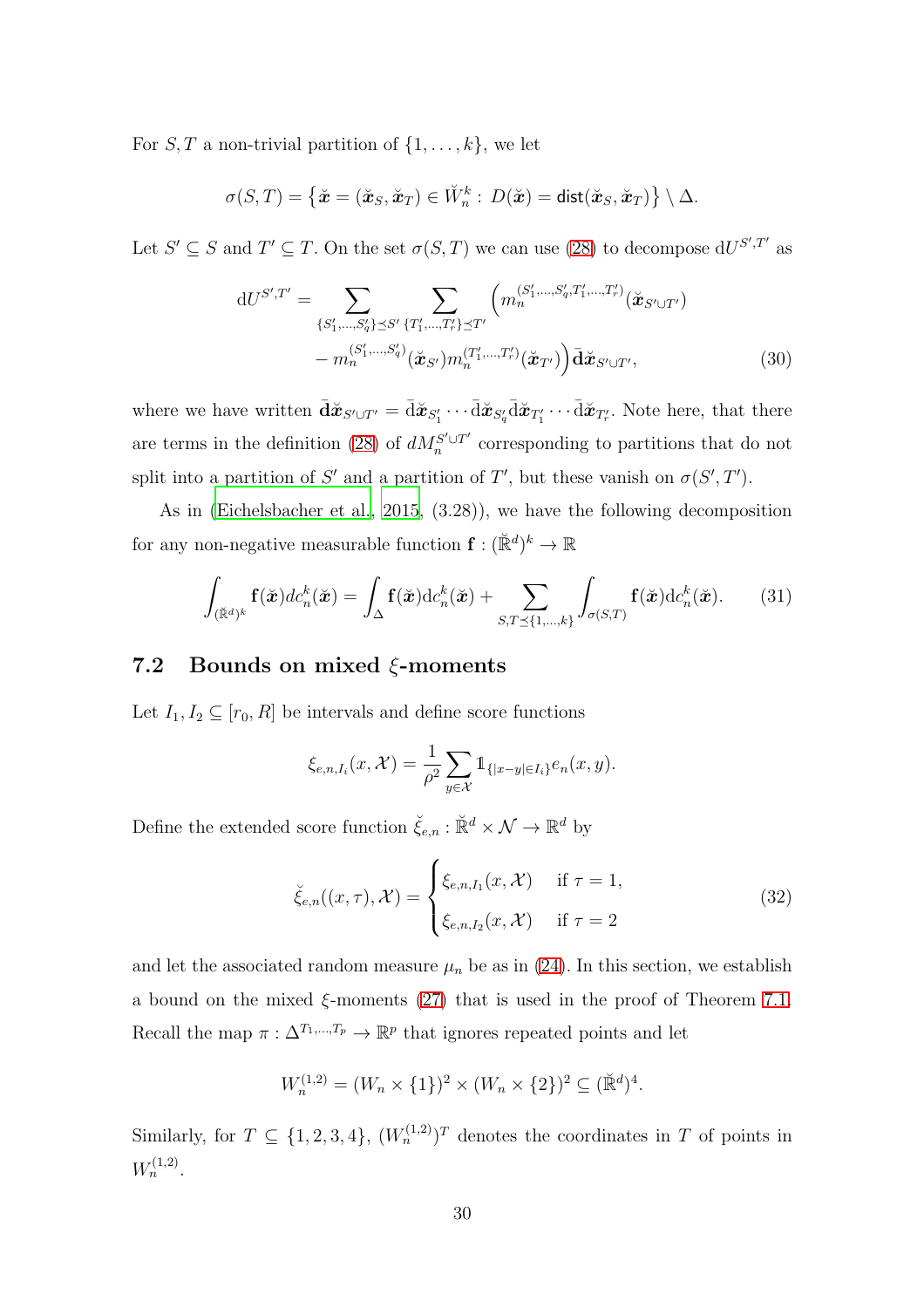<span id="page-30-0"></span>**Lemma 7.2.** Let  $P$  be a stationary point process having bounded correlation functions. Let  $T_1, \ldots, T_p$  be a partition of  $T \subseteq \{1, \ldots, 4\}$  and let  $K_0 > 0$ . Then there is a constant  $C > 0$  such that for all  $K \geq K_0$ , all disjoint intervals  $I_1, I_2 \subseteq [r_0, R]$ , and all  $x_0 \in \mathbb{R}^d$ , we have

<span id="page-30-1"></span>
$$
\int_{\Delta^{T_1,...,T_p} \cap \pi^{-1}(W_n \times B_K(x_1)^{p-1}) \cap (W_n^{(1,2)})^T} m_n^{T_1,...,T_p}(\check{x}) \bar{\mathrm{d}} \check{x}_{T_1} \dots \bar{\mathrm{d}} \check{x}_{T_p} \tag{33}
$$

<span id="page-30-2"></span>
$$
\leq C n K^{d(p-1)} |I_1|^A |I_2|^B
$$
  

$$
\int_{\Delta^{T_1,\ldots,T_{p}} \cap \pi^{-1}(B_K(x_0)^p) \cap (W_n^{(1,2)})^T} m_n^{T_1,\ldots,T_p}(\check{\mathbf{z}}) \bar{\mathbf{d}} \check{\mathbf{z}}_{T_1} \ldots \bar{\mathbf{d}} \check{\mathbf{z}}_{T_p}
$$
(34)  

$$
\leq C K^{dp} |I_1|^A |I_2|^B,
$$

where the mixed  $\xi$ -moments are defined via the score function  $\check{\xi}_{e,n}$  in [\(32\)](#page-29-1), and  $A = 1_{T \cap \{1,2\} \neq \emptyset}, B = 1_{T \cap \{3,4\} \neq \emptyset}.$ 

Proof. It is enough to show the theorem in the case without edge corrections since the edge correction factors are bounded and hence there is a  $C > 0$  such that  $\xi_{e,n,I_i} \leq C \xi_{e_{1,n},n,I_i}, i = 1,2.$  On  $(W_n^{(1,2)})^T \cap \Delta^{T_1,...,T_p}, m_n^{T_1,...,T_p}$  takes the form

$$
m_n^{T_1,...,T_p}(\check{\mathbf{x}}) = \mathbb{E}_{\mathbf{x}} \Big[\xi_{I_1}^{l_1}(x_1,\mathcal{P}_n)\xi_{I_2}^{k_1}(x_1,\mathcal{P}_n)\cdots \xi_{I_1}^{l_p}(x_p,\mathcal{P}_n)\xi_{I_2}^{k_p}(x_p,\mathcal{P}_n)\Big] \rho^{(p)}(\mathbf{x}),
$$

where  $l_i = |T_i \cap \{1,2\}|$  and  $k_i = |T_i \cap \{3,4\}|$ . Let  $V = W_n$ . Then, by stationarity, the integral in [\(33\)](#page-30-1) is bounded by

$$
\int_{V\times B_K(x_1)^{p-1}} \mathbb{E}_x \Big[\xi_{I_1}^{l_1}(x_1,\mathcal{P})\xi_{I_2}^{k_1}(x_1,\mathcal{P})\cdots\xi_{I_1}^{l_p}(x_p,\mathcal{P})\xi_{I_2}^{k_p}(x_p,\mathcal{P})\Big]\rho^{(p)}(\mathbf{x})\mathrm{d}\mathbf{x} \n\leq |V| \int_{B_K(o)^{p-1}} \mathbb{E}_{o,\mathbf{z}} \Big[\xi_{I_1}^{l_1}(o,\mathcal{P})\xi_{I_2}^{k_1}(o,\mathcal{P})\cdots\xi_{I_1}^{l_p}(z_{p-1},\mathcal{P})\xi_{I_2}^{k_p}(z_{p-1},\mathcal{P})\Big]\rho^{(p)}(o,\mathbf{z})\mathrm{d}\mathbf{z} \n\leq |V||B_K(o)|^{-1} \int_{B_{2K}(o)^p} \mathbb{E}_x \Big[\xi_{I_1}^{l_1}(x_1,\mathcal{P})\xi_{I_2}^{k_1}(x_1,\mathcal{P})\cdots\xi_{I_1}^{l_p}(x_p,\mathcal{P})\xi_{I_2}^{k_p}(x_p,\mathcal{P})\Big]\rho^{(p)}(\mathbf{x})\mathrm{d}\mathbf{x}.
$$

The same bound obviously holds for [\(34\)](#page-30-2) when  $V = B_K(x_0)$ . Using the Campbell formula and the definition of  $\xi_{I_i}$ , we rewrite the integral in the bound as

$$
\mathbb{E}\bigg[\sum_{x \in (\mathcal{P} \cap B_{2K}(o))_p^{\neq}} \bigg(\sum_{y_1^1 \in \mathcal{P}} 1_{|x_1-y_1^1| \in I_1}\bigg)^{l_1} \bigg(\sum_{y_1^2 \in \mathcal{P}} 1_{|x_1-y_1^2| \in I_2}\bigg)^{k_1} \cdots \bigg(\sum_{y_p^1 \in \mathcal{P}} 1_{|x_p-y_p^1| \in I_1}\bigg)^{l_p} \bigg(\sum_{y_p^2 \in \mathcal{P}} 1_{|x_p-y_p^2| \in I_2}\bigg)^{k_p}\bigg].
$$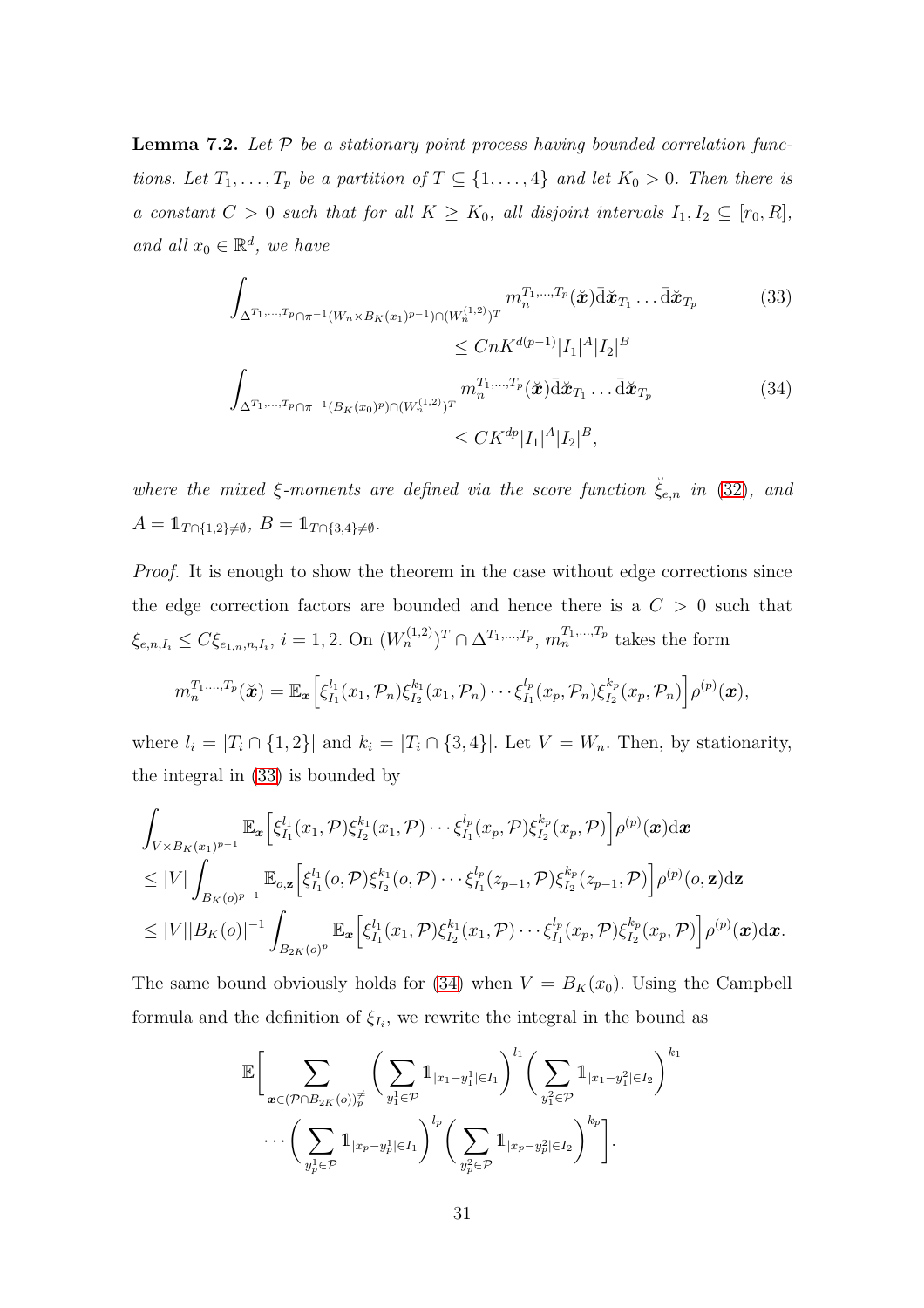Multiplying out the sums over  $y_i^j$  $i_j$ , we obtain a sum over  $y \in \mathcal{P}^{|T|}$ , where the points in  $y$  are not necessarily all different and could equal some of the points in  $x$ . We now apply the Campbell formula backwards. To do so, we must write the above sum as a linear combination of sums over different points  $x_1, \ldots, x_p, y_1^j$  $j_1,\ldots,y_q^j.$ 

To illustrate how each such term is bounded, we consider the case  $p = 3$ ,  $l_1 =$  $l_2 = l_3 = k_1 = 1$  and  $y_1^1 = x_2$ ,  $y_2^1 = x_3$  og  $y_1^2 = x_3$  while  $y_3^1$  is different from the points in  $x$ . This yields

$$
|B_{K}(o)|^{-1} \mathbb{E} \Big[ \sum_{\mathbf{x} \in (\mathcal{P} \cap B_{2K}(o))_{3}^{\neq}} \sum_{y \in \mathcal{P}} 1_{|x_{1}-x_{2}| \in I_{1}} 1_{|x_{2}-x_{3}| \in I_{1}} 1_{|x_{3}-y| \in I_{1}} 1_{|x_{1}-x_{3}| \in I_{2}} \Big]
$$
  
\n
$$
= |B_{K}(o)|^{-1} \int_{B_{2K}(o)^{3}} \int_{\mathbb{R}} \rho^{(4)}(\mathbf{x}, y) 1_{|x_{1}-x_{2}| \in I_{1}} 1_{|x_{2}-x_{3}| \in I_{1}} 1_{|x_{3}-y| \in I_{1}} 1_{|x_{2}-x_{3}| \in I_{2}} dy dx
$$
  
\n
$$
\leq C_{1}|I_{1}||B_{K}(o)|^{-1} \int_{B_{2K}(o)^{3}} 1_{|x_{1}-x_{2}| \in I_{1}} 1_{|x_{2}-x_{3}| \in I_{1}} 1_{|x_{2}-x_{3}| \in I_{2}} dx_{1} dx_{2} dx_{3}
$$
  
\n
$$
\leq C_{1}|I_{1}||B_{K}(o)|^{-1} \int_{B_{2K}(o)^{3}} 1_{|x_{2}-x_{3}| \in I_{2}} dx
$$
  
\n
$$
\leq C_{2}|B_{2K}(o)|^{2}|B_{K}(o)|^{-1}|I_{1}||I_{2}|,
$$

where we used that  $\rho^{(4)}$  is bounded in the first inequality.

It is a straightforward check that all other integrals can be bounded similarly. Indeed, the  $y_i^j$  $i$ 's that are free can always be integrated out. If the obtained bound involves the necessary factors of  $|I_1|$  or  $|I_2|$  we bound the remaining integral by  $|B_{2K}(o)^p|$ . Otherwise, it is convenient to bound one or more of the indicator functions in the integral by 1, leaving at most one involving  $I_1$  and one involving  $I_2$ . As  $I_1$ and  $I_2$  are disjoint, a product of indicator functions for these two sets must involve at least three different points to be non-zero. Thus, these can be integrated out one  $\Box$ after the other to obtain the necessary bound.

### <span id="page-31-0"></span>7.3 Fast decay of mixed  $\xi$ -moments

In this section, we show an analogue of the fast decay of correlations for a slightly more general version of the  $\xi$ -weighted measures. Throughout the section, we use the notation  $x = (x_1, ..., x_k) = (x_1, x_2)$ , where  $x_1 = (x_1, ..., x_p)$  and  $x_2 =$  $(x_{p+1}, \ldots, x_k).$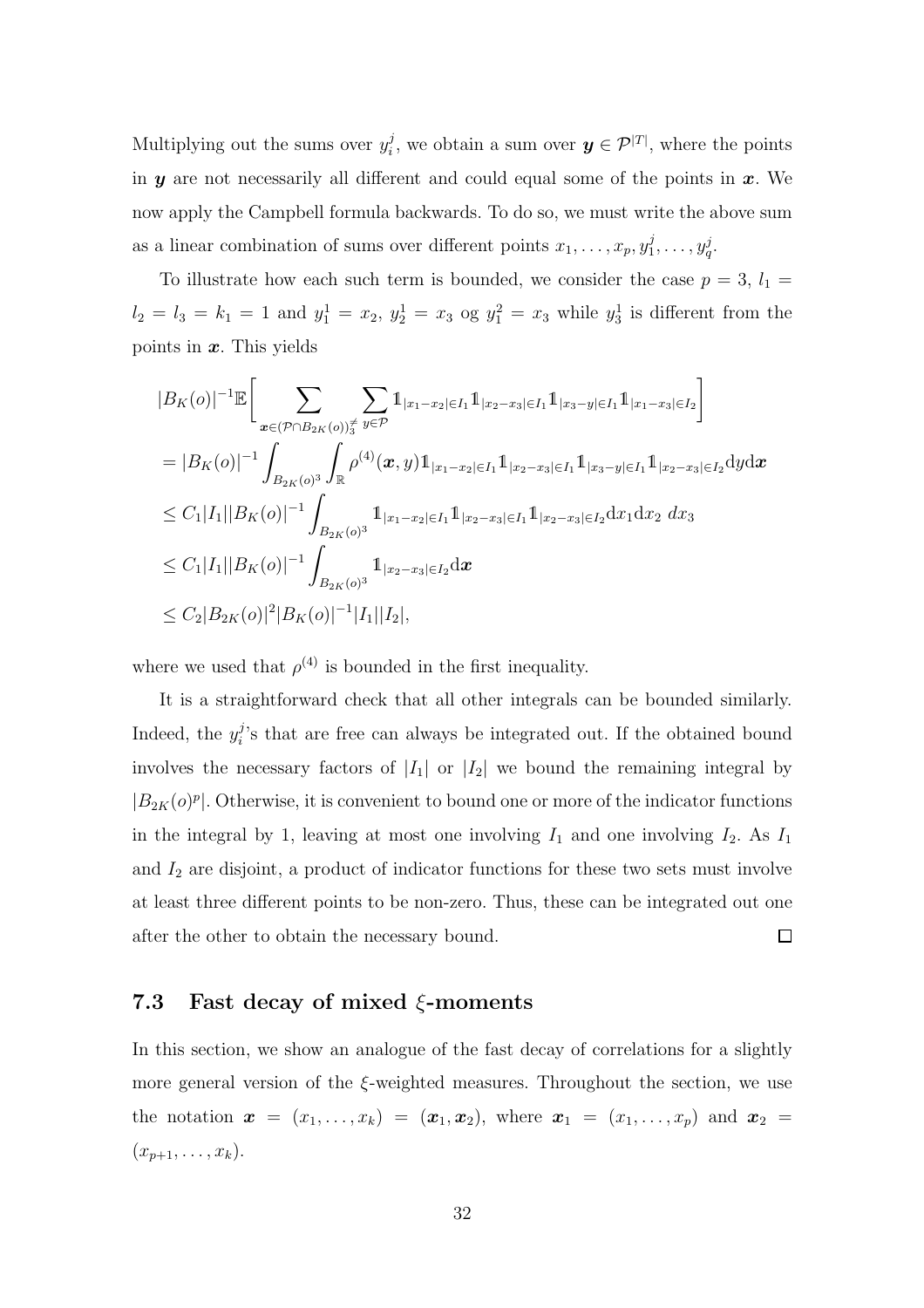Let  $\xi_{ij}, i = 1, \ldots, k, j = 1, \ldots L_i$ , be score functions with a common deterministic radius of stabilization R and that there is a constant  $\hat{c} > 0$  such that for all i, j,

<span id="page-32-1"></span>
$$
\xi_{ij}(x, \mathcal{X} \cap B_r(x)) \mathbb{1}_{\{|\mathcal{X} \cap B_r(x)| = N\}} \leq N\hat{c}.\tag{35}
$$

Define the associated  $\xi$ -weighted moments

$$
m_n^{L_1,...,L_k}(\boldsymbol{x}) = \mathbb{E}_{\boldsymbol{x}} \bigg[ \prod_{l_1=1}^{L_1} \xi_{1l_1}(x_1,\mathcal{P}_n) \cdots \prod_{l_k=1}^{L_k} \xi_{kl_k}(x_k,\mathcal{P}_n) \bigg] \rho^{(k)}(\boldsymbol{x}).
$$

<span id="page-32-0"></span>**Lemma 7.3.** Let  $P$  be a point process having fast decay of correlations and satisfying Condition (M) or a Gibbs point process of class  $\Psi^*$ . Let  $\xi_{ij}$  be score functions for  $i = 1, \ldots, k, j = 1, \ldots L_i$  with a common deterministic radius of stabilization R and all satisfying the common bound [\(35\)](#page-32-1). Then there exists a constant  $C > 0$  and a fast decreasing function  $\omega$  depending only on the score functions via the constant  $\hat{c}$ in [\(35\)](#page-32-1), the common radius of stablization R, and the numbers k,  $L_1, \ldots, L_k$  such that for all n and almost all  $\mathbf{x} = (\mathbf{x}_1, \mathbf{x}_2), \mathbf{x}_1 = (x_1, \ldots, x_p), \mathbf{x}_2 = (x_{p+1}, \ldots, x_k),$ 

(*i*) 
$$
|m_n^{L_1,...,L_k}(\boldsymbol{x})| \leq C
$$
  
\n(*ii*)  $|m_n^{L_1,...,L_k}(\boldsymbol{x}) - m_n^{L_1,...,L_p}(\boldsymbol{x}_1)m_n^{L_{p+1},...,L_k}(\boldsymbol{x}_2)| \leq \omega(\text{dist}(\boldsymbol{x}_1,\boldsymbol{x}_2)).$ 

Proof. First we consider a point process having fast decay of correlations and satisfying Condition  $(M)$ . By the Hölder inequality,

$$
m_n^{L_1,\ldots,L_k}(\boldsymbol{x}) = \mathbb{E}_{\boldsymbol{x}} \bigg[ \prod_{l_1=1}^{L_1} \xi_{1l_1}(x_1,\mathcal{P}_n) \cdots \prod_{l_k=1}^{L_k} \xi_{kl_k}(x_k,\mathcal{P}_n) \bigg] \rho^{(k)}(\boldsymbol{x})
$$
  

$$
\leq \hat{c}^L \rho^{(k)}(\boldsymbol{x}) \mathbb{E}_{\boldsymbol{x}} \bigg[ \prod_{j=1}^k \mathcal{P}(B_R(x_j))^{L_j} \bigg]
$$
  

$$
\leq \hat{c}^L \rho^{(k)}(\boldsymbol{x}) \prod_{j=1}^k \mathbb{E}_{\boldsymbol{x}} \bigg[ \mathcal{P}(B_R(x_j))^{k L_j} \bigg]^{1/k},
$$

where  $L = L_1 + \cdots + L_k$ . By Condition (M) and boundedness of  $\rho^{(k)}(x)$ , this is bounded, which shows (i).

In [\(B laszczyszyn et al.](#page-38-2), [2019,](#page-38-2) Thm. 1.11), (ii) was shown for the case

$$
m_n^{L_1,\ldots,L_k}(\boldsymbol{x}) = \mathbb{E}_{\boldsymbol{x}}\Big[\xi(x_1,\mathcal{P}_n)^{L_1}\cdots\xi(x_k,\mathcal{P}_n)^{L_k}\Big]\rho^{(k)}(\boldsymbol{x}),
$$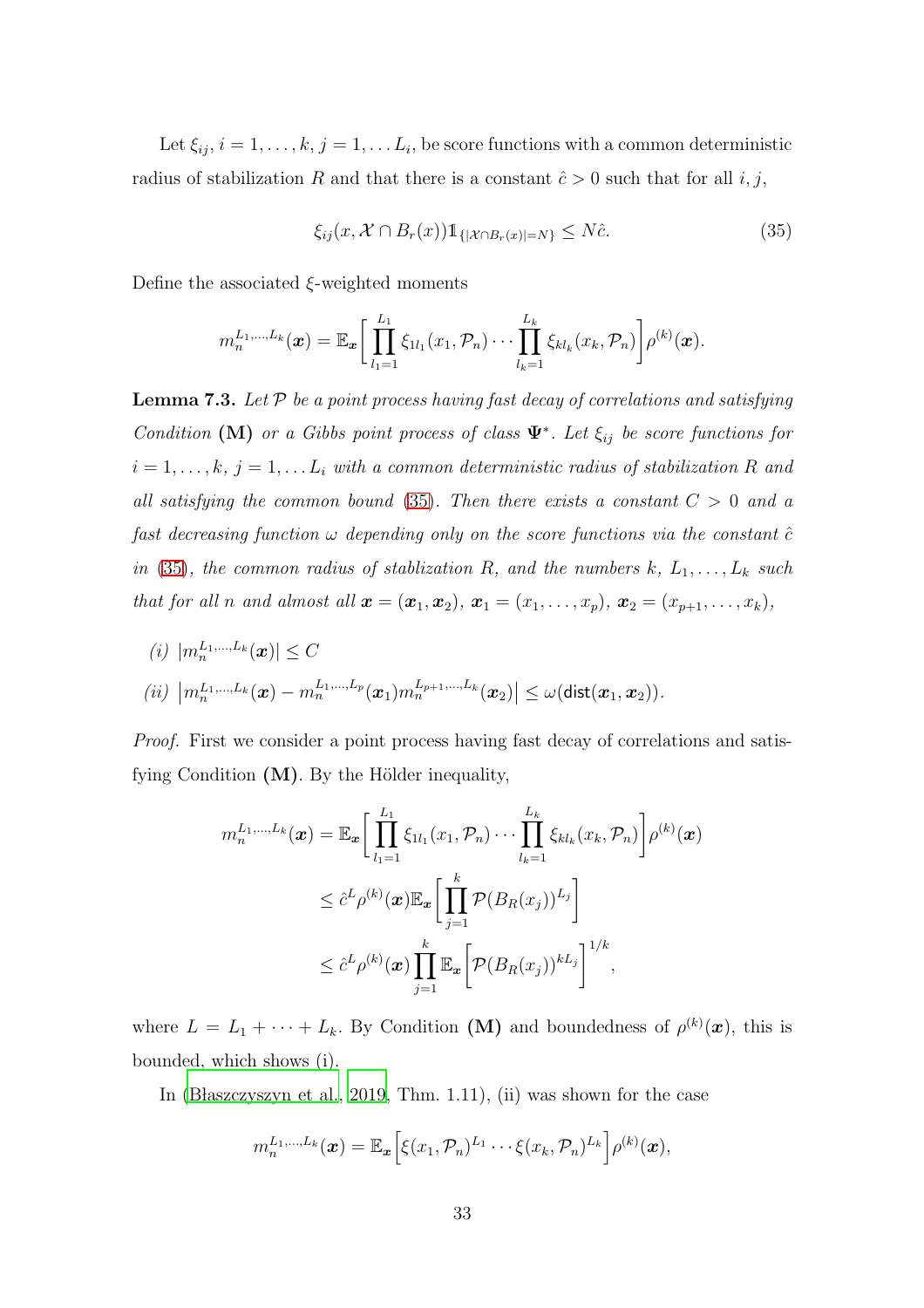where  $\xi$  is a score function that does not depend on n, satisfies [\(35\)](#page-32-1), and is invariant under translation, i.e.  $\xi(x, \mathcal{X}) = \xi(x + y, \mathcal{X} + y)$ .

Our case is different in several ways. First of all, not all score functions are identical. However, this is not a problem for the proof of (Blaszczyszyn et al., 2019, Thm. 1.11), since the only properties needed in the proof was a factorization [\(B laszczyszyn et al.,](#page-38-2) [2019,](#page-38-2) (3.21)) of the form

$$
\prod_{j=1}^k \prod_{l_j=1}^{L_j} \xi_{jl_j}(x_j, \mathcal{X}) = \bigg( \prod_{j=1}^p \prod_{l_j=1}^{L_j} \xi_{jl_j}(x_j, \mathcal{X}) \bigg) \bigg( \prod_{j=p+1}^k \prod_{l_j=1}^{L_j} \xi_{jl_j}(x_j, \mathcal{X}) \bigg)
$$

and a common bound of the form [\(35\)](#page-32-1) for all the involved score functions. The proof yields a bound of the form (ii) where the fast decreasing function  $\omega$  depends only on the score functions involved via the constant  $\hat{c}$ .

Moreover, the involved score function was assumed translation invariant in [B laszczyszyn et al.](#page-38-2)  $(2019)$  $(2019)$ , which is not assumed here. However, the proof of  $(B$  laszczyszyn et al., 2019, Thm. 1.11) does not use translation invariance, since the factorial moment expansion [B laszczyszyn et al. \(1997\)](#page-38-6), on which the proof was built, does not require transla-tion invariance. As long as the bound [\(35\)](#page-32-1) holds for all  $(x, \mathcal{X})$ , the proof still goes through.

Next, we consider the Gibbs case. Assume that  $P$  is constructed by thinning a free birth-death process  $\gamma(t)$  of intensity  $\tau$  as described in Appendix [B.](#page-41-0) Let Q be the Poisson process  $\gamma(0)$  and  $\mathcal{P} = \gamma^{\Psi}(0) \subseteq \gamma(0) = Q$ . For any  $A \subseteq \mathbb{R}^{dk}$ ,

$$
\int_{A} m_n^{L_1,\dots,L_k}(\boldsymbol{x}) d\boldsymbol{x} = \mathbb{E} \bigg[ \sum_{\boldsymbol{x} \in \mathcal{P}_n^{\neq}} \mathbb{1}_A(\boldsymbol{x}) \prod_{l_j=1}^{L_j} \xi_{jl_j}(x_j, \mathcal{P}_n) \bigg] \n\leq \hat{c}^L \mathbb{E} \bigg[ \sum_{\boldsymbol{x} \in \mathcal{P}_n^{\neq}} \mathbb{1}_A(\boldsymbol{x}) \mathcal{P}(B_R(x_j))^{L_j} \bigg] \n\leq \hat{c}^L \mathbb{E} \bigg[ \sum_{\boldsymbol{x} \in \mathcal{Q}_n^{\neq}} \mathbb{1}_A(\boldsymbol{x}) \mathcal{Q}(B_R(x_j))^{L_j} \bigg] \n\leq |A| C',
$$

where the last inequality follows from (i) that has been proved for point processes satisfying Condition (M) and thus for Poisson point processes. It follows that  $m_n^{L_1,\dots,L_k}(\boldsymbol{x},\mathcal{P}_n)$  must be bounded by  $C'$  for almost all  $\boldsymbol{x}$ .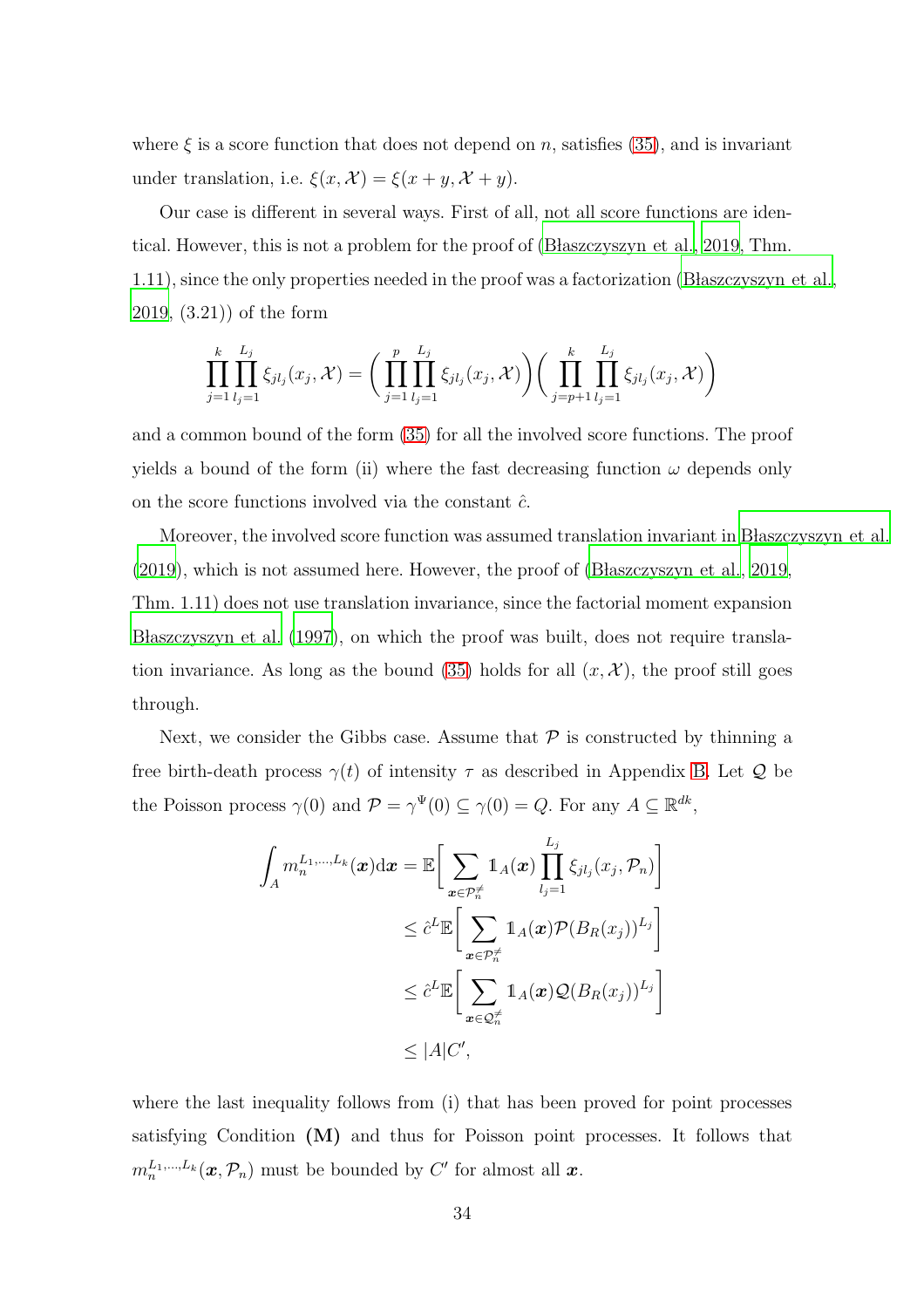To show (ii) we fix  $x$ , let  $A = \prod_{j=1}^{k} A^{j}$  where  $x_j \in A^{j} \subseteq B_1(x_j)$ , and let  $s=\frac{1}{2}$  $\frac{1}{2}$ dist $(\bm{x}_1, \bm{x}_2) - R - 1$ . Let  $A_1 = \prod_{j=1}^p A^j$  and  $A_2 = \prod_{j=p+1}^k A^j$ . For  $s > 0$ ,

$$
\int_{A} m_n^{L_1,\dots,L_k}(\mathbf{y}) \mathrm{d}\mathbf{y} = \mathbb{E}\bigg[\sum_{\mathbf{y}\in(\mathcal{P}_n)_{\bar{k}}^{\neq}} \mathbb{1}_A(\mathbf{y}) \prod_{j=1}^k \prod_{l_j=1}^{L_j} \xi_{jl_j}(y_j,\mathcal{P}_n)\bigg]
$$
\n
$$
= \mathbb{E}(f(\mathcal{P}_n)g(\mathcal{P}_n)),\tag{36}
$$

where

$$
f(\mathcal{X}) = \sum_{\mathbf{y}_1 \in \mathcal{X}_p^{\neq}} 1_{A_1}(\mathbf{y}_1) \prod_{j=1}^p \prod_{l_j=1}^{L_j} \xi_{jl_j}(y_j, \mathcal{X})
$$

$$
g(\mathcal{X}) = \sum_{\mathbf{y}_2 \in \mathcal{X}_{k-p}^{\neq}} 1_{A_2}(\mathbf{y}_2) \prod_{j=p+1}^k \prod_{l_j=1}^{L_j} \xi_{jl_j}(y_j, \mathcal{X}).
$$

Let  $E_1$  and  $E_2$  be the events that all ancestors of points in  $A'_1 = (\bigcup_{j=1}^p A^j) \oplus$  $B_R(o)$  and  $A'_2 = (\bigcup_{j=p+1}^k A^j) \oplus B_R(o)$  are within distance  $s - r^{\Psi}$  from  $A'_1$  and  $A'_2$ , respectively. The events  $E_i$  depend only on  $\gamma(t)$  restricted to  $(A'_i \oplus B_s(o)) \times \mathbb{R}$ , which are disjoint sets. On  $E_i$ ,  $P \cap A'_i$  depends only on  $\gamma(t)$  restricted to  $(A'_i \oplus B_s(o)) \times \mathbb{R}$ .

Then, since  $\mathbb{1}_{E_i} = 1 - \mathbb{1}_{E_i^c}$ , we may write

$$
\mathbb{E}[f(\mathcal{P}_n)g(\mathcal{P}_n)] = \mathbb{E}[f(\mathcal{P}_n)1_{E_1}]\mathbb{E}[g(\mathcal{P}_n)1_{E_2}] + \mathbb{E}[f(\mathcal{P}_n)g(\mathcal{P}_n)1_{(E_1 \cap E_2)^c}]
$$
  
\n
$$
= \mathbb{E}[f(\mathcal{P}_n)]\mathbb{E}[g(\mathcal{P}_n)] - \mathbb{E}[f(\mathcal{P}_n)1_{E_1^c}]\mathbb{E}[g(\mathcal{P}_n)] - \mathbb{E}[f(\mathcal{P}_n)]\mathbb{E}[g(\mathcal{P}_n)1_{E_2^c}]
$$
  
\n
$$
+ \mathbb{E}[f(\mathcal{P}_n)1_{E_1^c}]\mathbb{E}[g(\mathcal{P}_n)1_{E_2^c}] + \mathbb{E}[f(\mathcal{P}_n)g(\mathcal{P}_n)1_{(E_1 \cap E_2)^c}].
$$

The first equality follows from independence between disjoint parts of  $\gamma(t)$ . We need to bound the last four terms. Since the argument is the same in all four cases, we just consider  $\mathbb{E}[f(\mathcal{P}_n)1_{E_1^c}]\mathbb{E}[g(\mathcal{P}_n)]$ . By (i),  $\mathbb{E}[g(\mathcal{P}_n)] \leq C|A_2|$ . By the Cauchy-Schwarz inequality,

$$
\mathbb{E}[f(\mathcal{P}_n)1\!\!1_{E_1^c}] \leq \mathbb{E}[f(\mathcal{P}_n)^2]^{1/2} \mathbb{P}(E_1^c)^{1/2} \leq C_1 |A_1| \exp(-s/C_2).
$$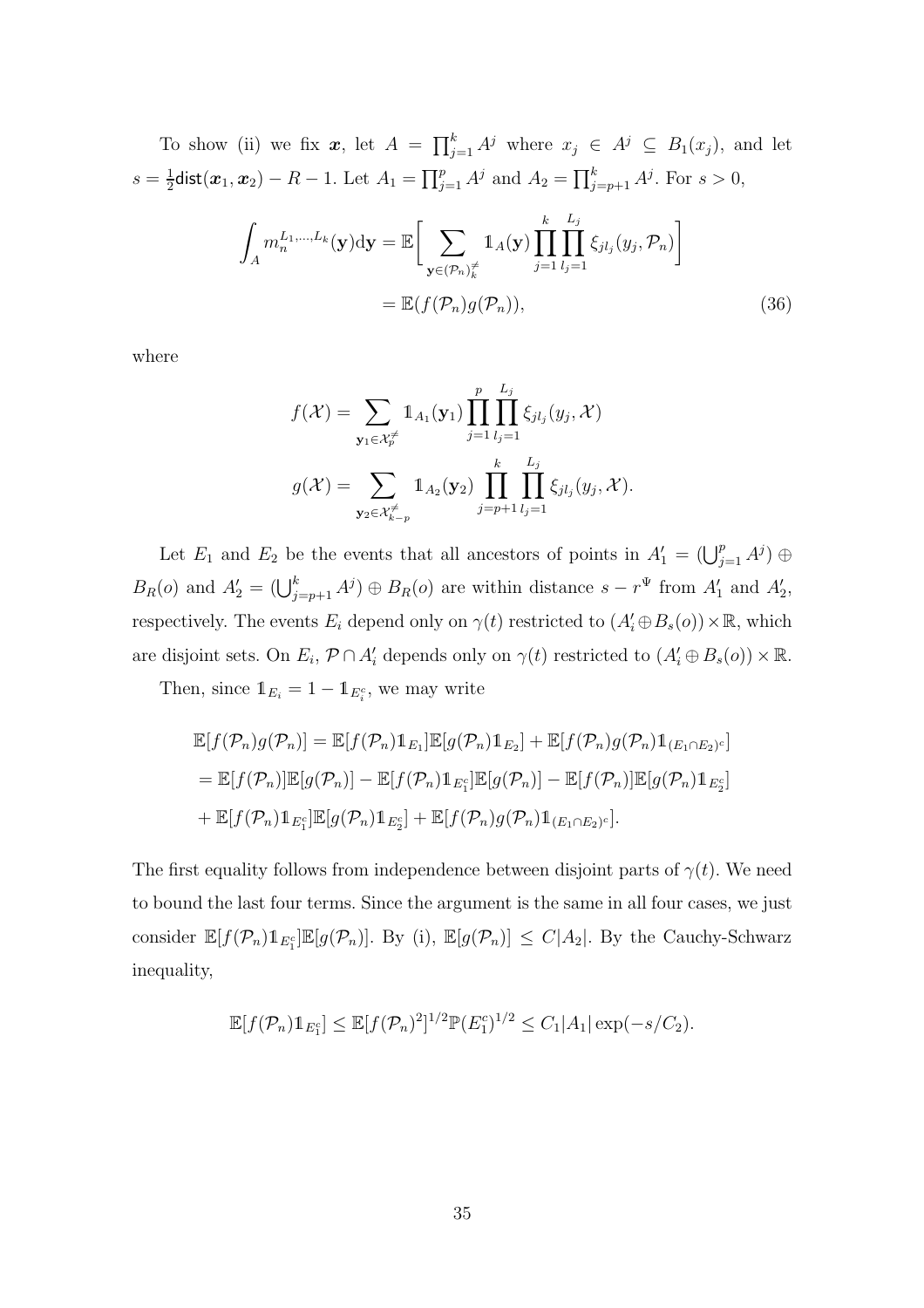The latter bound follows from [\(39\)](#page-43-0) in Appendix [B](#page-41-0) and because

$$
\mathbb{E}[f(\mathcal{P}_n)^2] \leq \hat{c}^{2L} \mathbb{E}\bigg[\bigg(\sum_{\mathbf{y}_1 \in (\mathcal{Q}_n)_p^{\neq}} \mathbb{1}_{A_1}(\mathbf{y}_1) \mathcal{Q}_n(B_R(y_j))^{L_j}\bigg)^2\bigg]
$$
  
\n
$$
\leq \hat{c}^{2L} \mathbb{E}\bigg[\sum_{\{j_1,\dots,j_l\} \subseteq \{1,\dots,p\}} c_l \sum_{\tilde{\mathbf{y}} \in (Q_n)_{p+l}^{\neq}} \mathbb{1}_{A_1}(\mathbf{y}_1) \prod_{i=1}^l \mathbb{1}_{A^{j_i}}(y_{j+i}) \prod_{j=1}^{p+l} \mathcal{Q}_n(B_R(y_j))^{2L}\bigg]
$$
  
\n
$$
\leq \hat{c}^{2L} \sum_{\{j_1,\dots,j_l\} \subseteq \{1,\dots,p\}} c_l \tau^{p+l} \int_{A_1 \times \prod_{i=1}^l A^{j_i}} \mathbb{E}\bigg[\prod_{j=1}^{p+l} (\mathcal{Q} \cup \tilde{\mathbf{y}})(B_R(y_j))^{2L}\bigg] d\tilde{\mathbf{y}}
$$
  
\n
$$
\leq C|A_1|,
$$

where  $\tilde{\mathbf{y}} = (\mathbf{y}_1, y_{p+1}, \dots, y_{p+l})$ . The last inequality follows from the Hölder inequality and boundedness of moments for the Poisson process.

The above shows that

$$
\left| \int_A (m_n^{L_1,\ldots,L_k}(\mathbf{y}, \mathcal{P}_n) - m_n^{L_1,\ldots,L_p}(\mathbf{y}_1, \mathcal{P}_n) m_n^{L_{p+1},\ldots,L_k}(\mathbf{y}_2, \mathcal{P}_n)) \mathrm{d}\mathbf{y} \right|
$$
  
\$\leq |A| C \exp(-\text{dist}(\mathbf{x}\_1, \mathbf{x}\_2)/c).

<span id="page-35-0"></span>Finally, (ii) is shown by the Lebegue differentiation theorem when A tends to  $\boldsymbol{x}$ .

 $\Box$ 

# 7.4 Proof of Lemma [7.1](#page-25-1)

*Proof of Lemma [7.1.](#page-25-1)* According to [\(25\)](#page-27-1) and [\(31\)](#page-29-2) with  $k = 4$  and  $\mathbf{f} = \mathbb{1}_{W_n^{(1,2)}},$  we have

$$
c^{4}(n\bar{K}_{e,n}(I_{1}), n\bar{K}_{e,n}(I_{1}), n\bar{K}_{e,n}(I_{2}), n\bar{K}_{e,n}(I_{2}))
$$
  
=  $c^{4}(\mu_{n}(W_{n} \times \{1\}), \mu_{n}(W_{n} \times \{1\}), \mu_{n}(W_{n} \times \{2\}), \mu_{n}(W_{n} \times \{2\}))$   
=  $\int_{(\mathbb{R}^{d})^{4}} 1_{W_{n}^{(1,2)}} d c_{n}^{4}$   
=  $\int_{\Delta} 1_{W_{n}^{(1,2)}}(\mathbf{\check{x}}) d c_{n}^{4}(\mathbf{\check{x}}) + \sum_{S,T \preceq \{1,\dots,4\}} \int_{\sigma(S,T)} 1_{W_{n}^{(1,2)}}(\mathbf{\check{x}}) d c_{n}^{4}(\mathbf{\check{x}}).$ 

We first consider the diagonal term. In [\(26\)](#page-27-2), only the term  $p = 1$  contributes on  $\Delta$ , i.e.  $(c_n^4)_{|\Delta} = (M_n^4)_{|\Delta}$ . Also in [\(28\)](#page-28-0), only the term  $p = 1$  contributes on  $\Delta$  such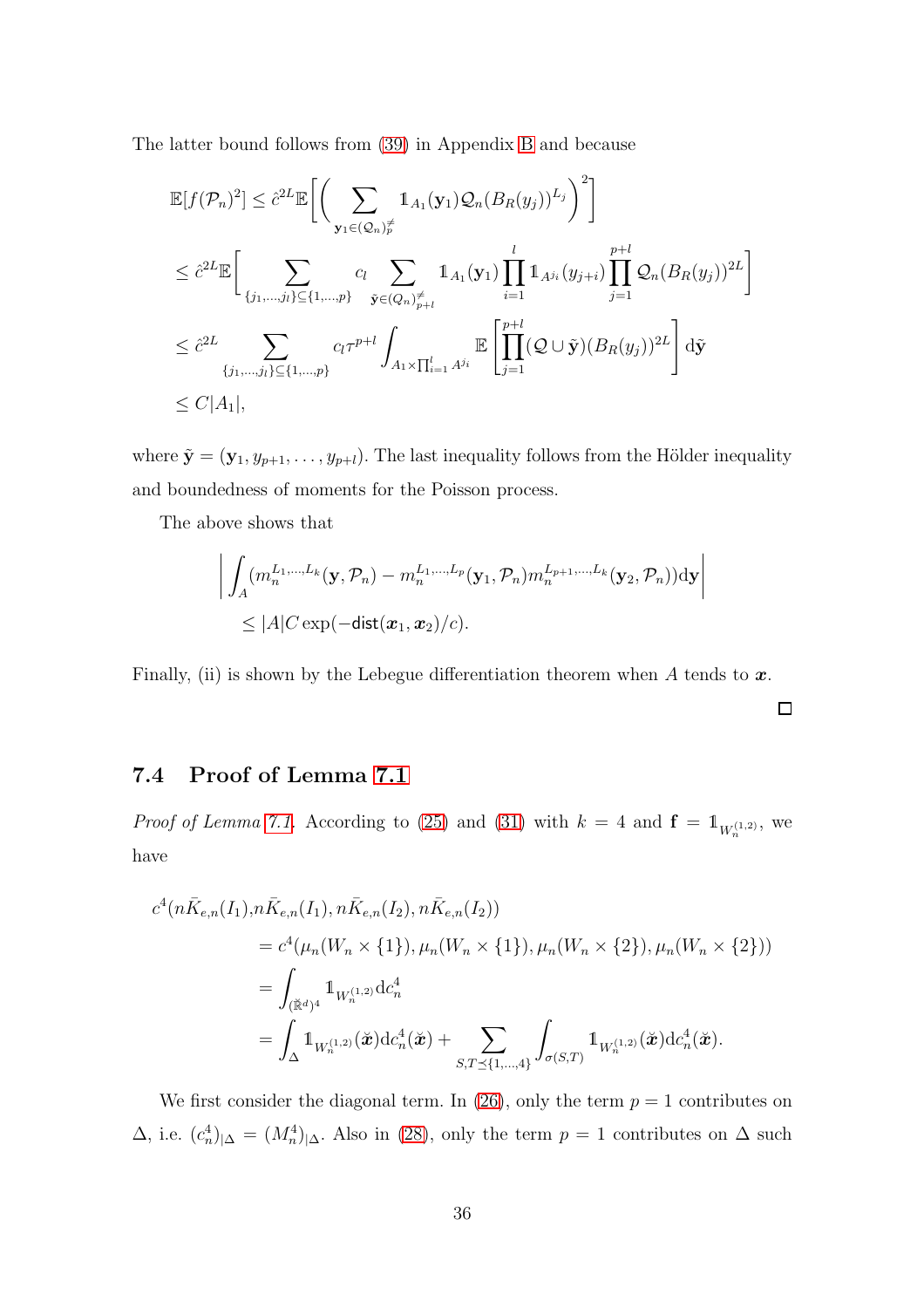that  $(c_n^4)|_{\Delta} = m_n^{\{1,2,3,4\}} d\mathbf{\ddot{x}}_{\{1,2,3,4\}}$ . Inserting the definition of the score function [\(32\)](#page-29-1), we get

$$
\int_{\Delta} \mathbb{1}_{W_n^{(1,2)}}(\tilde{\mathbf{x}}) d c_n^4(\tilde{\mathbf{x}}) = \int_{W_n} \mathbb{E}_x \left[ \xi_{e,n,I_1}(x, \mathcal{P}_n)^2 \xi_{e,n,I_2}(x, \mathcal{P}_n)^2 \right] \rho dx
$$
  
\n
$$
\leq n C \mathbb{E}_o \left[ \xi_{e_{1,n},n,I_1}(o, \mathcal{P})^2 \xi_{e_{1,n},n,I_2}(o, \mathcal{P})^2 \right] \rho
$$
  
\n
$$
\leq n C' |I_1||I_2|.
$$

The first inequality follows because the edge correction factors are bounded and hence there is a  $C > 0$  such that  $\xi_{e,n,I_i} \leq C \xi_{e_{1,n},n,I_i}$ ,  $i = 1,2$ , and the uncorrected score function  $\xi_{e_{1,n},n,I_i}$  is translation invariant. The last inequality used the special case  $T = \{1, 2, 3, 4\}$  and  $p = 1$  in Lemma [7.2.](#page-30-0)

It remains to bound the terms

$$
\int_{\sigma(S,T)} 1\!\!1_{W_n^{(1,2)}}(\check{\boldsymbol{x}}) \mathrm{d} c_n^4(\check{\boldsymbol{x}}).
$$

To that end, fix a non-trivial partition  $\{S, T\}$  of  $\{1, 2, 3, 4\}$ . Set  $K = (|I_1||I_2|)^{-1/(12d)}$ and let  $D_K = {\{\mathbf{\check{x}} \in W_n^{(1,2)} \cap \sigma(S,T) : D(\mathbf{\check{x}}) > K\}}$ . We study the integral over  $D_K$ and  $D_K^c$  separately.

We first consider the integral over  $D_K$ . By [\(29\)](#page-28-2)-[\(30\)](#page-29-3), this is bounded by integrals of the form

$$
\int_{D_K} (m_n^{S'_1,\ldots,S'_q,T'_1,\ldots,T'_r}(\check{\mathbf{x}}_{S'\cup T'})-m_n^{S'_1,\ldots,S'_q}(\check{\mathbf{x}}_{S'})m_n^{T'_1,\ldots,T'_r}(\check{\mathbf{x}}_{T'}))\bar{\mathbf{d}}\check{\mathbf{x}}_{S'\cup T'}\mathrm{d}M^{T_1}\ldots\mathrm{d}M^{T_p},
$$

where  $S' \subseteq S$ ,  $T' \subseteq T$ ,  $S'_1, \ldots, S'_q$  is a partition of  $S'$ ,  $T'_1, \ldots, T'_r$  is a partition of  $T'$ , and  $S' \cup T', T_1, \ldots T_p$  is a partition of  $\{1, 2, 3, 4\}.$ 

To bound this, we obtain from (ii) in Lemma [7.3](#page-32-0) a fast decreasing function  $\omega$ not depending on  $n$ ,  $I_1$ , and  $I_2$  such that

$$
\left| m_n^{S'_1,\dots,S'_q,T'_1,\dots,T'_r}(\check{\mathbf{x}}_{S'\cup T'}) - m_n^{S'_1,\dots,S'_q}(\check{\mathbf{x}}_{S'})m_n^{T'_1,\dots,T'_r}(\check{\mathbf{x}}_{T'}) \right| \leq \omega\left(D(\check{\mathbf{x}}_{S'\cup T'})\right).
$$

Let  $m = 12d$ . By Definition [3.1,](#page-5-0) there exists a constant  $c' > 0$  such that  $\omega(t) \leq$  $c't^{-m}$  so that

$$
\int_{D_K} \omega\left(D(\check{\mathbf{x}}_{S' \cup T'})\right) \bar{\mathbf{d}} \check{\mathbf{x}}_{S' \cup T'} \mathrm{d} M^{T_1} \cdots \mathrm{d} M^{T_p} \leq c' \int_{D_K} \frac{\bar{\mathbf{d}} \check{\mathbf{x}}_{S' \cup T'}}{D(\check{\mathbf{x}}_{S' \cup T'})^m} \mathrm{d} M^{T_1} \cdots \mathrm{d} M^{T_p}.
$$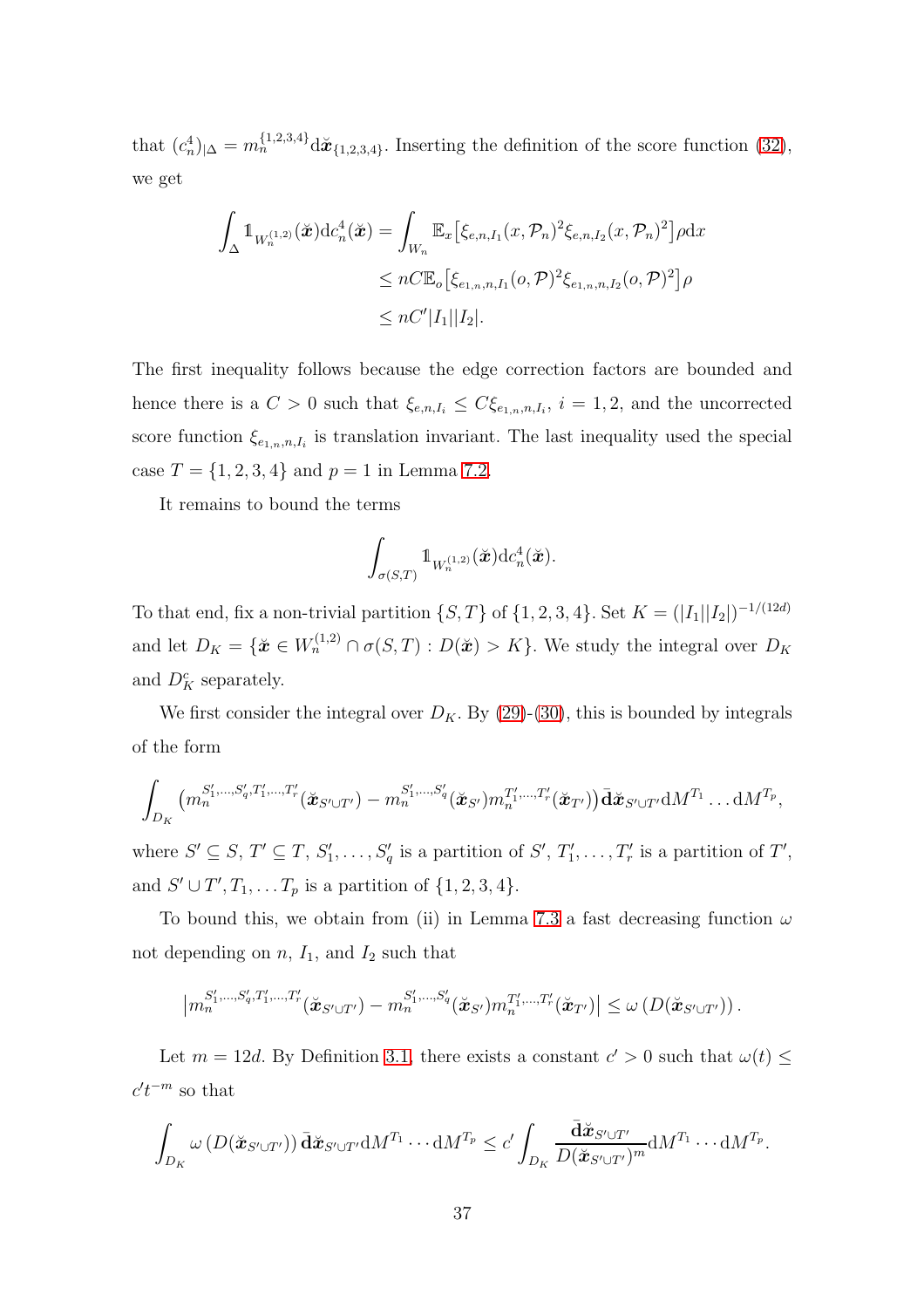Since we are on  $\sigma(S,T)$ ,  $D(\mathbf{\tilde{x}}_{S' \cup T'}) \geq \text{dist}(\mathbf{\tilde{x}}_{S'}, \mathbf{\tilde{x}}_{T'}) \geq \text{dist}(\mathbf{\tilde{x}}_S, \mathbf{\tilde{x}}_T)$ . Moreover, noting that  $1 \leq |S|, |T| \leq 3$ , all points in  $\mathbf{x}_S$  and  $\mathbf{x}_T$ , respectively, must be within distance  $2\text{dist}(\check{\boldsymbol{x}}_S, \check{\boldsymbol{x}}_T)$  of each other.

Letting  $\delta(\tilde{x})$  denote the maximal pairwise distance between points in  $\tilde{x}$ , we get

$$
\int_{D_K} \frac{\bar{\mathbf{d}}\check{\mathbf{x}}_{S' \cup T'}}{D(\check{\mathbf{x}}_{S' \cup T'})^m} dM^{T_1} \cdots dM^{T_p}
$$
\n
$$
= \int_{D_K} \frac{\mathbf{1}_{\{\delta(\check{\mathbf{x}}_S), \delta(\check{\mathbf{x}}_T) \le 2\mathrm{dist}(\check{\mathbf{x}}_S, \check{\mathbf{x}}_T)\}}}{\mathrm{dist}(\check{\mathbf{x}}_S, \check{\mathbf{x}}_T)^m} \bar{\mathbf{d}}\check{\mathbf{x}}_{S' \cup T'} dM^{T_1} \cdots dM^{T_p}.
$$
\n(37)

We now recall the decomposition [\(28\)](#page-28-0)

<span id="page-37-0"></span>
$$
\mathrm{d}M^{T_i} = \sum_{T_1'',\dots,T_{p'}'' \preceq T_i} m_n^{T_1'',\dots,T_{p'}''}(\check{\boldsymbol{x}}) \bar{\mathrm{d}} \check{\boldsymbol{x}}_{T_1''} \cdots \bar{\mathrm{d}} \check{\boldsymbol{x}}_{T_{p'}''}.
$$
(38)

We note that on  $\sigma(S,T)$  only terms with all  $T''_j \subseteq S$  or  $T''_j \subseteq T$  contribute since the measure  $\bar{\mathrm{d}}\check{\bm{x}}_{T''_j}$  is concentrated on the diagonal of  $\check{\mathbb{R}}^{[T''_j]}$ . Moreover, we know from Lemma [7.3](#page-32-0) that all  $m_n^{T''_1,\dots,T''_s}$  with  $\sum_i |T''_i| \leq 3$  are bounded by a constant.

Letting  $\mathbf{x} = \mathbf{x}_{S'} = (x_1, \ldots, x_q)$ ,  $\mathbf{y} = \mathbf{x}_{T'} = (y_1, \ldots, y_r)$ ,  $\mathbf{z} = (z_1, \ldots, z_s)$ , and  $\mathbf{w} = (w_1, \ldots, w_t), 2 \leq q + r + s + t \leq 4$ , the integral [\(37\)](#page-37-0) is thus bounded by terms of the form

$$
C\int_{W^{t+s}_n}\int_{W^{r+q}_n}\frac{\boldsymbol{1}_{\{\text{dist}((\boldsymbol{x},\boldsymbol{z}),(\boldsymbol{y},\boldsymbol{w}))>K\}}\boldsymbol{1}_{\{\delta(\boldsymbol{x},\boldsymbol{z}),\delta(\boldsymbol{y},\boldsymbol{w})\leq 2\text{dist}((\boldsymbol{x},\boldsymbol{z}),(\boldsymbol{y},\boldsymbol{w}))\}}}{\text{dist}((\boldsymbol{x},\boldsymbol{z}),(\boldsymbol{y},\boldsymbol{w}))^m}\mathrm{d} \boldsymbol{x}\mathrm{d} \boldsymbol{y}\mathrm{d} \boldsymbol{z}\mathrm{d} \boldsymbol{w}.
$$

On the set where  $\textsf{dist}((x, z), (y, w))$  is attained as  $|x_1 - y_1|$ , the integral is bounded by

$$
C \int_{W_n^{t+s+r+q}} \frac{\mathbb{1}_{\{|x_1-y_1|>K\}} \mathbb{1}_{\{\max\{|x_1-x_i|,|x_1-z_j|,|y_1-y_k|,|y_1-w_l|\}\leq 2|x_1-y_1|\}}}{|x_1-y_1|^m} \mathrm{d}x \mathrm{d}y \mathrm{d}z \mathrm{d}w
$$
  
\n
$$
\leq C' \int_{W_n^2} \frac{\mathbb{1}_{\{|x_1-y_1|>K\}}}{|x_1-y_1|^{m-d(s+t+q+r-2)}} \mathrm{d}x_1 \mathrm{d}y_1}
$$
  
\n
$$
\leq C'' |W_n| K^{d(3-s-t-q-r)-m}
$$
  
\n
$$
\leq C'' n(|I_1||I_2||)^{3/4},
$$

where the maximum is taken over  $i = 1, \ldots, q, j = 1, \ldots, s, k = 1, \ldots, r, l = 1, \ldots, t$ . The remaining integrals are bounded similarly.

On  $D_K^c$ , each of the four points in  $\mathbf{x} \in (\mathbb{R}^d)^4$  must be within distance 3K from each other. Thus,

$$
c_n^4(W_n^{(1,2)} \cap D_K^c) \le \int_{W_n^{(1,2)}} \mathbb{1}_{B_{3K}(x_1)^3}(x_2, x_3, x_4) c_n^4(\mathrm{d}\check{\mathbf{x}}).
$$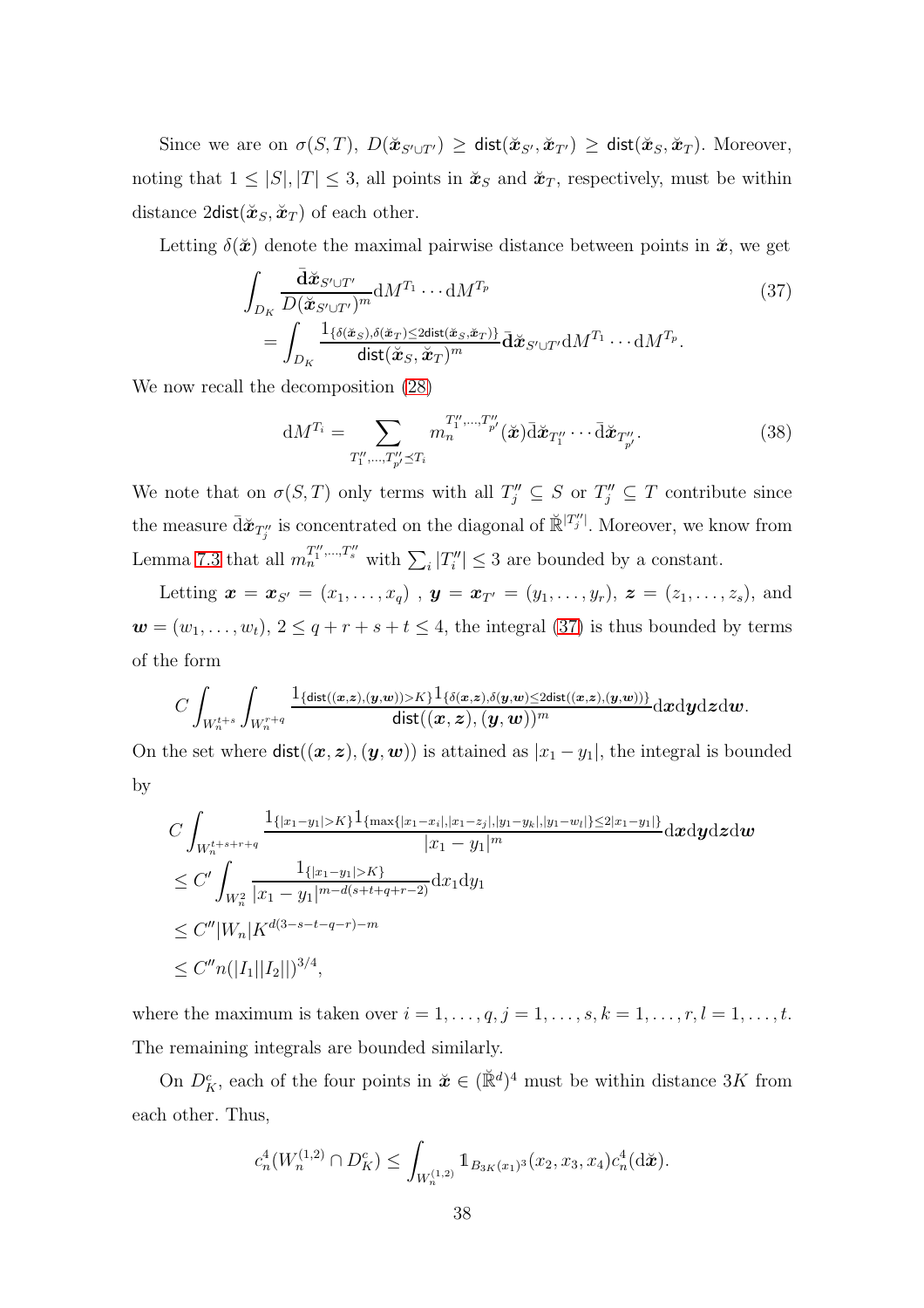Using the decomposition [\(26\)](#page-27-2) and [\(28\)](#page-28-0) and stationarity, we obtain a factorization of this integral into factors of the same form as the ones in Lemma [7.2.](#page-30-0) This yields the bound

$$
c_n^4(W_n^{1,2} \cap D_K^c) \le C n K^{3d} |I_1||I_2| = C n(|I_1||I_2|)^{3/4}.
$$

 $\Box$ 

# References

- <span id="page-38-1"></span>A. Baddeley, E. Rubak, and R. Turner. *Spatial Point Patterns: Methodology and Applications with R*. Chapman and Hall/CRC Press, 2015.
- <span id="page-38-3"></span>C. A. N. Biscio, N. Chenavier, C. Hirsch, and A. M. Svane. Testing goodness of fit for point processes via topological data analysis. *Electronic Journal of Statistics*, 14(1): 1024–1074, 2020.
- <span id="page-38-6"></span>B. Blaszczyszyn, E. Merzbach, and V. Schmidt. A note on expansion for functionals of spatial marked point processes. *Statististics and Probability Letters*, 36(3):299–306, 1997.
- <span id="page-38-2"></span>B. Błaszczyszyn, D. Yogeshwaran, and J. E. Yukich. Limit theory for geometric statistics of point processes having fast decay of correlations. *Annals of Probability*, 47(2):835–895, 2019.
- <span id="page-38-0"></span>S. N. Chiu, D. Stoyan, W. S. Kendall, and J. Mecke. *Stochastic Geometry and Its Applications*. John Wiley & Sons, 2013.
- <span id="page-38-4"></span>D. Dereudre. Introduction to the theory of gibbs point processes. *arXiv:1701.08105v2*, 2018.
- <span id="page-38-5"></span>P. Eichelsbacher, M. Raič, and T. Schreiber. Moderate deviations for stabilizing functionals in geometric probability. Annales de l'institut Henri Poincaré, Probabilité et *Statistiques*, 51(1):89–128, 2015.
- <span id="page-38-7"></span>R. Fernandez, P. A. Ferrari, and N. L. Garcia. Measures on contour, polymer or animal models. a probabilistic approach. *Markov Processes and Related Fields*, 2:479–497, 1998.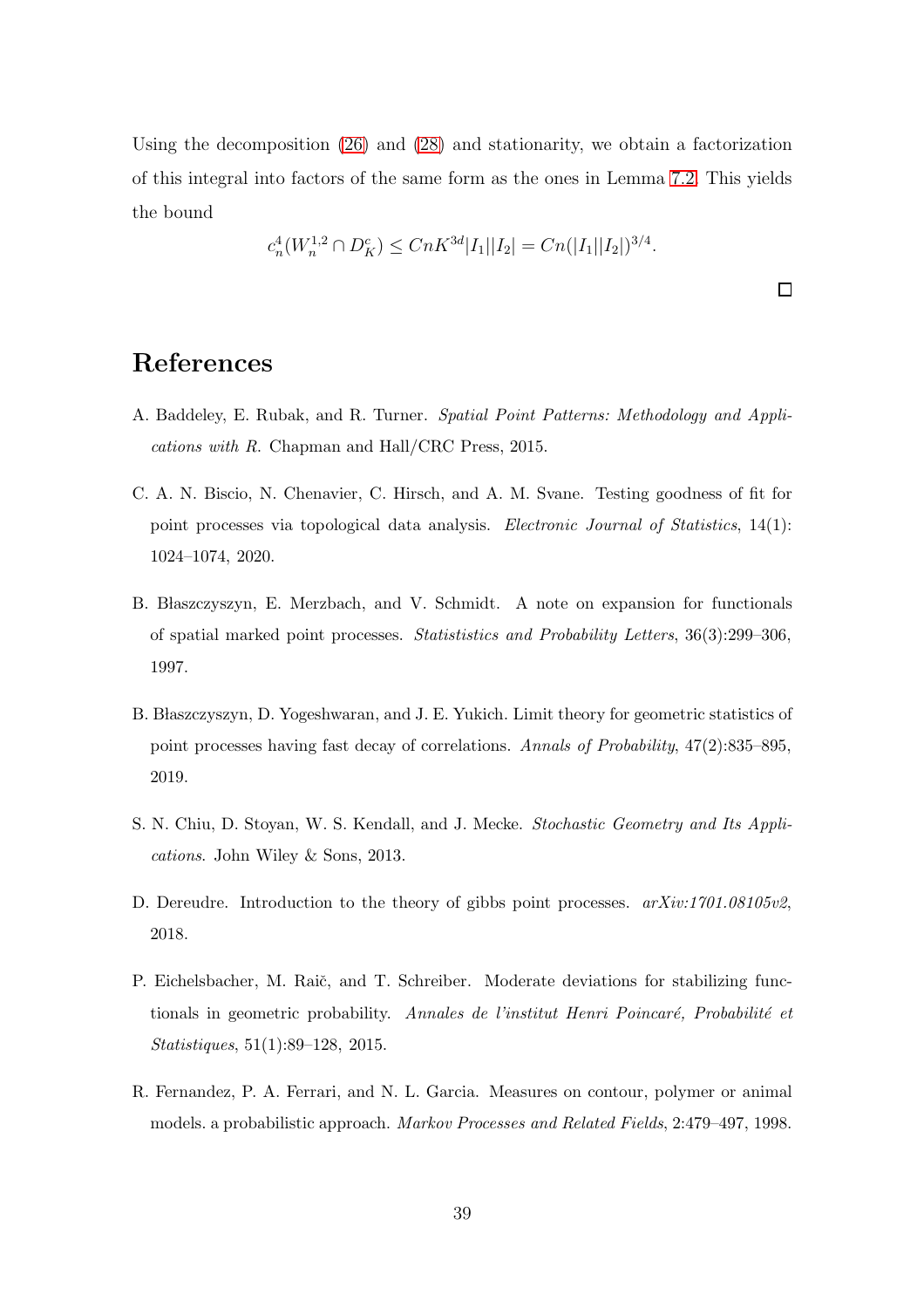- <span id="page-39-9"></span>P. A. Ferrari, R. Fernandez, and N. L. Garcia. Perfect simulation for interacting point processes, loss networks and ising models. *Stochastic Processes and Their Applications*, 102:63–88, 2002.
- <span id="page-39-11"></span>T. E. Harris. *The Theory of Branching Processes*. Springer-Verlag, Berlin, 1963.
- <span id="page-39-1"></span>L. Heinrich. Goodness-of-fit tests for the second moment funciton of a stationary multidimensional Poisson process. *Statistics*, 22(2):245–268, 1991.
- <span id="page-39-3"></span>L. Heinrich. Gaussian limits of empirical multiparameter K-functions of homogeneous Poisson processes and tests for complete spatial randomness. *Lithuanian Mathematical Journal*, 55(1):72–90, 2015.
- <span id="page-39-7"></span>L. Heinrich and V. Schmidt. Normal convergence of multidimensional shot noise and rates of this convergence. *Advances in Applied Probability*, 17(4):709–730, 1985.
- <span id="page-39-8"></span>O. Kallenberg. *Foundations of Modern Probability*. Springer, New York, second edition, 2002.
- <span id="page-39-10"></span>W. S. Kendall and J. Møller. Perfect simulation using dominating processes on ordered spaces, with application to locally stable point processes. *Advances in Applied Probability*, 32:844–865, 2000.
- <span id="page-39-4"></span>J. Krebs and C. Hirsch. Functional central limit theorems for persistent betti numbers on cylindrical networks. *Scandinavian Journal of Statistics*, 2021.
- <span id="page-39-2"></span>M. Myllymäki, T. Mrkvička, P. Grabarnik, H. Seijo, and U. Hahn. Global envelope tests for spatial processes. *Journal of the Royal Statistical Society: Series B (Statistical Methodology)*, 79(2):381–404, 2017.
- <span id="page-39-0"></span>B. D. Ripley. Modelling spatial patterns. *Journal of the Royal Statistical Society: Series B (Statistical Methodology)*, 239:172–212, 1977.
- <span id="page-39-5"></span>B. D. Ripley. *Statistical Inference for Spatial Processes*. Cambridge University Press, 1988.
- <span id="page-39-6"></span>T. Schreiber and J. E. Yukich. Limit theorems for geometric functionals of gibbs point processesl. *Annales de l'institut Henri Poincar´e, Probabilit´e et Statistiques*, 49(4):1158– 1182, 2013.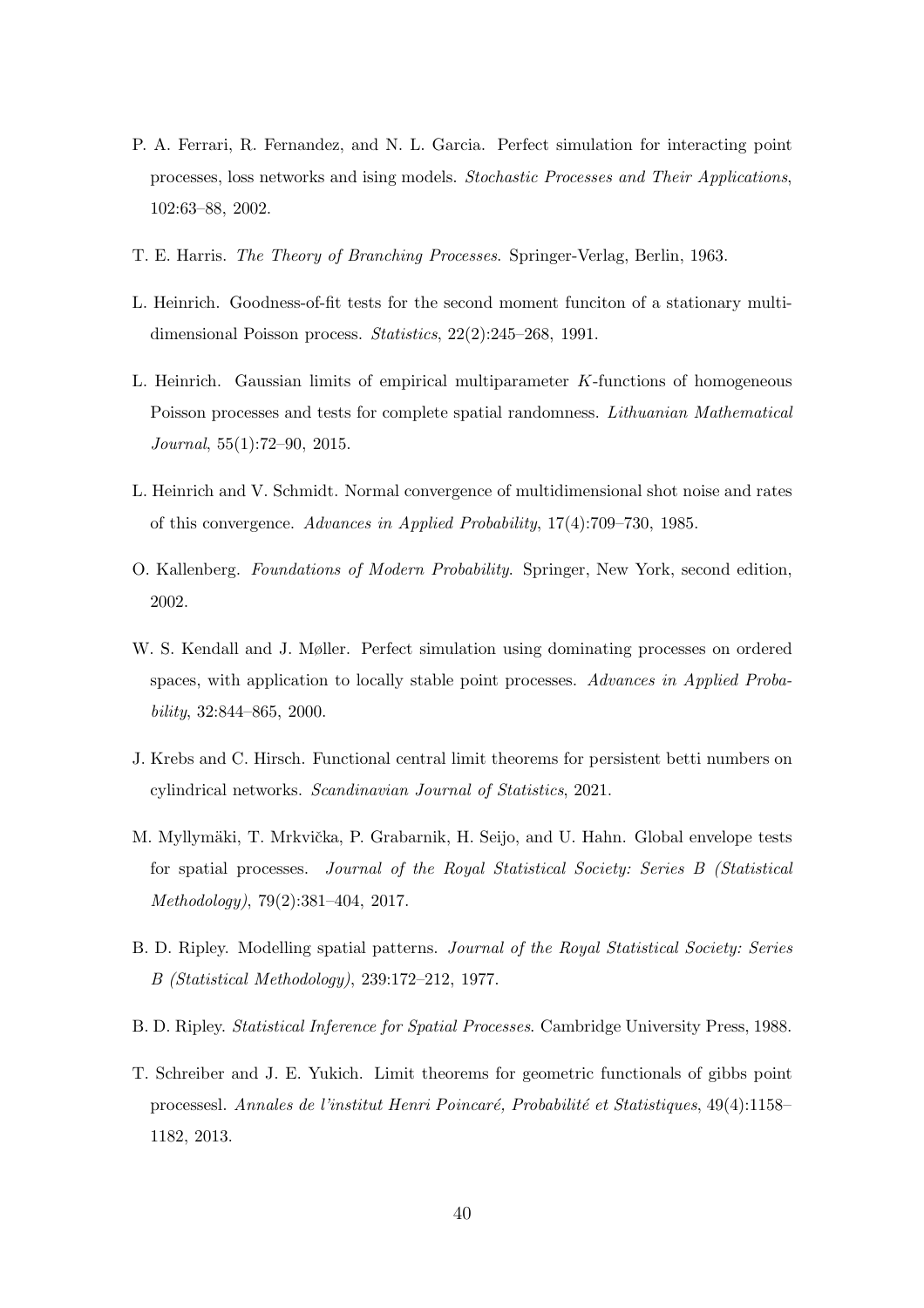- <span id="page-40-0"></span>A. M. Thomas and T. Owada. Functional limit theorems for the euler characteristic process in the critical regime. *Advances in Applied Probability*, 53:57–80, 2021.
- <span id="page-40-1"></span>A. Xia and J. E. Yukich. Normal approximation for statistics of Gibbsian input in geometric probability. *Advances in Applied Probability*, 47(4):934–972, 2015.

## <span id="page-40-2"></span>A Results on conditional variances

This appendix contains two lemmas referred to in the proof of Proposition [6.1.](#page-17-2)

<span id="page-40-4"></span>**Lemma A.1.** Let Y be a square integrable random variable and let  $\sigma$  be a  $\sigma$ -algebra. Let  $I_1, I_2$  be Borel subsets of  $\mathbb R$ . Then,

$$
\text{Var}(Y|\sigma) \ge \frac{1}{4} \min_{i \in \{1,2\}} \mathbb{P}(Y \in I_i|\sigma) \inf_{x_1 \in I_1, x_2 \in I_2} |x_1 - x_2|^2.
$$

This is a conditional version of [\(Xia and Yukich](#page-40-1), [2015,](#page-40-1) Lemma 2.3). The second lemma contains some results on conditional variances. The proofs are included for completeness.

<span id="page-40-5"></span><span id="page-40-3"></span>**Lemma A.2.** For any square integrable random variables X and Y and  $\sigma$ -algebras σ<sub>1</sub>, σ<sub>2</sub> such that  $σ_1 ⊂ σ_2$ , the following holds:

<span id="page-40-6"></span>1.

$$
\mathbb{E}(\text{Var}(X|\sigma_2)) \leq \mathbb{E}(\text{Var}(X|\sigma_1)).
$$

2. If Y is measurable with respect to  $\sigma_1$ , then

$$
\text{Var}(X+Y|\sigma_1) = \text{Var}(X|\sigma_1).
$$

*Proof.* First we prove [1.](#page-40-5) For  $i = 1, 2$ , we let  $X_i = \mathbb{E}(X|\sigma_i)$ . Then, the law of total variance applied to  $X_2$  yields

$$
\mathsf{Var}(X_2) = \mathbb{E} \mathsf{Var}(X_2|\sigma_1) + \mathsf{Var}(\mathbb{E}(X_2|\sigma_1)) = \mathbb{E} \mathsf{Var}(X_2|\sigma_1) + \mathsf{Var}(X_1).
$$

It follows, that  $\text{Var}(X_1) \leq \text{Var}(X_2)$ . The result now follows from the law of total variance applied to  $X$ :

$$
\text{Var}(X) = \mathbb{E} \text{Var}(X|\sigma_1) + \text{Var}(X_1) = \mathbb{E} \text{Var}(X|\sigma_2) + \text{Var}(X_2).
$$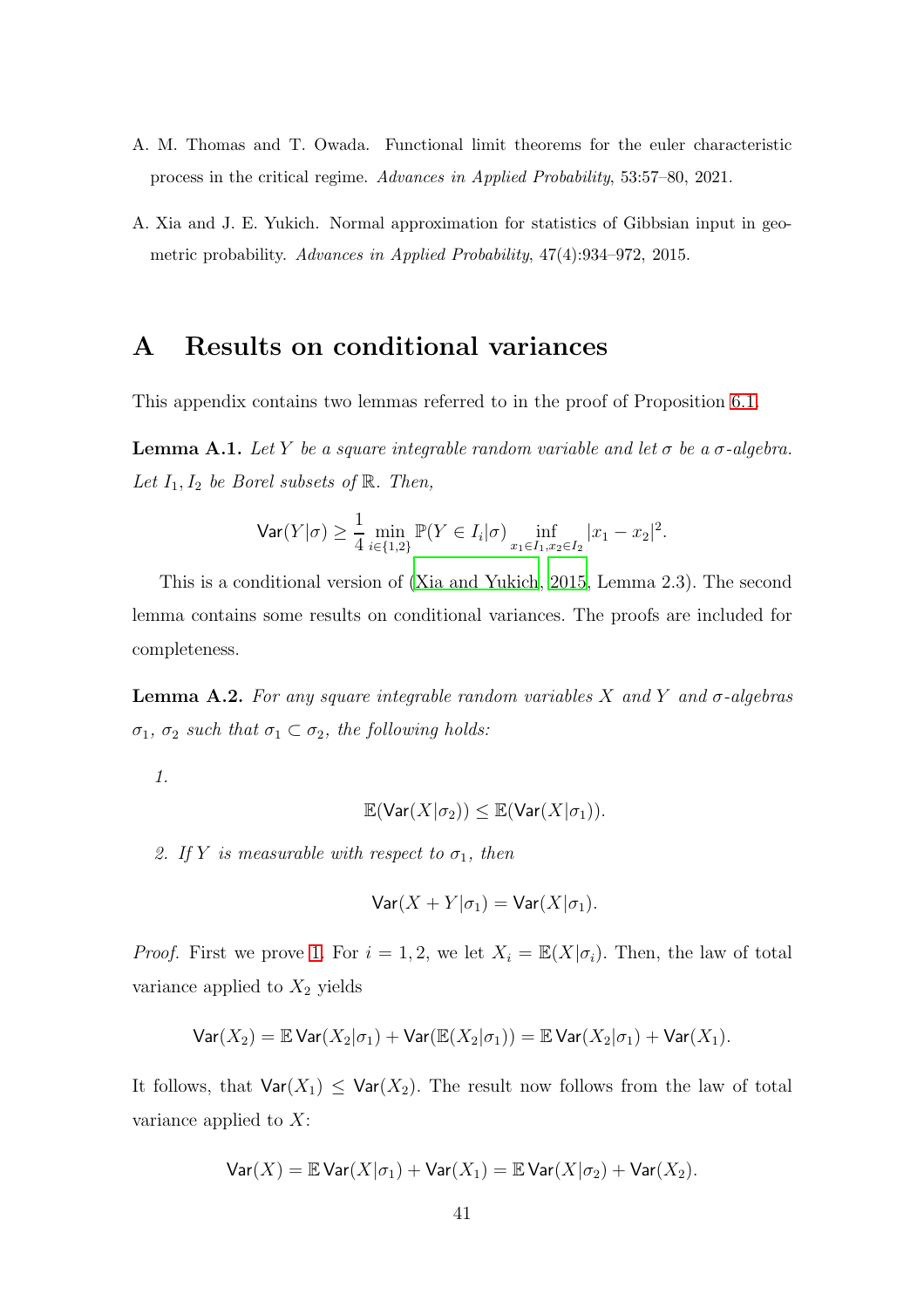To prove [2,](#page-40-6) we compute

$$
\begin{aligned} \text{Var}(X + Y|\sigma_1) &= \mathbb{E}((X + Y - \mathbb{E}(X + Y|\sigma_1))^2|\sigma_1) \\ &= \mathbb{E}((X - \mathbb{E}(X|\sigma_1))^2|\sigma_1) \\ &= \text{Var}(X|\sigma_1). \end{aligned}
$$

 $\Box$ 

## <span id="page-41-0"></span>B Appendix on Gibbs point processes

The infinite volume Gibbs point process  $\mathcal P$  of class  $\Psi^*$  with energy functional  $\Psi$ , activity  $\tau$  satisfying [\(4\)](#page-8-0), and inverse temperature  $\beta$  was introduced in Section [3.2](#page-7-0) as the point process satisfying [\(5\)](#page-8-1). Here we first relate the infinite volume Gibbs point process to the finite volume case and then we recall the perfect simulation construction from [Schreiber and Yukich \(2013\)](#page-39-6).

Consider a finite window D. The finite volume Gibbs process  $\mathcal{P}_D$  on D is absolutely continuous with respect to an intensity  $\tau$  Poisson point process  $Q$  on  $D$  with density

$$
\mathcal{X} \mapsto \frac{\exp(-\beta \Psi(\mathcal{X}))}{\mathbb{E}[\exp(-\beta \Psi(Q \cap D))]}.
$$

Define the stationarization  $\bar{\mathcal{P}}_{W_n}$  of  $\mathcal{P}_{W_n}$  to be the point process satisfying

$$
\int f(\mathcal{X}) \bar{\mathcal{P}}_{W_n}(\mathrm{d}\mathcal{X}) = \frac{1}{|W_n|} \int_{W_n} \int f(\mathcal{X} + u) \mathcal{P}_{W_n}(\mathrm{d}\mathcal{X}) \mathrm{d}u.
$$

Since the infinite volume Gibbs process is unique when [\(4\)](#page-8-0) holds, the sequence  $(\bar{\mathcal{P}}_{W_n})_{n\geq 1}$  converges in the local convergence topology to an infinite volume Gibbs process, see [Dereudre \(2018\)](#page-38-4). The construction below yields a construction of  $(\mathcal{P}_{W_n})_{n\geq 1}$ that converges to the infinite Gibbs process.

#### B.1 Perfect simulation of Gibbs point processes

We now recall a construction of the infinite Gibbs process  $P$  by thinning a free birth-death process  $\gamma(t)$  on  $\mathbb{R}^d \times \mathbb{R}$  of birth intensity  $\tau$  and death intensity 1. This construction was introduced in [Ferrari et al. \(2002\)](#page-39-9) for the area interaction process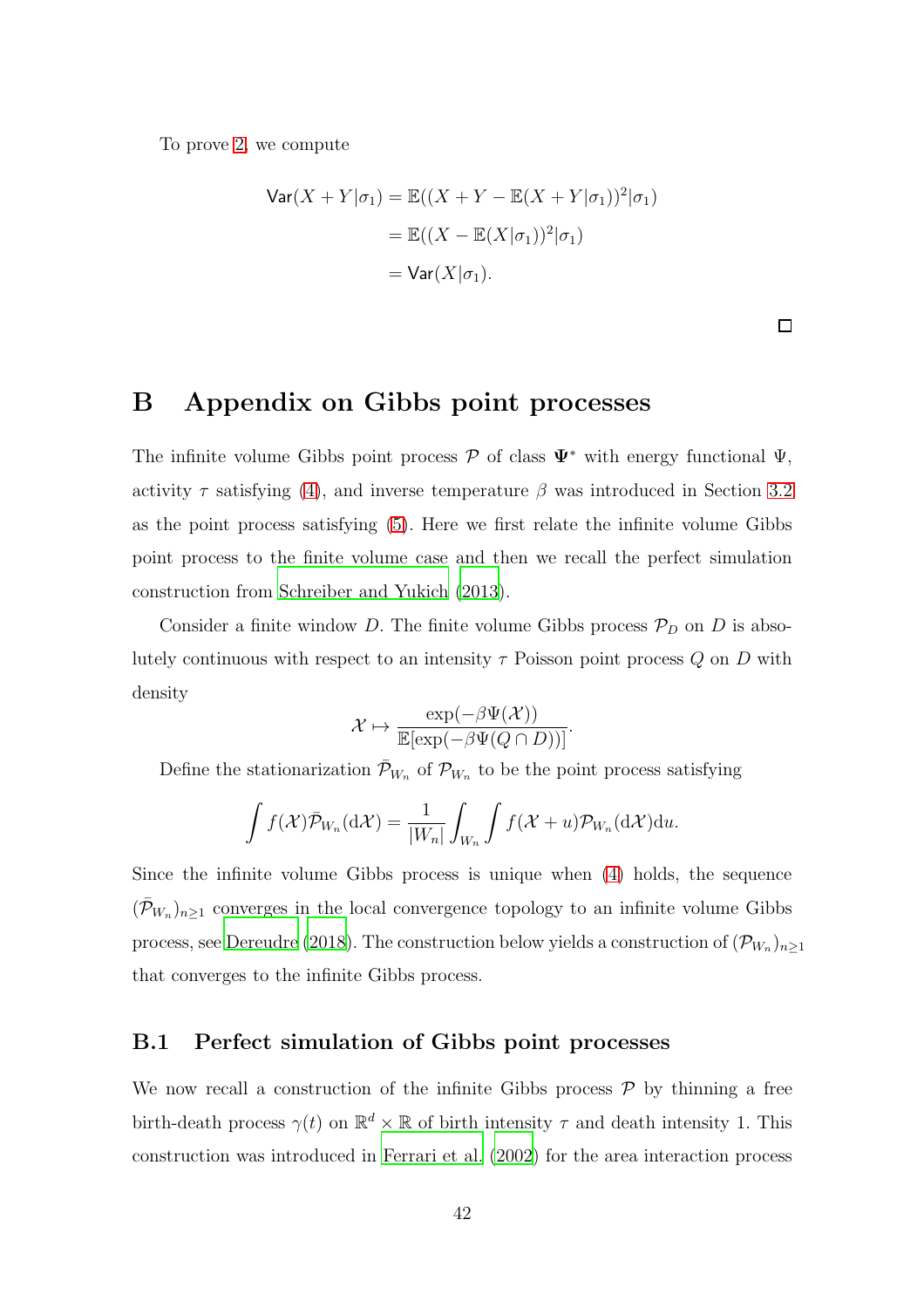and generalized to a larger class of Gibbs point processes in [Schreiber and Yukich](#page-39-6) [\(2013](#page-39-6)). Since we only consider energy functionals of finite range, we only need a simplified version of the construction presented in [Schreiber and Yukich \(2013\)](#page-39-6) which we review below.

We start by constructing a birth-death process  $\gamma_D^{\Psi}(t)$  on  $D \times \mathbb{R}$  where D is a bounded domain. Let  $\gamma_D(t)$  be the restriction of the free birth-death process  $\gamma(t)$  to  $D\times\mathbb{R}$ . Every time a point in  $\gamma_D(t)$  is born, we accept it with a certain probability. We define  $\gamma_D^{\Psi}(t)$  as the birth-death process formed only by the points that are accepted when they are born. The probability of accepting a point  $x \in D$  born at time t is  $\exp(-\beta \Delta^{\Psi}(x, \gamma_D^{\Psi}(t-)) \cap B_{r^{\Psi}}(x)))$  where  $\gamma_D^{\Psi}(t-)$  are the accepted points still alive just before time  $t$ . This construction is well-defined, since there is almost surely a  $t' < t$  such that  $\gamma_D(t') = \emptyset$ . For a fixed t,  $\gamma_D^{\Psi}(t)$  yields a point process with the same distribution as  $\mathcal{P}_D$ , see e.g. [Kendall and Møller \(2000\)](#page-39-10).

To extend this to an infinite volume process, we define the ancestors of a point  $x$ in  $\gamma$  born at time t by  $A(x) = \gamma(t-) \cap B_{r}((x))$ . These are all points that (if accepted) could influence the acceptance probability of x. The clan of ancestors  $\mathbf{A}(x)$  consists of  $x$ , its ancestors, all ancestors of ancestors etc. This is the set of all points in the free birth-death  $\gamma$  process whose acceptance status could possibly affect the acceptance of x.

We first note that all ancestor clans  $\mathbf{A}(x)$  are almost surely finite. Here, the idea of [Fernandez et al. \(1998\)](#page-38-7) was to dominate the clan of ancestors by a Galton-Watson branching process, where each split has a Poisson distributed number of branches with mean  $\lambda = \tau \kappa_d (r^{\Psi})^d$ . By standard branching process theory [\(Harris,](#page-39-11) [1963,](#page-39-11) Chapter 1.6), the branches die out almost surely if  $\lambda < 1$ , which is ensured by [\(4\)](#page-8-0). This ensures that the thinning procedure above can also be applied to the full free birth-death process  $\gamma(t)$  resulting in the process  $\gamma^{\Psi}(t)$ .

Next, we consider the spatial diameter of  $\mathbf{B}(x) = proj(\mathbf{A}(x)) \oplus B_{r^{\Psi}}(o)$ , where  $proj(\mathbf{A}(x))$  is the projection of the ancestor clan to  $\mathbb{R}^d$ , such that  $\mathbf{B}(x)$  is the projection to  $\mathbb{R}^d$  of all the balls we need to search in order to determine the acceptance probability of x. Let  $Z_n$  be the number of branches in the nth generation of the